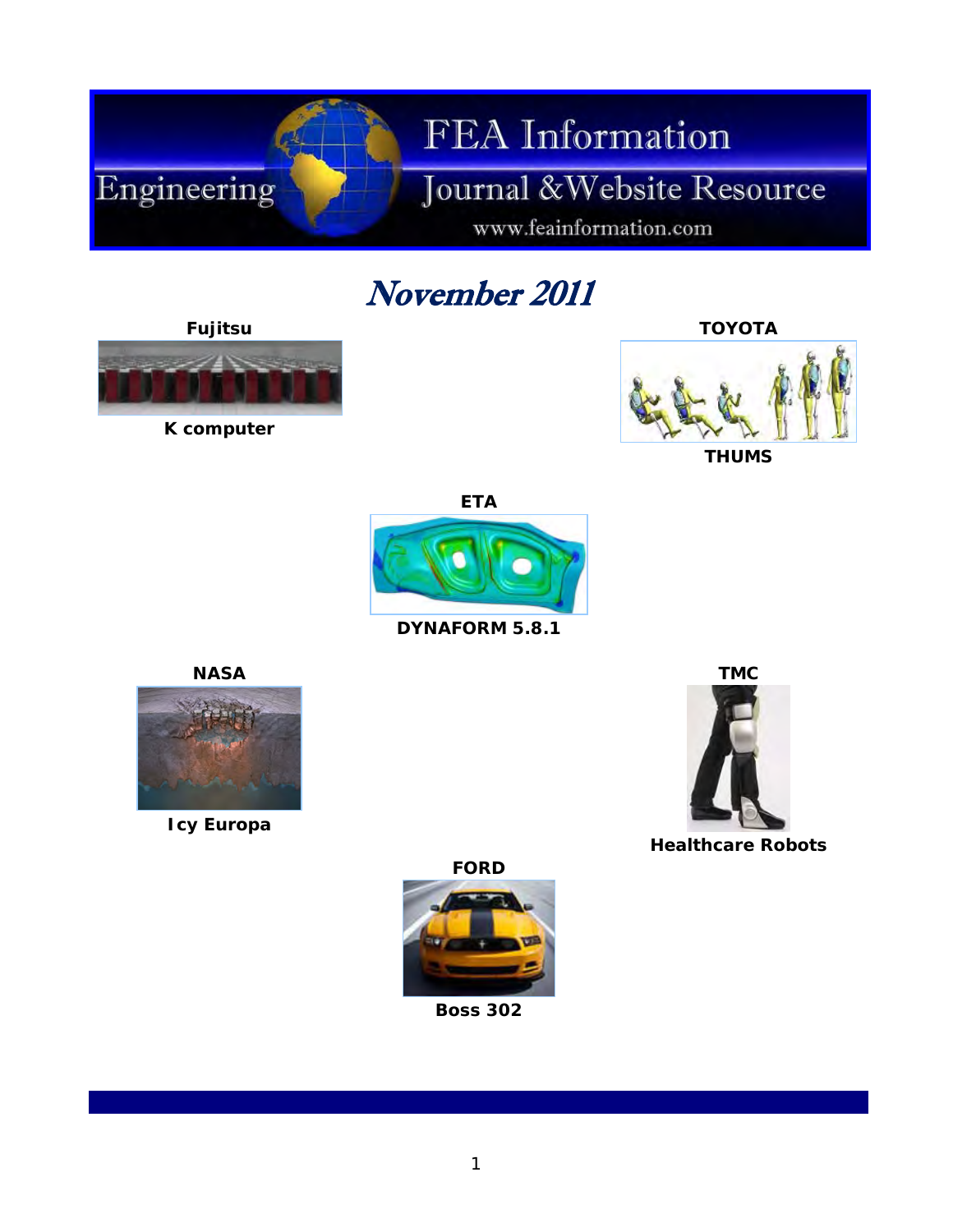### **TABLE OF CONTENTS**

- 01 Cover
- 02 Table of Contents
- 03 FEA Information Announcements
- 05 Industry Announcement Top500 Computer Rank
- 06 The K computer
- 07 FEA Information Participant
- 08 Total Human Model for Safety (THUMS
- 10 BETA CAE Systems S.A. announces the release of µETA v6.7.1
- 11 modeFRONTIER Used in the Design of Fatigue-Resistant Notches
- 13 LS-DYNA International Conference Post-Conference Training
- 14 ETA Announces Release of DYNAFORM 5.8.1
- 16 Predictive Engineering Case Study
- 18 LS-DYNA Users Challenge Your Knowledge
- 19 Ford Mustang Boss 302
- 22 ETA China Training Course
- 23 Toyota Collaborative Safety Research Center
- 27 NASA Probe Data Show Evidence of Liquid Water on Icy Europa
- 29 Library
- 31 Solutions PrePost/Model Editing
- 32 Solutions CAD CAE FEA
- 34 Cloud Service Gridcore AB Gompute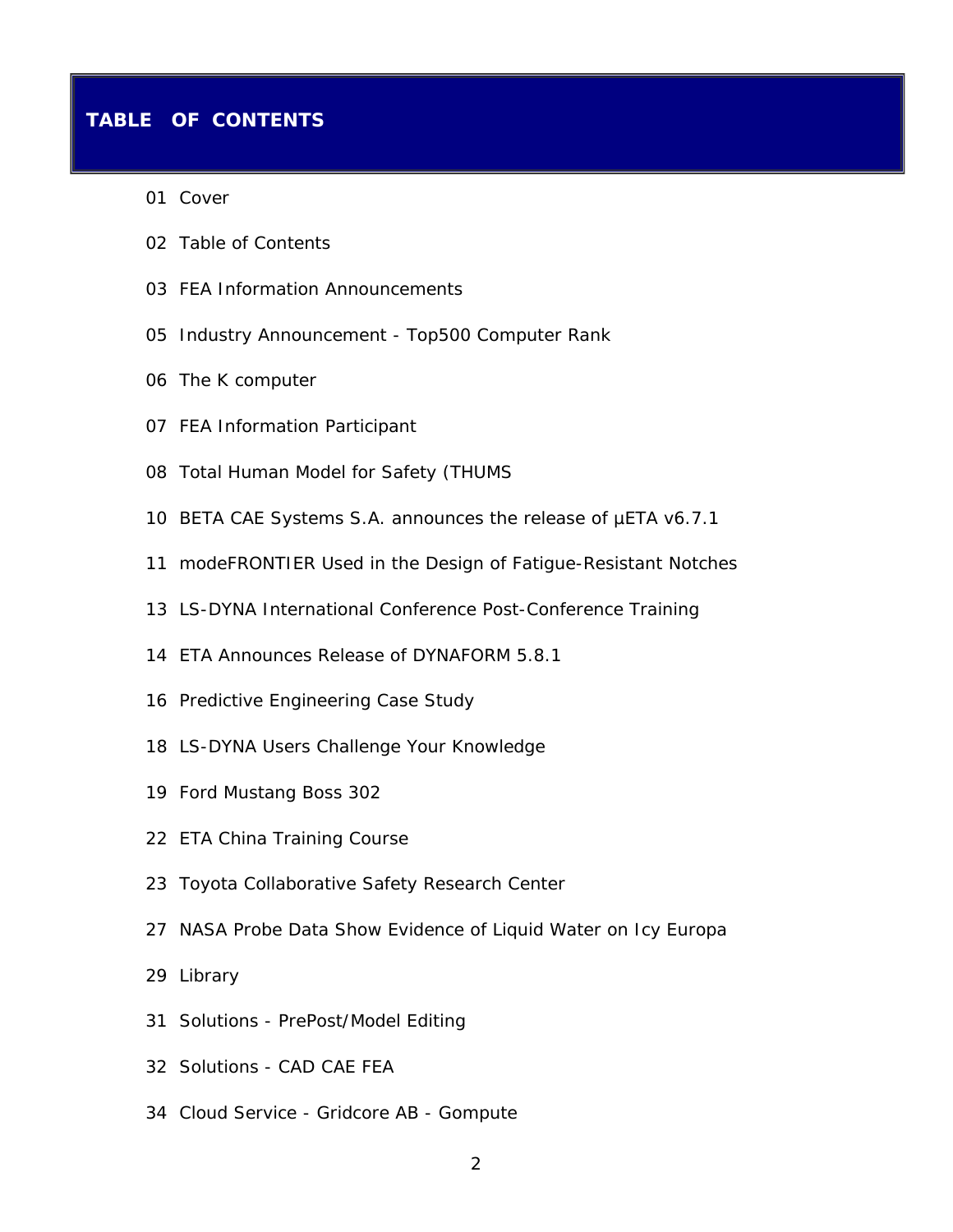- 35 Courses CADFEM GmbH
- 36 Courses DYNAmore Germany
- 37 Courses LSTC
- 38 Courses DYNAmore Nordic
- 39 Courses AS+
- 40 Courses Shanghai Hengstar
- 41 Courses ETA
- 42 Courses CAE Associates
- 43 Conference Oasys LS-DYNA UK Users' Meeting
- 45 Conference 12th International LS-DYNA®
- 46 Consulting North America
- 48 Consulting Europe
- 48 Consulting Asia Pacific
- 50 Software Distributors Global
- 53 NCSA, Cray Partner on Sustained-Petascale Blue Waters Supercomputer
- 56 Answer Challenge Your Knowledge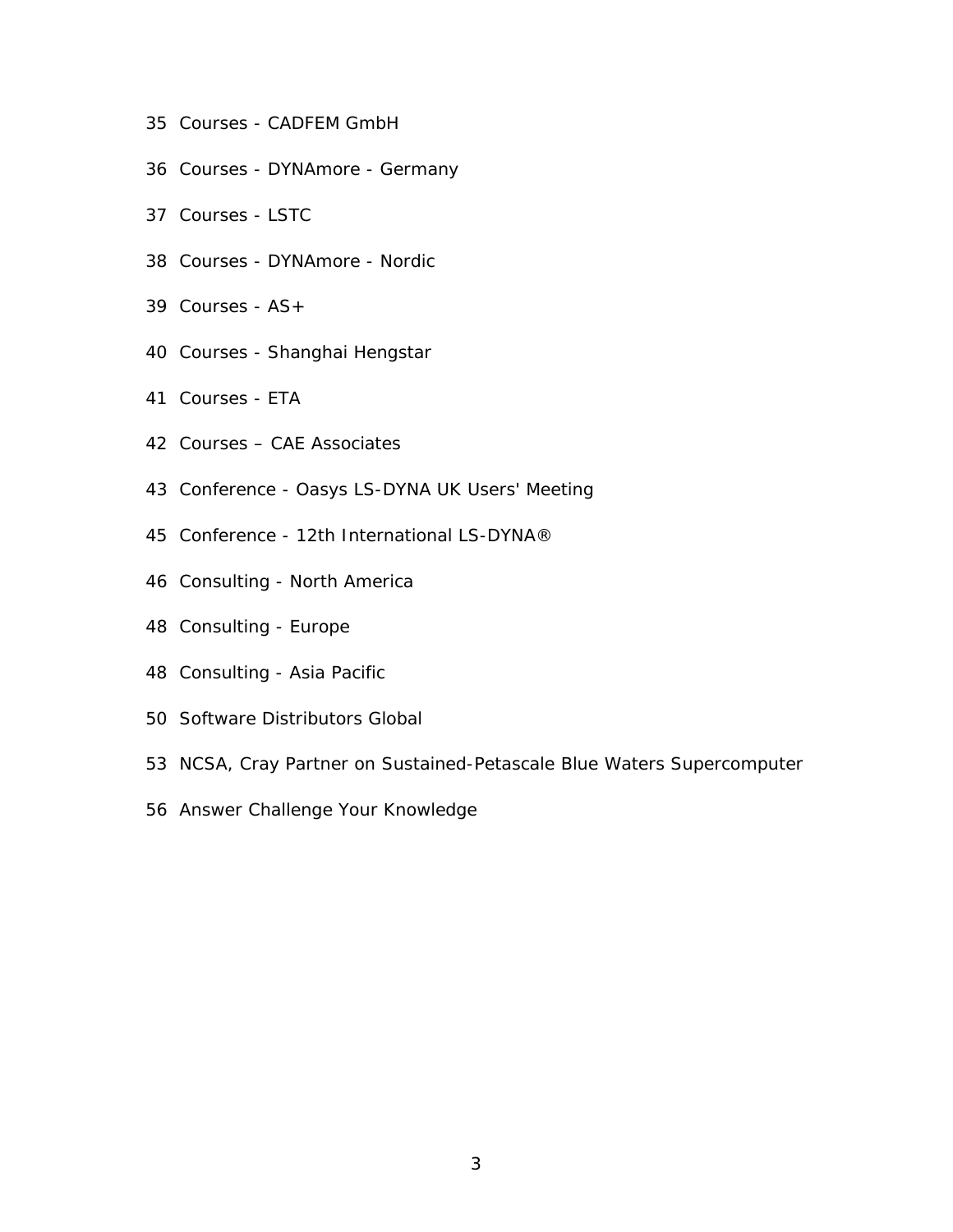## **FEA Information Inc. Announcements**

### **Welcome Participants**

#### **Cray** -

Cray supercomputers provide superior sustained performance on critical applications, scalability to handle larger problems and the reliability to run jobs to completion. This gives scientists and engineers the ability to not only get answers faster but also allows a broad spectrum of users to ask new questions.

### **GNS** –

A German based engineering company, founded to provide high quality simulation services, as well as exceptional software products for the automobile, aeronautical and chemical industries. GNS develops and supports products such as Animator4, Generator2, Indeed, and OpenForm, each tailored to meet the needs of its most demanding clients and the industry's toughest engineering problems.

### **Sincerely, Marsha J. Victory,** President, FEA Information Inc [mv@feainformation.com](mailto:mv@feainformation.com)



#### **My Bunny Barcode**

**Came home from being on a trip for a week and announced "I'm home"** 

**He raised one ear in happiness? Never expect Barcode to wake up and hop around you being happy, unless you have carrots. I duly went to the kitchen for the carrots.**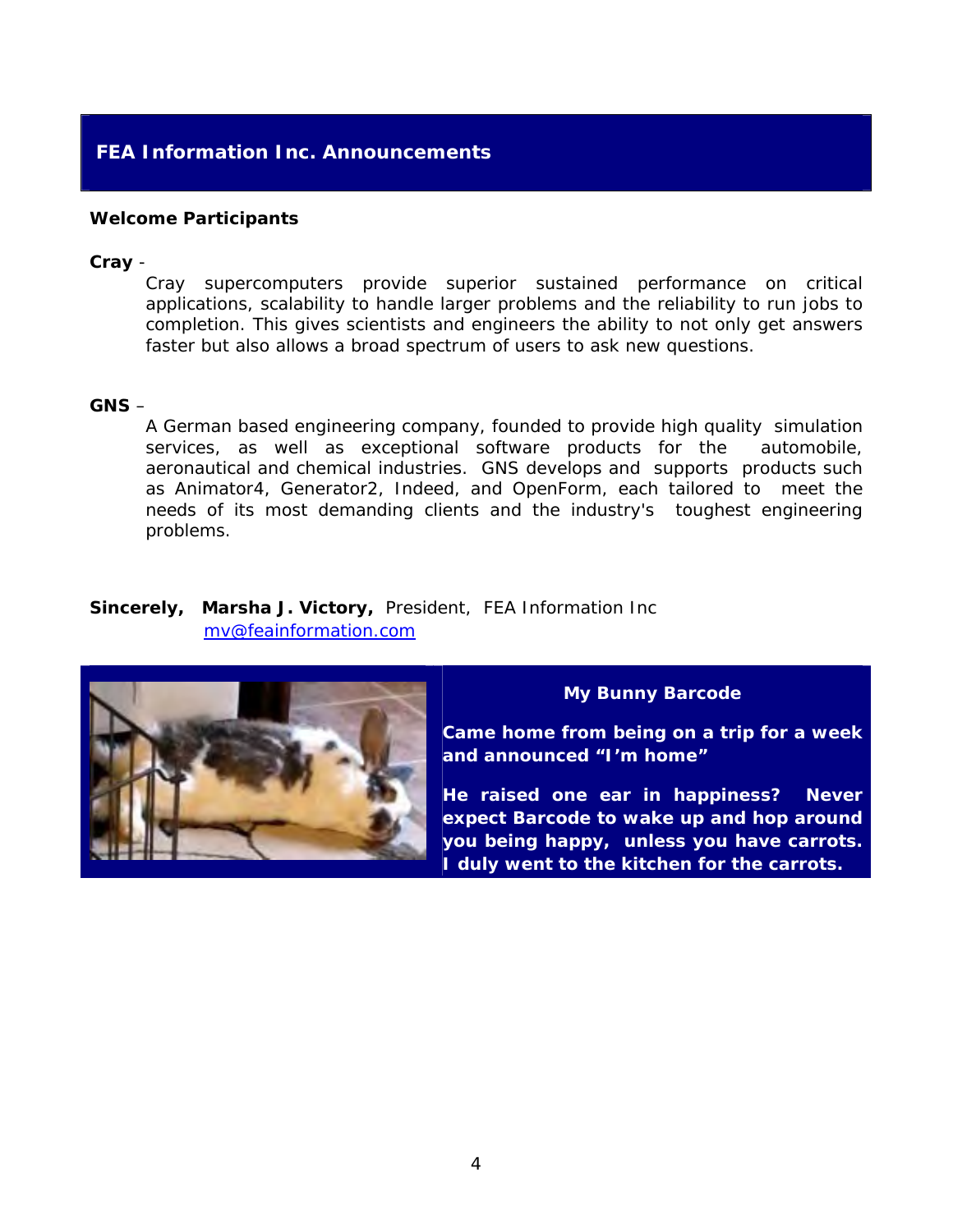## **Industry Announcements**

RIKEN and Fujitsu have taken the No. 1 position for the "K computer" on the 38th TOP500 list announced in the US (November 14, PST)

The TOP500 list is a project that periodically ranks the 500 fastest supercomputers in the world, using LINPACK as a benchmark. The project, begun in 1993, publishes current rankings twice a year (in June and November).

http://www.top500.org/

| Rank | Computer      | <b>Site</b>                                                            | Vendor         | Country   | <b>Maximal</b><br><b>LINPACK</b><br>performance<br>achieved |
|------|---------------|------------------------------------------------------------------------|----------------|-----------|-------------------------------------------------------------|
| 1    | K<br>computer | <b>RIKEN Advanced Institute</b><br>for Computational Science<br>(AICS) | <b>Fujitsu</b> | Japan     | 10,510                                                      |
| 2    | Tianhe-1A     | <b>National Supercomputing</b><br>Center in Tianjin                    | <b>NUDT</b>    | China     | 2,566                                                       |
| 3    | Jaguar        | DOE/SC/Oak Ridge National<br>Laboratory                                | Cray<br>Inc.   | <b>US</b> | 1,759                                                       |
| 4    | Nebulae       | National Supercomputing<br>Centre in Shenzhen (NSCS)                   | Dawning        | China     | 1,271                                                       |
| 6    | Cielo         | DOE/NNSA/LANL/SNL                                                      | Cray<br>Inc.   | <b>US</b> | 1,110                                                       |
| 8    | Hopper        | DOE/SC/LBNL/NERSC                                                      | Cray<br>Inc.   | <b>US</b> | 1,054                                                       |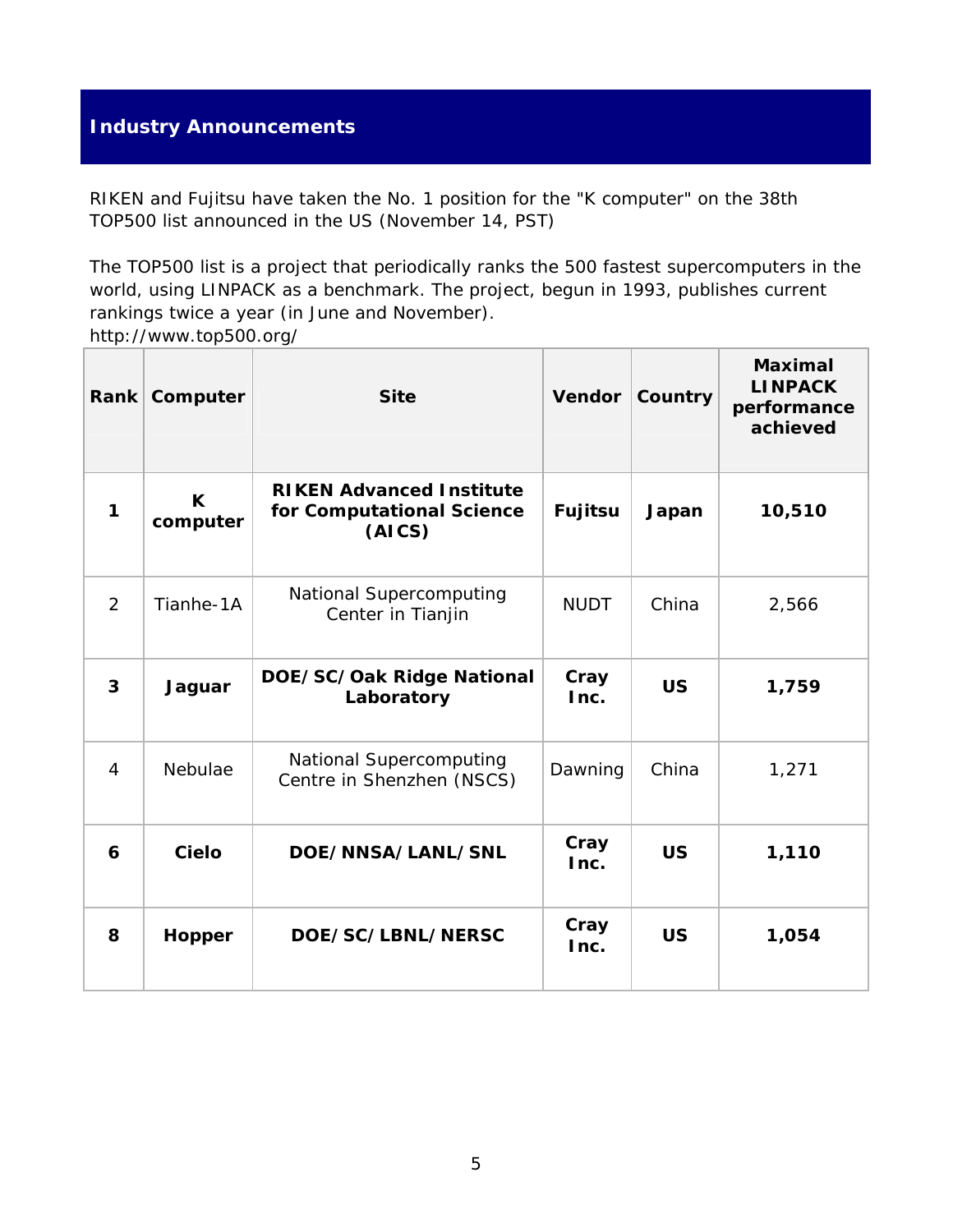

### **The K computer**

For Complete information on the K Computer: [http://www.fujitsu.com](http://www.fujitsu.com/) 

| computer               | <b>RIKEN Advanced Institute for</b><br><b>Computational Science (AICS)</b> |  |  | Fujitsu   Japan   10,510 |  |  |
|------------------------|----------------------------------------------------------------------------|--|--|--------------------------|--|--|
| http://www.top500.org/ |                                                                            |  |  |                          |  |  |

Fujitsu has been developing the K computer together with RIKEN, with the aim of commencing full-service from November 2012. This is in accordance with the High Performance Computing Infrastructure Initiative promoted by Japan's Ministry of Education, Culture, Sports, Science & Technology (MEXT).

The K computer is the nickname RIKEN has been using for the supercomputer of this project since July 2010. "K" comes from the Japanese word "Kei" which means ten peta or 10 to the 16th power. The logo for the K computer based on the Japanese character for Kei, was selected in October 2010.

The K computer, is aiming to achieve 10 petaflops computational performance. So how fast is 10-petaflops? The number, ten peta is a massive number consisting of 1 followed by 16 zeros. In Japanese this is expressed as one "Kei". That is

why this supercomputer is called the K computer. For comparison one Kei worth of computations is equivalent to the world's 7 billion people each performing one computation per second, 24 hours a day for about 17 days. The K computer will be able to do all of those computations in just one second

The K computer is installed at the RIKEN Advanced Institute for Computational Science (AICS), which is located on Port Island, Kobe, in Hyogo Prefecture. The major objective of the national development project of the K computer is to seek breakthroughs in science and technology through the development and use of a world-leading supercomputer, and the enhancement of international competitive power. Another important objective is the nurture and growth of human resources able to undertake science and technology development by utilizing supercomputers.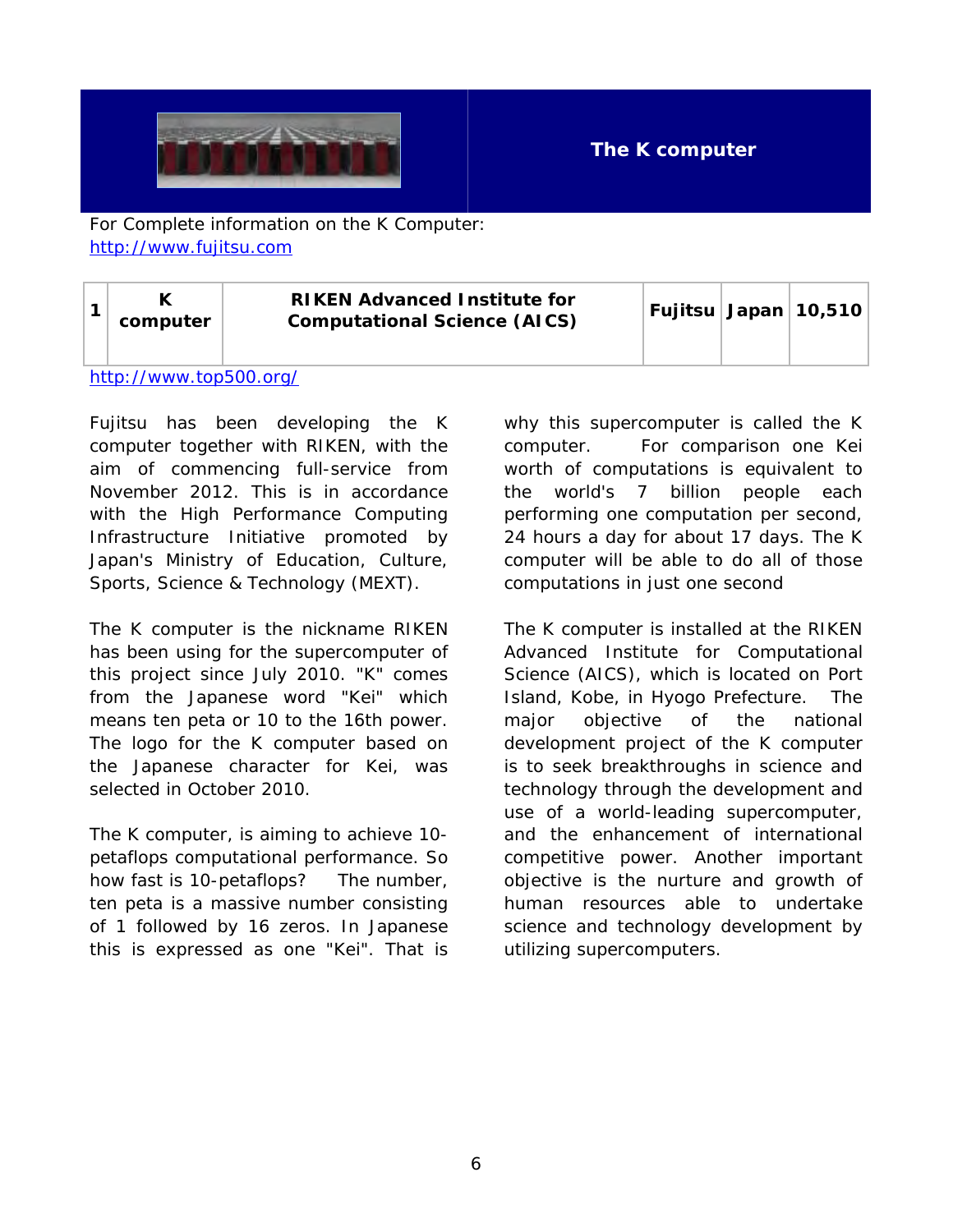

## **FEA Information**

**Participants**

## **Platinum**

| <b>OASYS Ltd:</b><br>http://www.oasys-<br>software.com/dyna/en/ | <b>JSOL Corporation:</b><br>http://www.jsol.co.jp/english/cae | <b>CRAY</b><br>http://www.cray.com                                         |
|-----------------------------------------------------------------|---------------------------------------------------------------|----------------------------------------------------------------------------|
| ETA:<br>http://www.eta.com                                      | <b>DYNAmore GmbH</b><br>http://www.dynamore.de                | <b>ESI Group:</b><br>http://www.esi-group.com                              |
| <b>BETA CAE Systems</b><br>S.A.:<br>http://www.beta-cae.gr      | LSTC:<br>http://www.lstc.com                                  | <b>Dalian Fukun</b><br>Technology Co. Ltd.:                                |
| <b>MICROSOFT</b><br>http://www.microsoft.com                    | Panasas, Inc.<br>http://www.panasas.com                       | Shanghai Hengstar<br><b>Technology Co. Ltd</b><br>http://www.hengstar.com/ |
| <b>GridCore AB</b><br>http://gridcore.se                        | <b>GNS</b><br>http://www.gns-mbh.com/                         |                                                                            |

## **Bronze Participants**

| Data Point Labs                                | <b>APACS</b> | <b>Lancemore Corporation</b><br>Japan |
|------------------------------------------------|--------------|---------------------------------------|
| e2s Enterprise Engineering<br><b>Solutions</b> |              |                                       |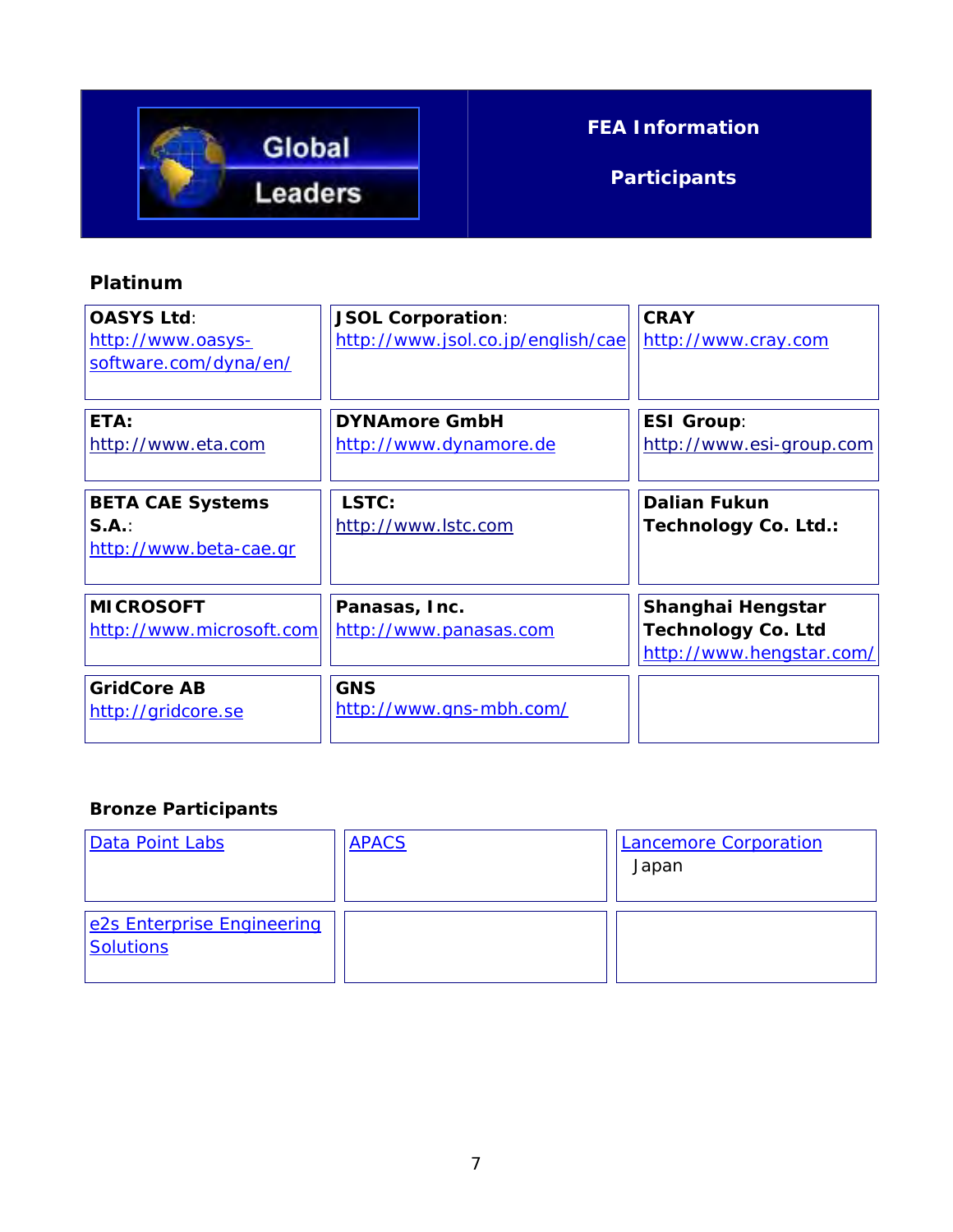

## **Total Human Model for Safety (THUMS)**

Figure source: <http://news.toyota.com.au/toyota-expands-crash-dummy-family> September 2011 – reprint of important news

### **Toyota released further body sizes of the Total Human Model for Safety (THUMS)**

Toyota has added a small female and a large male to its family of digital crash test dummies.

Known as THUMS (Total HUman Model for Safety), these virtual humans deliver crash-test results in much greater detail than is achievable with conventional crash-test dummies.

The new models of a 153cm tall female and a 189cm male will join the existing 179cm average-build adult male in THUMS.

All three models come in two types - a vehicle occupant and a pedestrian bringing the total number of models to six.

It is now possible to take into account different body sizes when conducting analyses of internal injuries caused by car accidents.

This latest software upgrade is the result of a co-operative development arrangement with Toyota Central R&D Labs, Inc, universities and other research institutes to make detailed measurements of the human body's

internal structure using a high-precision CT (computed tomography) scanner.

By creating precise models of various internal organs, including their positions and how they interconnect, Toyota was able to develop a virtual human model containing approximately 14 times more information than the previous version.

This increased detail allows finer understanding of how damage is inflicted on internal organs during a collision.

As part of its vision to eliminate traffic fatalities and injuries, Toyota will apply the results of THUMS tests to develop safer vehicles.

Toyota has plans to add an elderly person and a child model to make an even more diverse range of testing possible.

THUMS allows highly detailed analysis of bone fractures, severed ligaments, etc, by simulating many characteristics of the human body - ranging from the shape of the body to its skeletal structure and skin.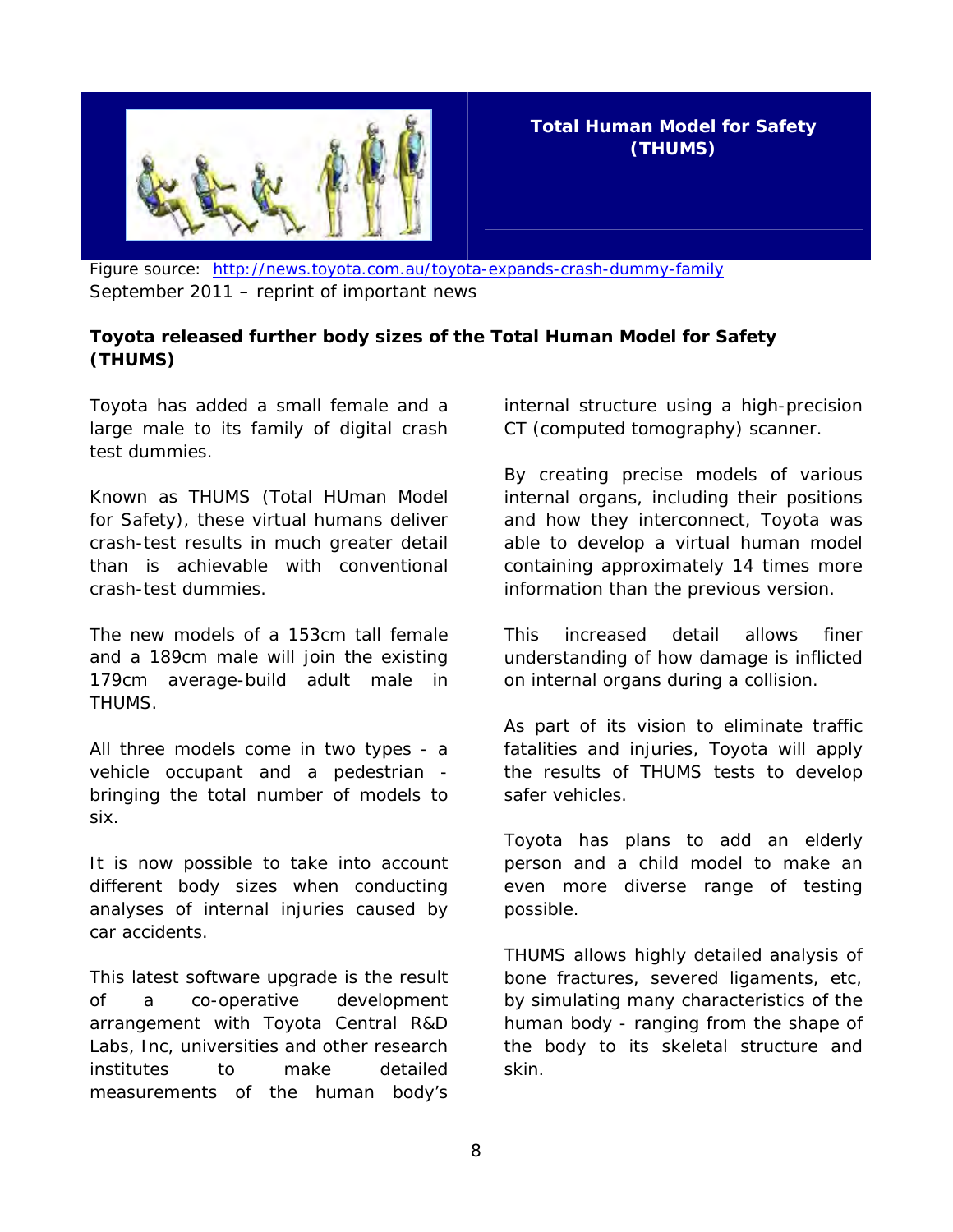Toyota began developing THUMS in 1997 in co-operation with Toyota Central R&D Labs, Inc.

. \*\*\*\*\*\*\*\*\*\*\*\*\*\*\*\*\*\*\*\*\*\*\*\*\*\* End of reprint

### **LS-DYNA**

The models are available for commercial, educational and research purposes (not available for military use), as input file for LS-DYNA. All models are based on Version 4.0, which models the human body in great detail with approximately 2.4 million elements.

In particular, the requirements from THUMS Version 4.0 resulted in many new features in LS-DYNA related to biomechanics. According to ESQ (Part of Toyota Motor Sales, USA, Inc.) more than 30 organizations across the automotive industry, including car companies and research institutes, use the THUMS models in various applications.

For more information on THUMS and LS-DYNA contact [sales@lstc.com](mailto:sales@lstc.com)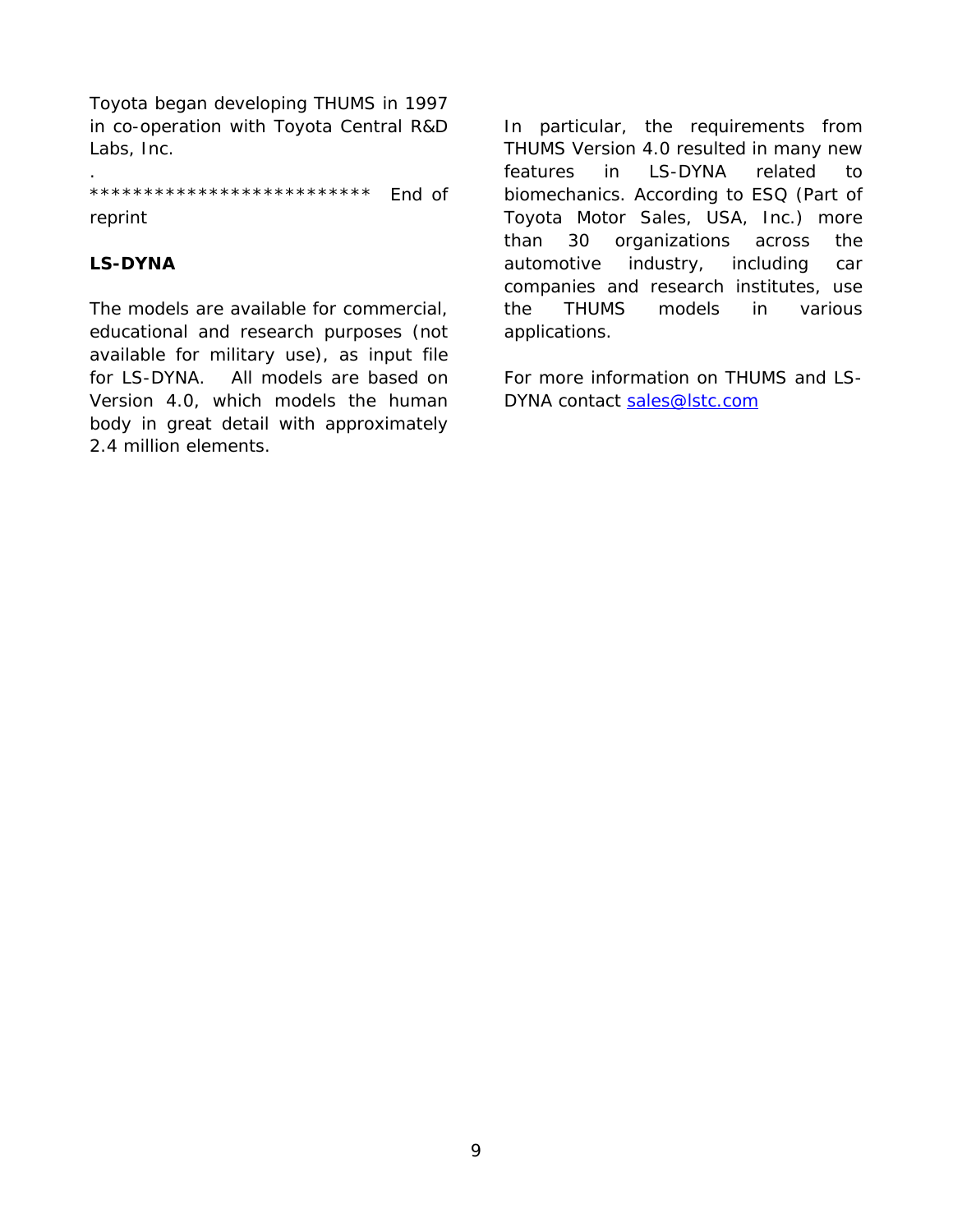

**BETA CAE Systems S.A. announces the release of µETA v6.7.1**

## Excerpt - For Complete Information Visit: [http://www.beta-cae.gr/news/20111102\\_announcement\\_meta\\_v6.7.1.htm](http://www.beta-cae.gr/news/20111102_announcement_meta_v6.7.1.htm)

### **BETA CAE Systems S.A. announces the release of µETA v6.7.1 with enhancements, new features and important code corrections**

The official software release is comprised by the latest meta\_post\_v6.7.1 files dated November 2nd, 2011. These replace any pre-releases and files downloaded prior to this date.

### **New features introduced**

- Improved speed of interactively selecting entities from the screen.
- New Scalar results, named Puck X and Puck Y, for the postprocessing of composites.
- Groups created from Nastran SETs when geometry is read from .op2 files.
- Column for PShell thickness is now available in the lists of the Statistics, Pids and Mids tools.
- Greatly improved speed of scanning and plotting Abaqus and LS-Dyna files in the 2D Plot tool.
- One-node, MPC, MASS and BUSH connections are now supported in the FRF Assembly tool.
- New toolbar named Strain Energy Bar Chart for creating bar diagrams of Strain Energy at Parts when post-processing Eigenmode Nastran results.
- Capability to change the fill-colour of cells in the Spreadsheet Editor,

according to the value in the cell and the fringebar in use.

and many more

### **Known issues resolved**

- Nastran composite results would not be read correctly if a model included PCOMP layers with the SOUT(i) option set to "NO".
- Certain Radioss .erf files would not be read correctly.
- It was not possible to transform ANSYS results to local coordinate systems.
- Several issues related to the Fringebar.
- Various issues related to the 2D Plot tool. - and many more

### **Compatibility**

µETA v6.7.1 can only run with beta\_lm\_tools v6.0 or later. The latest beta\_lm\_tools version is v6.3.

The .metadb files saved by the later versions of uETA are fully compatible and can be opened by earlier versions of µETA

### **For Download information and release notes: [http://www.beta-cae.gr/news/20111102\\_announcement\\_meta\\_v6.7.1.htm](http://www.beta-cae.gr/news/20111102_announcement_meta_v6.7.1.htm)**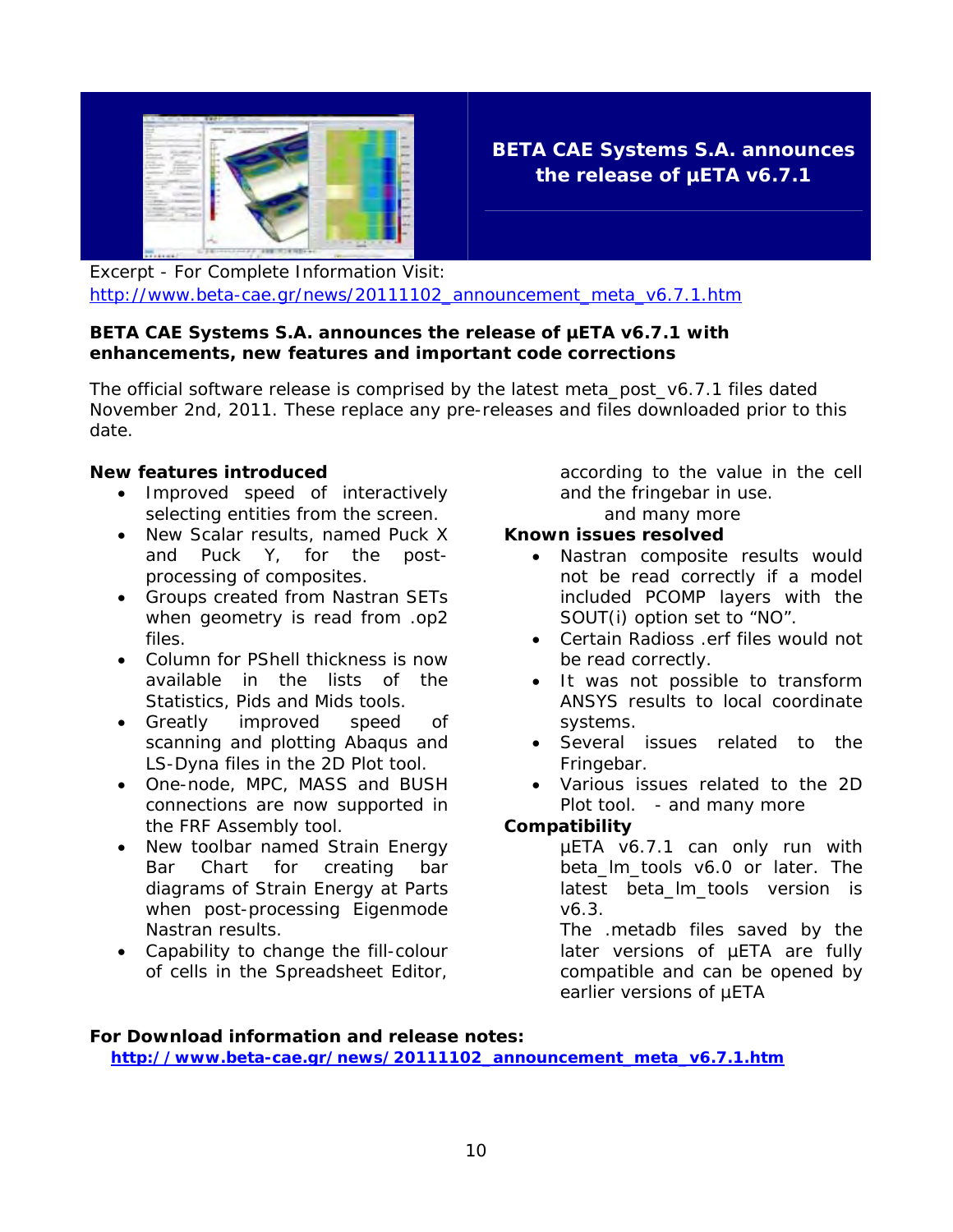

**modeFRONTIER Used in the Design of Fatigue-Resistant Notches**

Reprint from Newsletter EnginSoft

## **Researchers at Trinity College Dublin used modeFRONTIER in the Design of Fatigue-Resistant Notches**

Researchers at Trinity College Dublin in Ireland have used modeFrontier (MF) software to reduce stress concentration effects of notches and thus significantly improve the fatigue resistance of components. Many engineering components contain features such as notches and fillets, which are usually designed with a constant radius of curvature. However it has long been known that this is not the best solution.

Variable-radius notches, in which the radius of curvature changes with position along the notch, can achieve much lower stress concentration factors with negligible change in the weight of size of the components. Nature has evolved variable-radius notches in trees, bones, etc; the German engineer Claus Mattheck showed that similiar concepts could be applied to engineering structures. Professor David Taylor at Trinity College Dublin in Ireland wondered whether the variable-radius notch could be treated as an optimization problem, and decided to use mF to solve it. Working with Matteo Toso and Professor Luca Susmel of the University of Ferrara in Italy, they considered the problem of 90degrees fillet and used mF

to seek for solutions within a design space consisting of different variableradius fillets. They were able to find solutions better than those previously obtained using other methods, achieving reductions in the maximum stress of more than a factor of two.



**Fig. 2- Finite element analysis of a variable-radius fillet in a bracket component.** 

Experimental work conducted on steel samples showed that these predicted reductions translated exactly into real improvements in the fatigue strength of the components. Reductions in stress concentration factors can be highly beneficial, allowing designers to save weight, with consequent reductions in energy and material costs, without sacrificing reliability. The approach developed at Trinity College could be automated for use in industrial design, using mF in conjunction with FEM, to achieve real improvements in components of the future.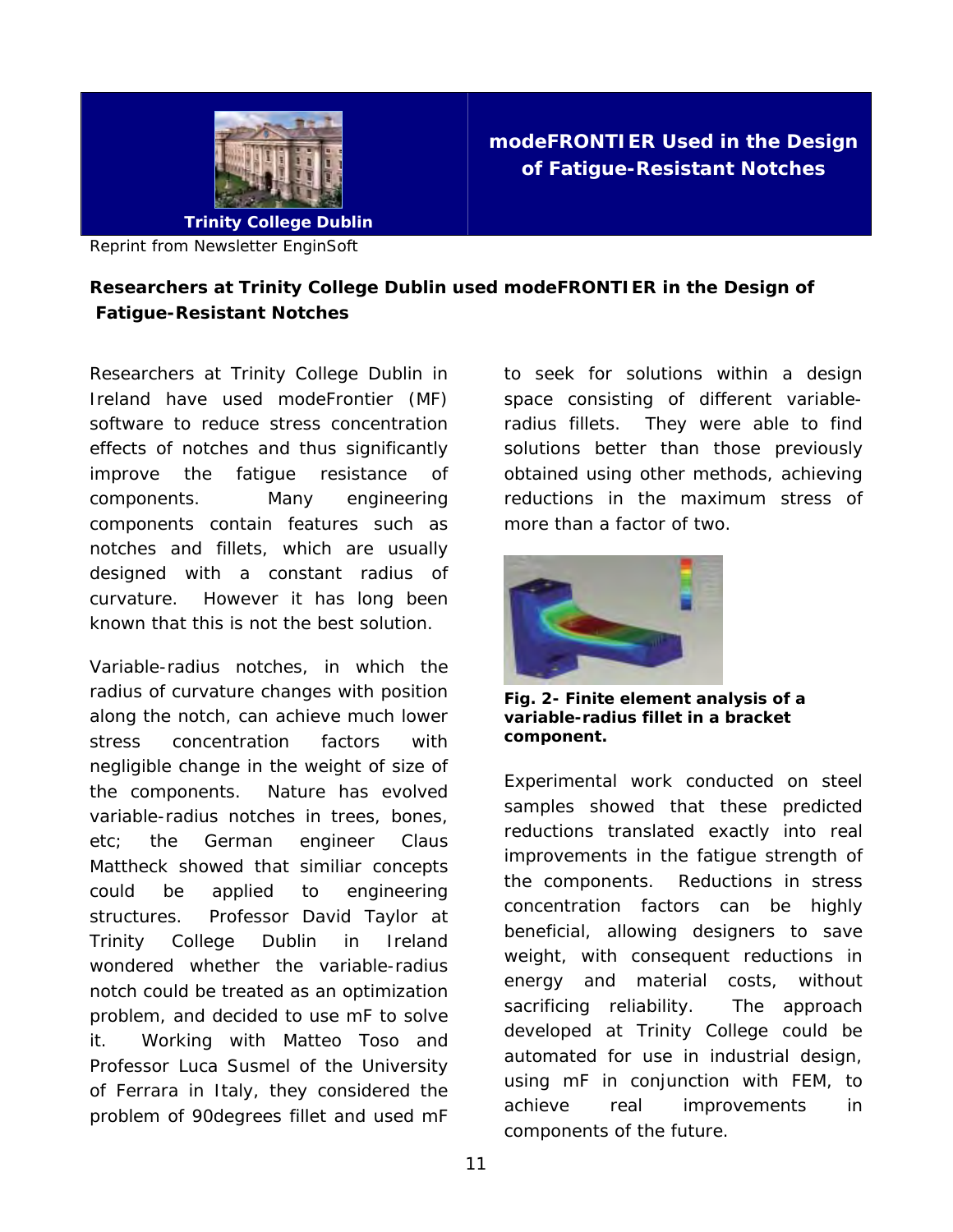### **Prof. David Taylor**

Prof. David Taylor M.R.I.A, Mechanical Engineering, Trinity College Dublin

For more information, please contact: Prof. David Taylor [DTAYLOR@tcd.ie](mailto:DTAYLOR@tcd.ie)

**Dept. of Mech. and Mfg. Engineering:** 

The Dept. of Mechanical and Manufacturing Engineering undertakes research in a number of selected themes, including; Bioengineering, Fracture and Fatigue of Materials, Fluids, Acoustics and Vibration, Fluids and Heat Transfer, Manufacturing Technology and Systems, and Tribology and Surface Engineering.

<http://www.tcd.ie/mecheng/research>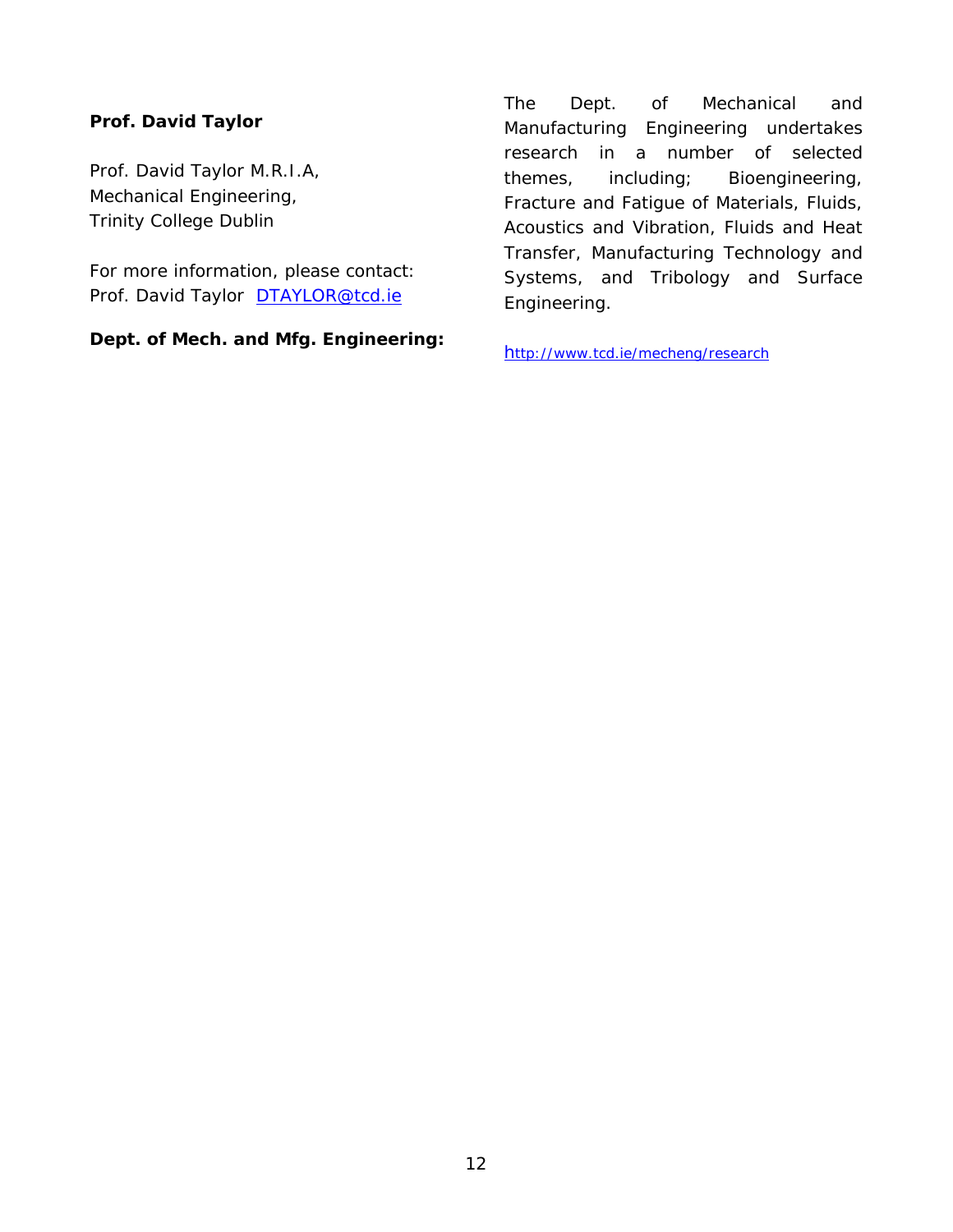

**LS-DYNA International Conference** 

**Post-Conference Training** 

Cathie Walton is preparing the 12<sup>th</sup> International LS-DYNA Conference Post Conference Training Courses. If you are interested, have questions, or suggestions, please contact Cathie, [Cathie@lstc.com](mailto:Cathie@lstc.com) 

## **Post-Conference Training** June 6-7, 2012 (Wed-Thur)

 9am-5pm, University of Michigan - Dearborn (two days, includes light continental breakfast at 8:30am, lunch each day)

Final course selection, will be announced May 1, 2012.

Registration Confirmations will be sent to registered students after this date.

- Advanced ALE Applications o Ian Do, LSTC
- ALE/Eulerian & Fluid/Structure Interaction in LS-DYNA o Mhamed Souli
- Blast and Penetration Using LS-DYNA
	- o Al Tabiei
- Heat Transfer with Warm Forming and Hot Stamping Applications o Art Shapiro, LSTC
- IS-OPT Introduction o Nielen Stander, LSTC
- I S-TaSC Introduction o Willem Roux, LSTC
- NVH and Frequency Domain Analysis with LS-DYNA
	- o Yun Huang, LSTC
- Occupant Restraint: Dummies/Barriers
	- o Sarba Guha, LSTC
	- o Dilip Bhalsod, LSTC
	- o Christoph Maurath, LSTC
- Polymeric Material with LS-DYNA (lecture only)
	- o Paul du Bois
- Probabilistic Design Using LS-OPT and LS-DYNA
	- o Anirban Basudhar, LSTC
- Smoothed Particle Hydrodynamics & Element-Free Galerkin
	- o Jingxiao Xu LSTC
	- o Cheng-Tang Wu, LSTC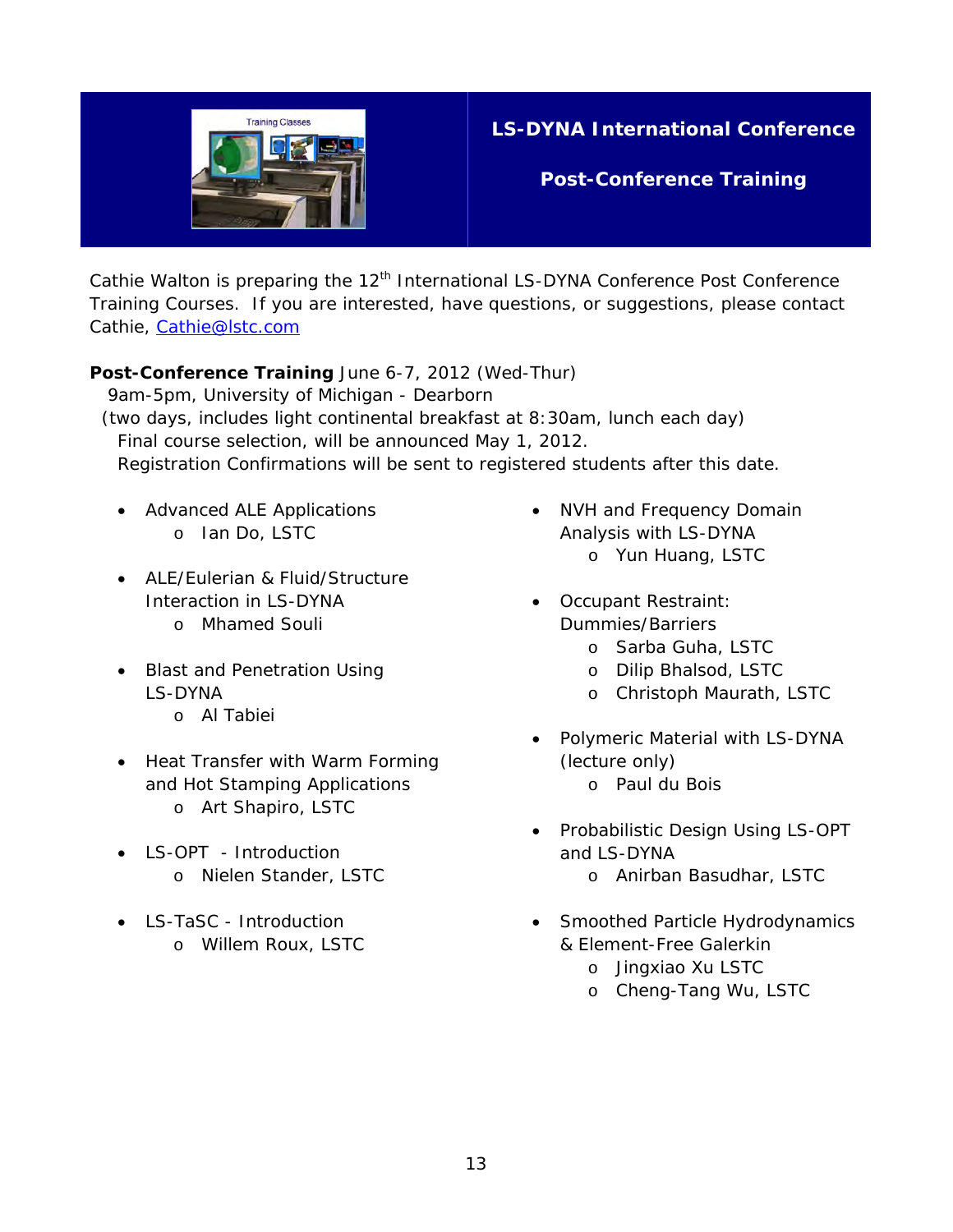

**[http://www.eta.com](http://www.eta.com/)** 

### **Release of DYNAFORM 5.8.1**

Die System Simulation Solution Offers Enhanced Die Face Engineering **Capabilities** 

Engineering Technology Associates, Inc. (ETA) recently announced the availability of Version 5.8.1, of its complete die system simulation solution, DYNAFORM™. This latest release promises to deliver a robust environment for engineers to simulate and analyze the entire die system. The FEA software solution guides the engineer through a wide range of stages in the manufacturing process, from cost estimation and die face design to formability analysis and stamping process simulation.

Some of the most significant enhancements in this version are delivered through DYNAFORM's Die Face Engineering (DFE) module. DFE now offers the capacity to parametrically build die faces for a symmetrical part. Therefore, after the user defines the symmetry line, the program can automatically build the die faces for the other half of the symmetrical part accordingly.

Also notable, a 'new product change replacement' feature was added in 5.8.1.

It allows the user to retain the current die face design and simply drop in new product design surfaces, saving the user a great deal of time while providing greater flexibility.

A new 'Auto Mesh' option was added in DFE and allows the user to automatically mesh the CAD model immediately after it has been imported.

DYNAFORM 5.8.1 allows the user to set up a personalized 'drawbead library' which links the line bead force and the drawbead geometry shape. As a result, the user can elect to run the simulation with either the line beads or geometry beads.

The Blank Size Engineering (BSE) module was also enhanced in the latest round of development. The module was significantly improved upon by way of a streamlined guided user interface (GUI). New dialogues within the GUI contain tabbed menus for easy navigation between functions.

For a complete list of the new features available in DYNAFORM Version 5.8.1, please view the Release Notes.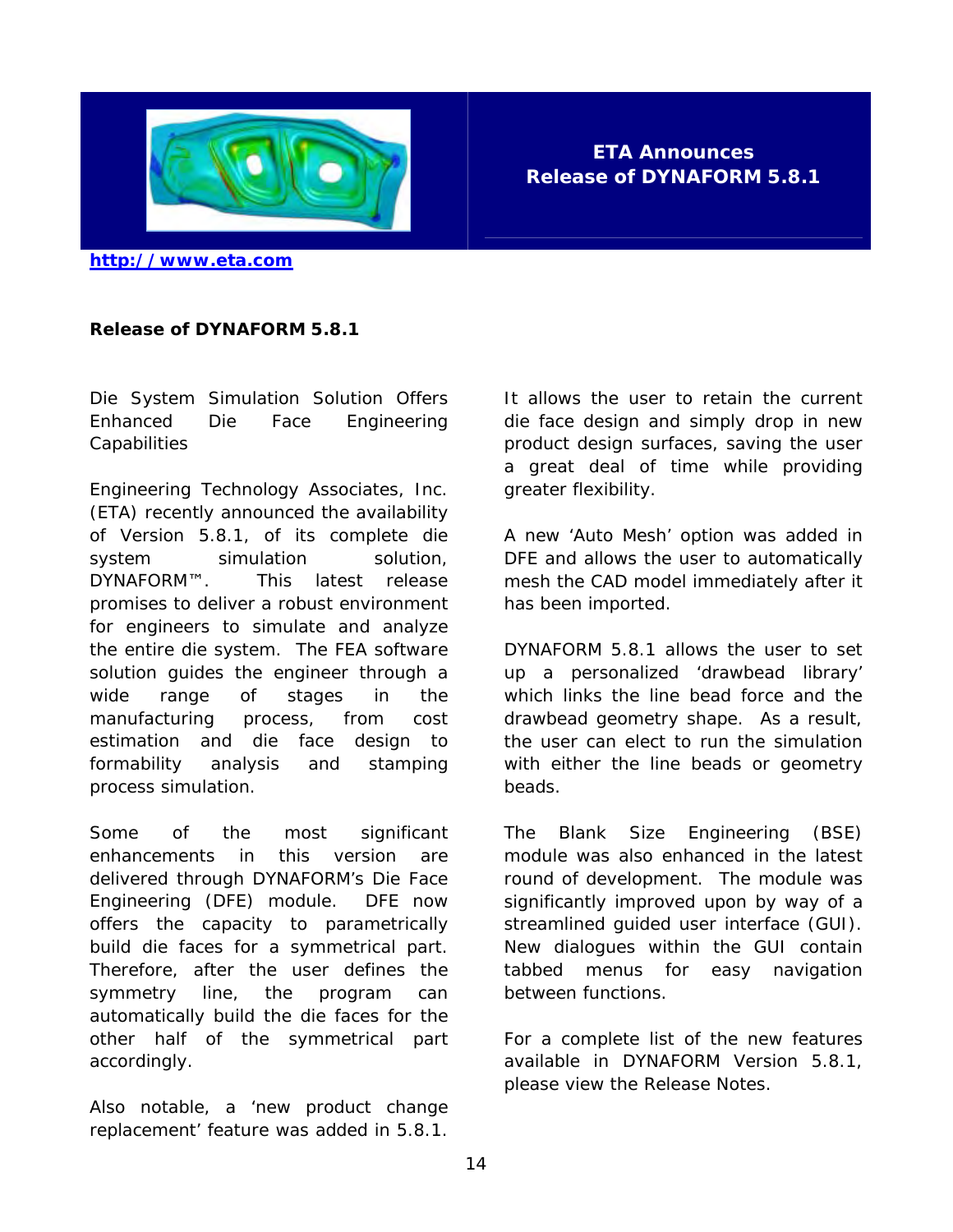DYNAFORM has been a long-time favorite among engineers in the metal stamping industry and is widely used among the automotive "Big 3".It is often hailed as the most accurate and costeffective solution of its kind. It allows the organization to entirely bypass soft tooling, reducing overall tryout time, lowering costs, increasing productivity and providing complete confidence in die

system design. It also allows evaluation of alternative and unconventional designs and materials for an optimal design solution.

ETA, Inc. +1.248.729.3010 **etainfo@eta.com www.eta.com**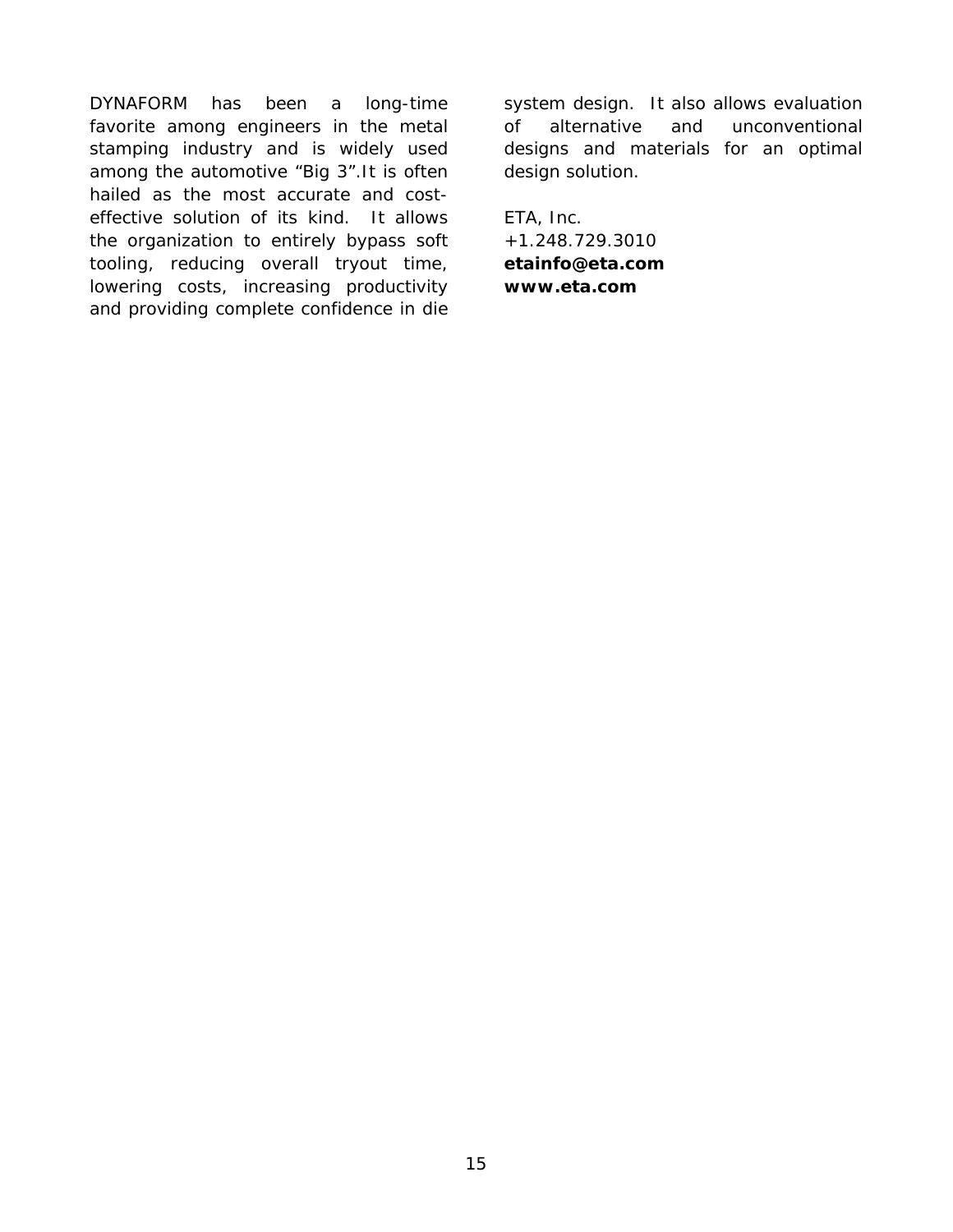

**For Full download of case study with graphics:** 

<http://www.predictiveengineering.com/consulting/projects/cfd/wind/index.html>

**URS / SMUD Parametric Wind Force Analysis on a Residential Roof Mounted Photovoltaic Panel** 



Objective: Investigate the wind generated forces via CFD on a photovoltaic (PV) panel mounted on concrete tile residential roof.

Modeling Assumptions and Details: The PV system consists of 4 modules that are aligned edge-to-edge to create an overall panel having dimensions of 130" x 62" x 2". The panel is mounted to the roof with 8 mounting brackets. The mounting brackets are 4" wide and are attached along the bottom and top edges of the PV Panel. Given this geometry, the panel was idealized as a 2-D structure.

The PV Panel was mounted mid-way up on an inclined roof (10, 18 and 30 degree slopes were investigated). Mounting details and roof geometry are provided within the body of this report.

The PV Panel height was investigated at 3.25, 4.5 and 6.0" heights. At the lowest level (3.25"), the rear opening underneath the aluminum rails and the concrete roof was blocked. At the 4.5 and 6.0" heights, the PV Panel was open on both ends.

A total of nine conditions were investigated and their configurations are summarized in the table given on the next page.

The wind load for this simulation was a constant 100 MPH air stream.

Steady-state conditions were assumed.

CFD software used for this analysis work was CFdesign V7.0. Details on this software can be found at www.CFdesign.com.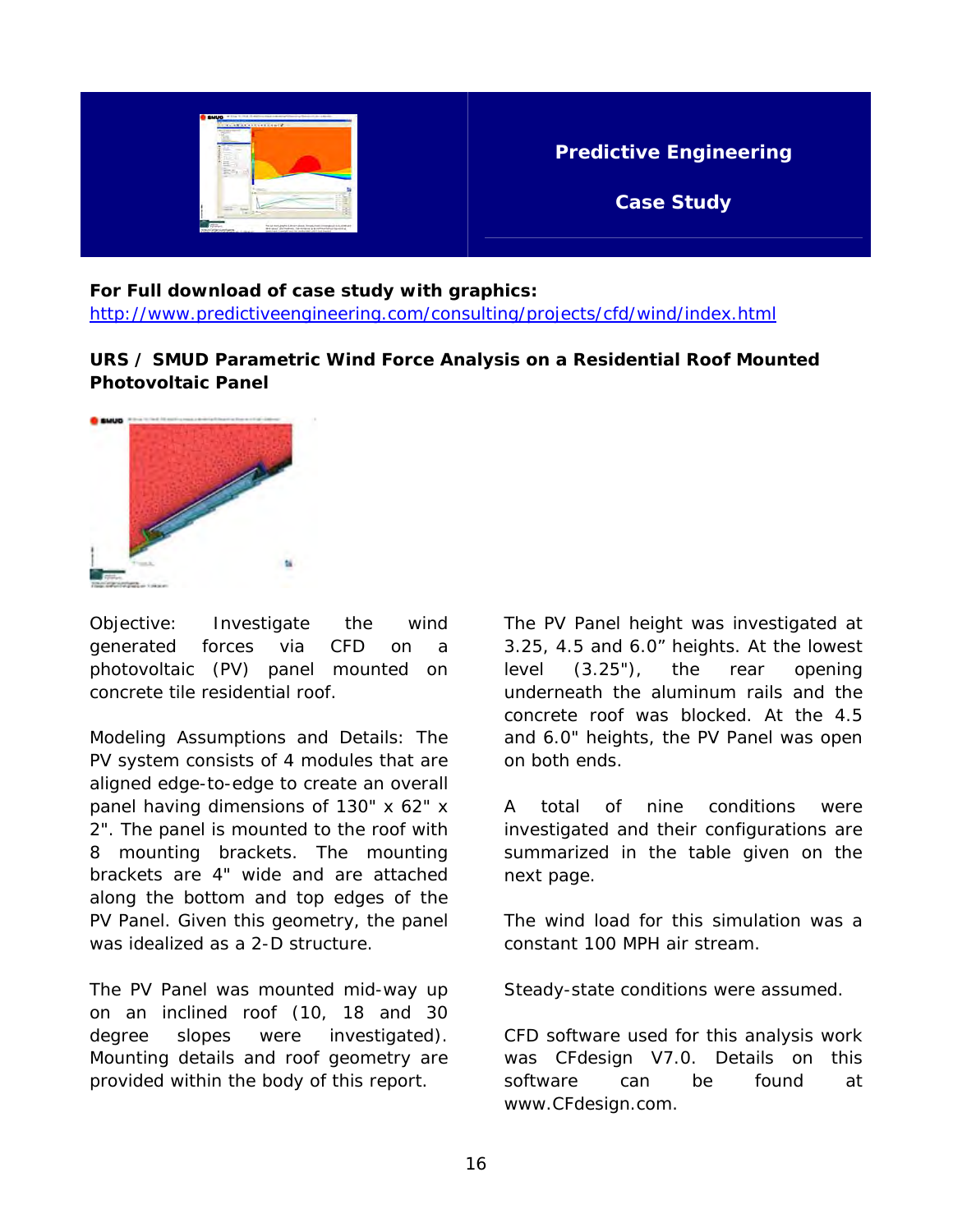Conclusions: The PV panel lift and drag forces under the various conditions were documented. The forces are for the complete 130x62" panel. Negative lift is pushing the panel into the roof. Positive drag is pushing the panel up the roof. In other words, lift is perpendicular to the PV panel while drag is parallel to the panel.

Worst case lift and drag conditions were noted for the 3.25" Height / 18 Degree panel at 963 and 79 lbf. In all cases, when the PV panel is blocked, high lift forces are created. In general, when air can flow unimpeded underneath the

panel, the forces are roughly a third and lower.

A wind gust analysis is also included. This leeward side gust analysis indicates that PV Panel uplift from vortex shedding on the eave of the roof will not be a problem.

In conclusion, PV panel blockage should be avoided whenever possible. When air can flow underneath the panel, the greatest amount of lift found was 330 lbf as compared to 963 lbf for the blocked panel.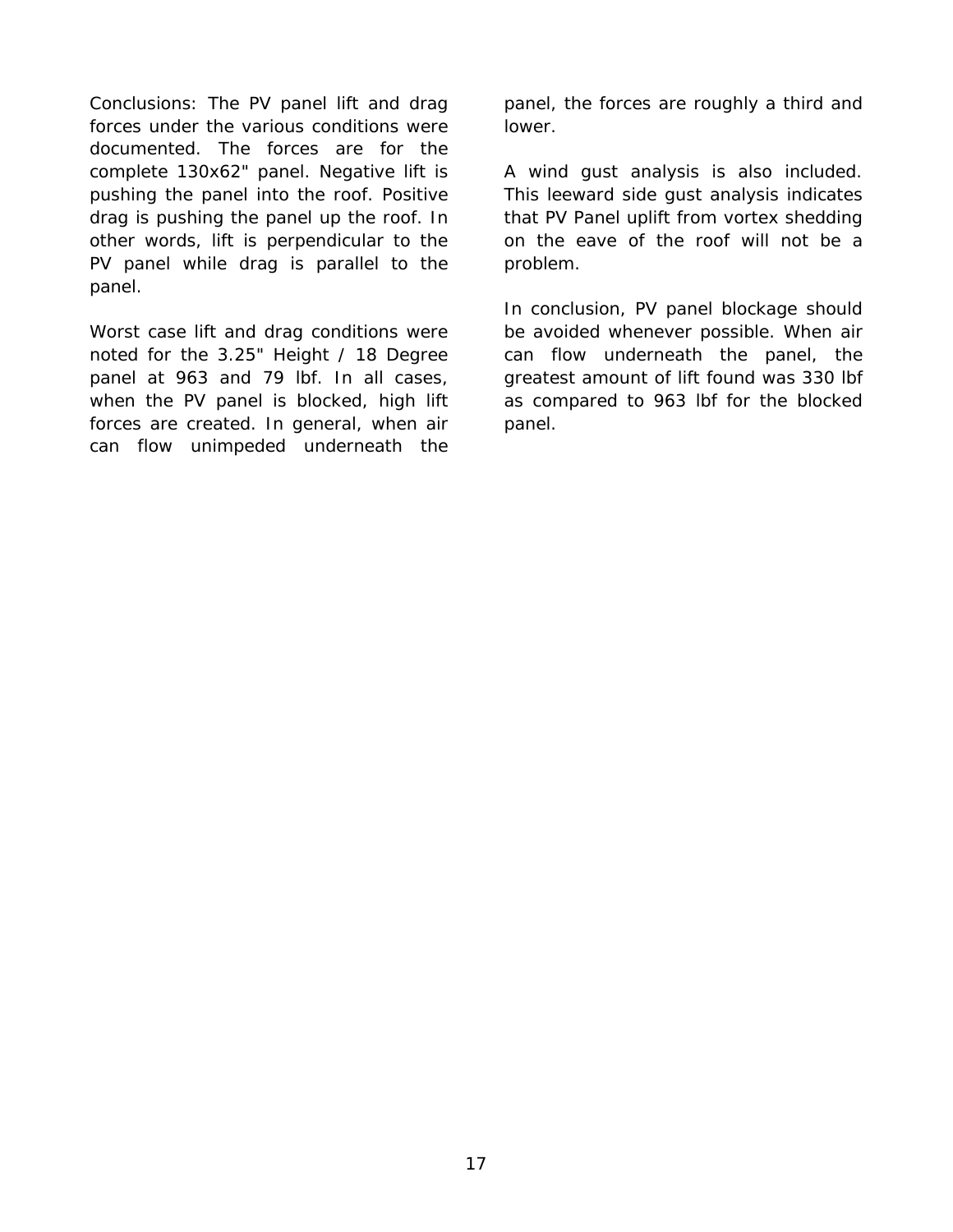

## **LS-DYNA Users**

**Challenge Your Knowledge**

### Question:

Carrying out full car crash simulations, a special care has to be taken on the modeling of appropriate gaps between shell and beam elements to avoid socalled initial penetrations within the contact algorithm, because contact surfaces are offset from shell mid-planes and beam centerlines. If these gaps are not considered, nodes may be found within the contact region of a contact segment at the first cycle.

The existence of such penetrations at the first cycle has several adverse effects on the quality of the simulation. Therefore, in the default treatment, if a node is suddenly found to be below the contact surface at any point during the simulation (node moves very fast and was not detected before penetration), LS-DYNA just moves the node to the master surface without applying any forces (shooting node logic).

If shooting node logic is turned off, large forces and negative contact energies suddenly appear.

If the IGNORE-Option is activated (IGNORE=1), initial penetrations are allowed to exist by tracking the initial penetrations in the AUTOMATIC contact options. The shooting node logic has no effect. If IGNORE=2, additionally, penetration warning messages are printed to the message-files with the original coordinates and the recommended coordinates of each slave node given.

Please download the file ignore.k (http://www.dynasupport.com/links/feainformation-examples/ignore.k).

1.) Why are the coordinates of some nodes modified?

2.) Check the message file for additional information

about the modified nodes

3.) Define a birth time of t=1.0E-4 for the contact. What can be observed?

4.) Define IGNORE=2. Plot the zcoordinates of the nodes 101 and 201. What can be recognized?

Answer – Last Page of FEA News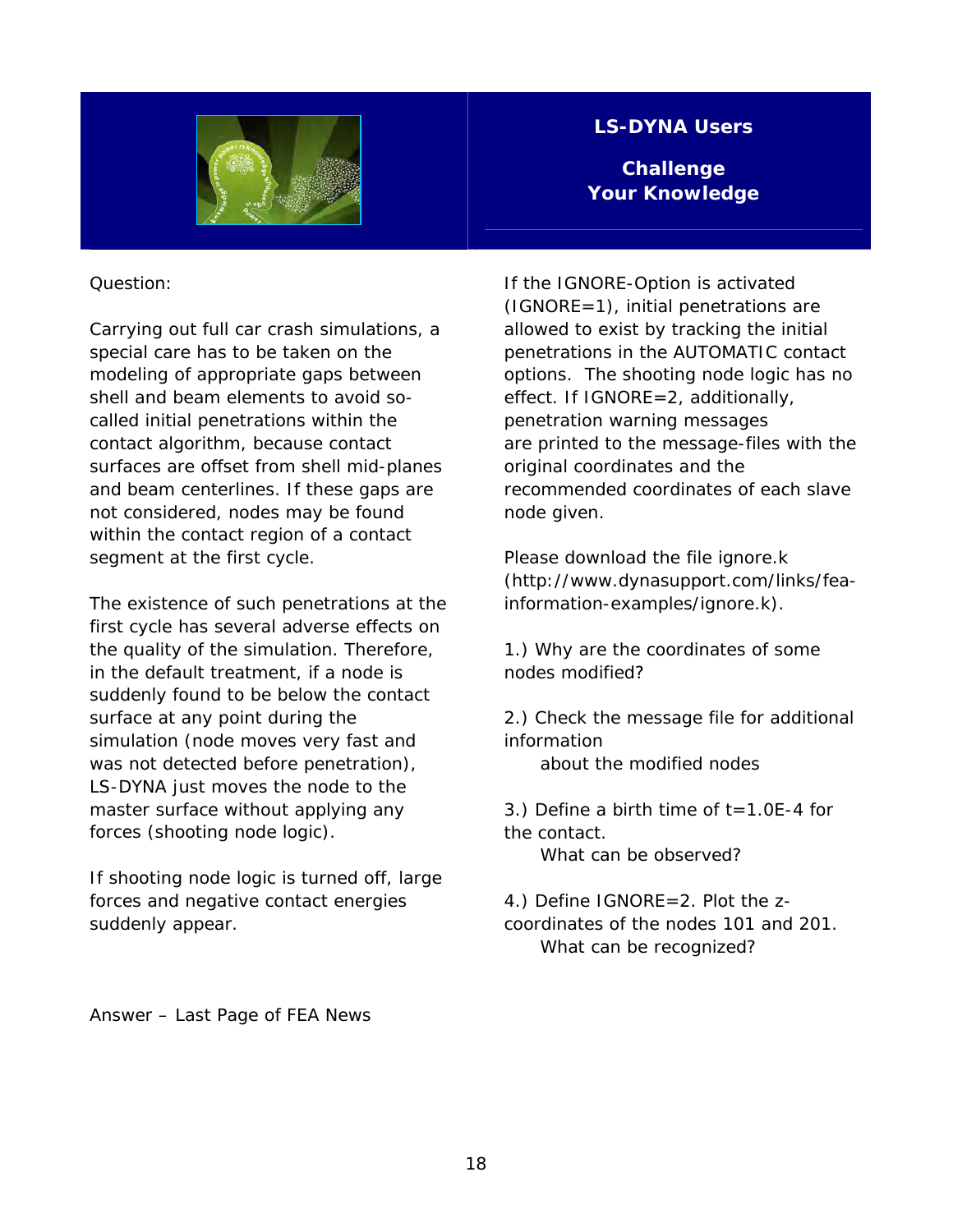

**Ford Mustang Boss 302** 

**Paying Homage to a '70s Legend**

### **Ford Mustang Boss 302: Back with More for 2013, Paying Homage to a '70s Legend**

- 2013 Ford Mustang Boss 302 builds on the heritage of the 1970 Boss 302 with new, reflective hockey stick graphics package – first modern application on a production car
- Also new for 2013 is heritageinspired School Bus Yellow paint and Sterling Gray accents on Boss Laguna Seca, which delivers raceready suspension, aerodynamic details and removed rear seat
- Ford SYNC® connectivity system becomes a standard Boss feature for 2013, adding to a specially tuned engine, quad exhaust, brakes, suspension and design that optimize weight, aerodynamics and track performance

LOS ANGELES, Nov. 15, 2011 – The Ford Mustang Boss 302 is all about performance, and a nod to heritage comes standard with new paint options and design details for 2013.

A new hockey stick graphic featuring reflective stripes is added to the new Boss, calling back the 1970 Boss 302. 2013 Boss 302 and Boss Laguna Seca models feature new School Bus Yellow paint, honoring Parnelli Jones' 1970

Trans-Am championship car prepared by Bud Moore.

"Everything we did for 2013 is consistent with and links directly back to our 1970 heritage. The reflective stripes and hockey stick graphic in particular mean something to Mustang enthusiasts," said Dave Pericak, Mustang chief engineer. "Last year, we proved the car had what it takes to perform, and this year we focused on enhancing its eye-catching looks and celebrating its history."

The reflective stripes on Boss come to life when lights hit them, similar to how they did in 1970 on the Mustang Boss 302. The new stripe follows the classic hockey stick motif by going over the fender and extending down the body panel.

Boss Laguna Seca has new Sterling Gray accents and will be available in vintage School Bus Yellow and black paint offerings, complemented by hockey stick stripes and gray interior rear crossbrace. Gray also sets off the front grille, mirror caps and rear pedestal spoiler, while Laguna Seca rear badging and unique two-tone gray and silver wheels round out the exterior accents. Unlike the previous model, the roof will not feature colored accents.

Similar to the redesigned base Mustang lineup, the front end offers a more powerful design with a more prominent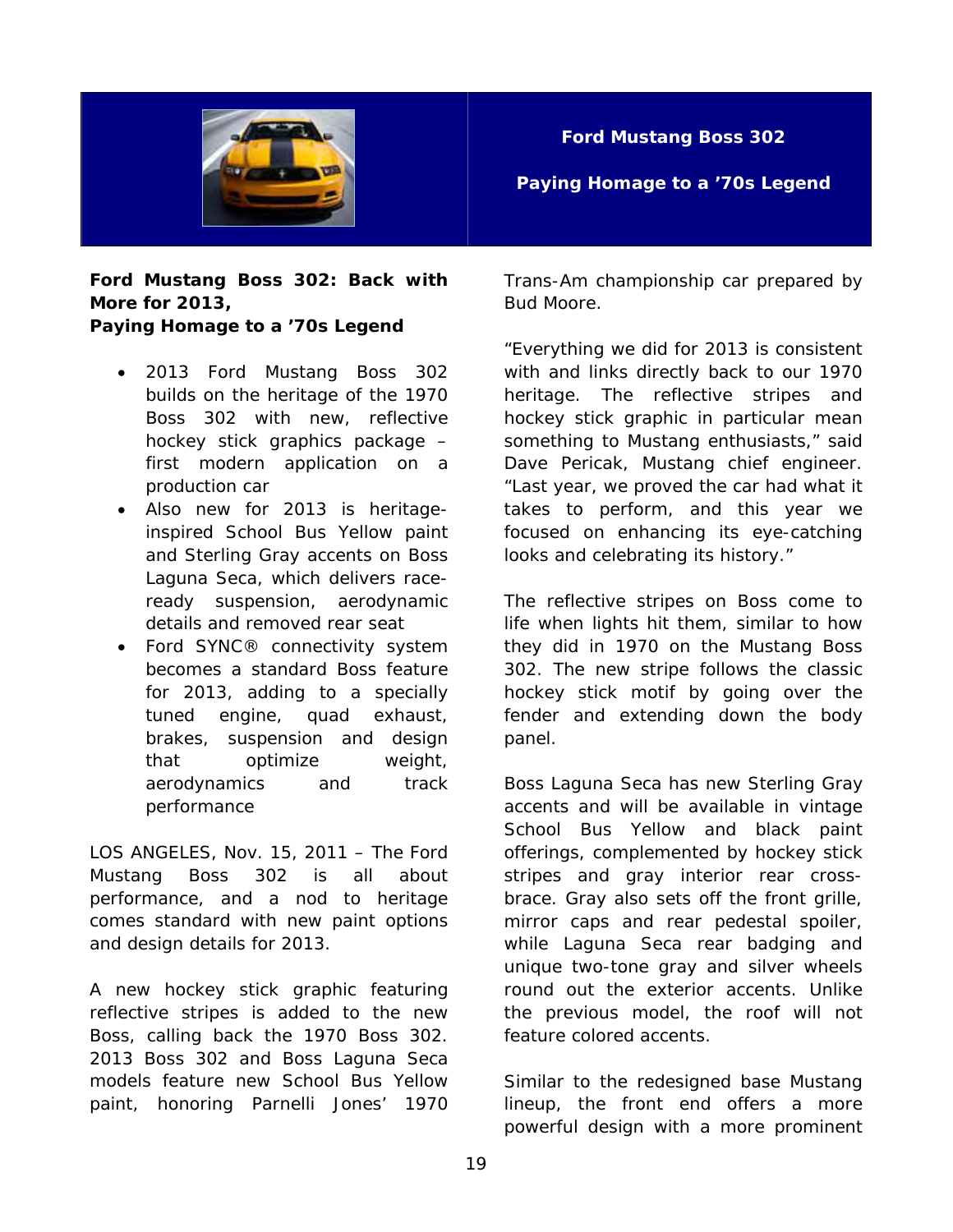grille. A more powerful splitter and functional hood extractors add to that look. Boss Mustang has new signature lighting, with standard HID headlamps and LED-surround taillamps.

The 2013 Boss also offers a unique functional design feature in the grille with removable covers where fog lamps would be. For improved cooling on track days, the covers can be easily removed with a screwdriver.

Additionally, the rear end features a high-gloss black panel that connects the taillamps. The taillamps deliver a smoked appearance that matches up with the sinister look up front.

The new Mustang Boss includes Ford SYNC®, the voice-activated in-car connectivity system, as a standard feature. With the base SYNC package, customers enjoy the core hands-free features and services that have quickly established SYNC as a must-have technology, with more than 76 percent of current SYNC users saying they would recommend the system to others.

### **Some features of SYNC include:**

- Hands-free, voice-activated calling via a Bluetooth®-connected mobile phone and control of a USB-connected digital music player
- 911 Assist™, the automated emergency calling service that is free for the life of the vehicle
- Vehicle Health Report, the ondemand diagnostic and maintenance information service
- Revved up and ready
- The powerful Boss engine yields 444 horsepower and 380 lb.-ft. of

torque, while still offering a smooth idle and low-end torque for comfortable around-town driving. A race-inspired clutch with upgraded friction materials transmits power, while a shortthrow, close-ratio six-speed manual handles gear change duties.

Power is delivered to a 3.73-ratio rear axle using carbon fiber plates in the limited-slip differential to improve handling and longevity. For those who want even more precise control over power delivery, a torque-sensing (Torsen) limited-slip differential is available, coupled with Recaro® front seats.

In keeping with the Boss mandate to provide the best-handling Mustang ever, the already strong Mustang GT suspension system has been further refined. Higher-rate coil springs on all four corners, stiffer suspension bushings and a larger-diameter rear stabilizer bar all contribute to the road racing mission, and Boss models are lowered by 11 millimeters in front and 1 millimeter at the rear versus Mustang GT. But the real key to handling is in the adjustable shocks and struts, standard on all Boss Mustangs.

Working in concert with the suspension upgrades, Boss 302 receives unique, lightweight 19-inch black alloy racing wheels in staggered widths: 9 inches in front, 9.5 inches in the rear. The Pirelli PZero summer tires are sized specifically for each end of the car, with the front wheels receiving 255/40ZR-19 tires while the rear stays planted thanks to 285/35ZR-19 rubber.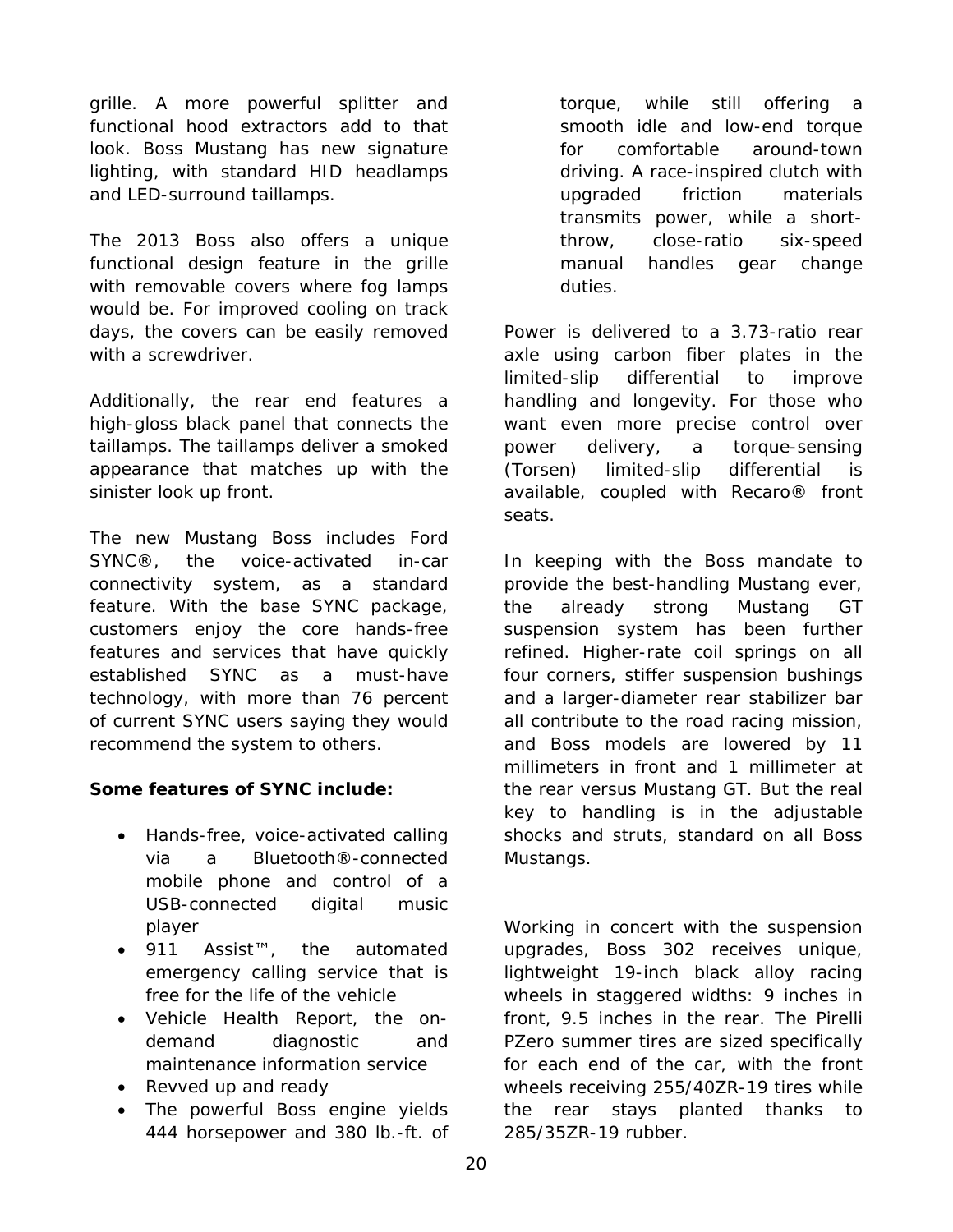Boss braking is also up to the challenge, using Brembo four-piston calipers acting on 14-inch vented rotors up front. In back, standard Mustang GT brakes are upgraded with a Boss-specific highperformance pad compound. The combination of vented brake shields and unique Anti-Lock Brake System (ABS) tuning gives Boss drivers maximum control and rapid, repeatable fade-free stops in road and race situations alike.

### **Boss 302 circa 1969-70**

With styling tweaked by newly arrived Ford designer Larry Shinoda, the newfor-1969 Boss 302 sported front and rear spoilers, blacked-out hood treatment and racy side stripes for a look that screamed performance.

Beyond the bodywork, the Boss 302 didn't disappoint. Its engine combined a four-bolt main Windsor small-block with reworked heads from the then-new 351 Cleveland engine. A forged steel crankshaft, connecting rods and pistons rounded out the reciprocating assembly. The result was a free-breathing, highrevving powerplant making what Ford claimed was 290 gross horsepower –

though actual output is estimated to be significantly higher.

Ford engineers also thoroughly massaged Mustang's suspension in an effort to meet then-boss Semon "Bunkie" Knudsen's mandate "to build absolutely the best-handling street car available on the American market." Stiffer springs and shocks, special sway-bar tuning, a stiffened chassis and wide tires led to the fastest Mustang ever to lap the Ford test track up to that point.

### # # #

About Ford Motor Company

Ford Motor Company, a global automotive industry leader based in Dearborn, Mich., manufactures or distributes automobiles across six continents. With about 166,000 employees and about 70 plants worldwide, the company's automotive brands include Ford and Lincoln. The company provides financial services through Ford Motor Credit Company. For more information regarding Ford's products, please visit www.ford.com.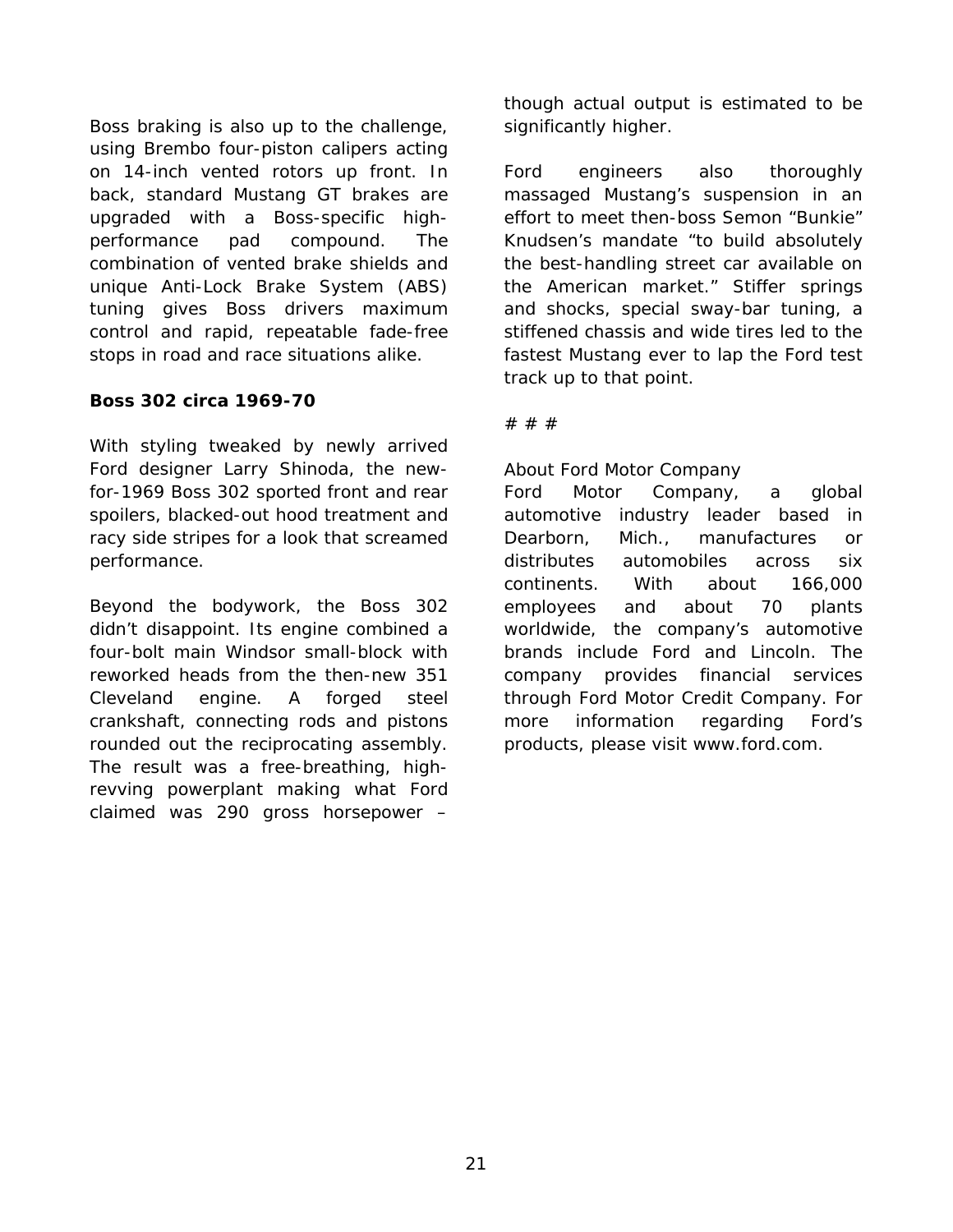

**ETA China** 

**Training Course** 

ETA China is located in Shanghai, for sales, technical support, consulting, and training courses. Among the products are LS-DYNA and LSTC's products, as well as DYNAform and ETA's Products. A recent class organized by ETA China (Martin Ma and Grace Su) and LSTC's China Business Manager, Yanhua Zhao, was held in Beijing for LS-DYNA Training on October 24<sup>th</sup>, 2011.

The course was specifically arranged to answer questions from engineers at ETA, and customers both at the course, and through the web conference. The course was taught by Dilip Bhalsod, the Technical Support Manager, of LSTC's Michigan Office. Additionally Dilip is responsible for customers in the automotive industry, as well as LSTC's other customers and is involved with customer support, training and their requests for new features in LS-DYNA.

During the training, Mr. Bhalsod explained the behavior of MPP, for different platforms and using different number of cores and how to understand the answers. On the new hybrid

technology he covered what is new, and made suggestions for MPP analysis.

Additionally he shared his experience about airbag folding and analysis tools in LS-DYNA; including control-volume method, ALE and particle method. He also explained ALE and particle method usage in detail and showed the advantages and disadvantages of each. In addition, he answered various questions about metal forming and many other functions of LS-DYNA.

We are grateful to Mr. Bhalsod's efforts for this useful training and the great technical support from LSTC.

For courses available at ETA China contact Grace Su of ETA msu@eta.com

Feel free to always contact Yanhua Zhao of LSTC [yanhua@lstc.com](mailto:yanhua@lstc.com) for training courses in China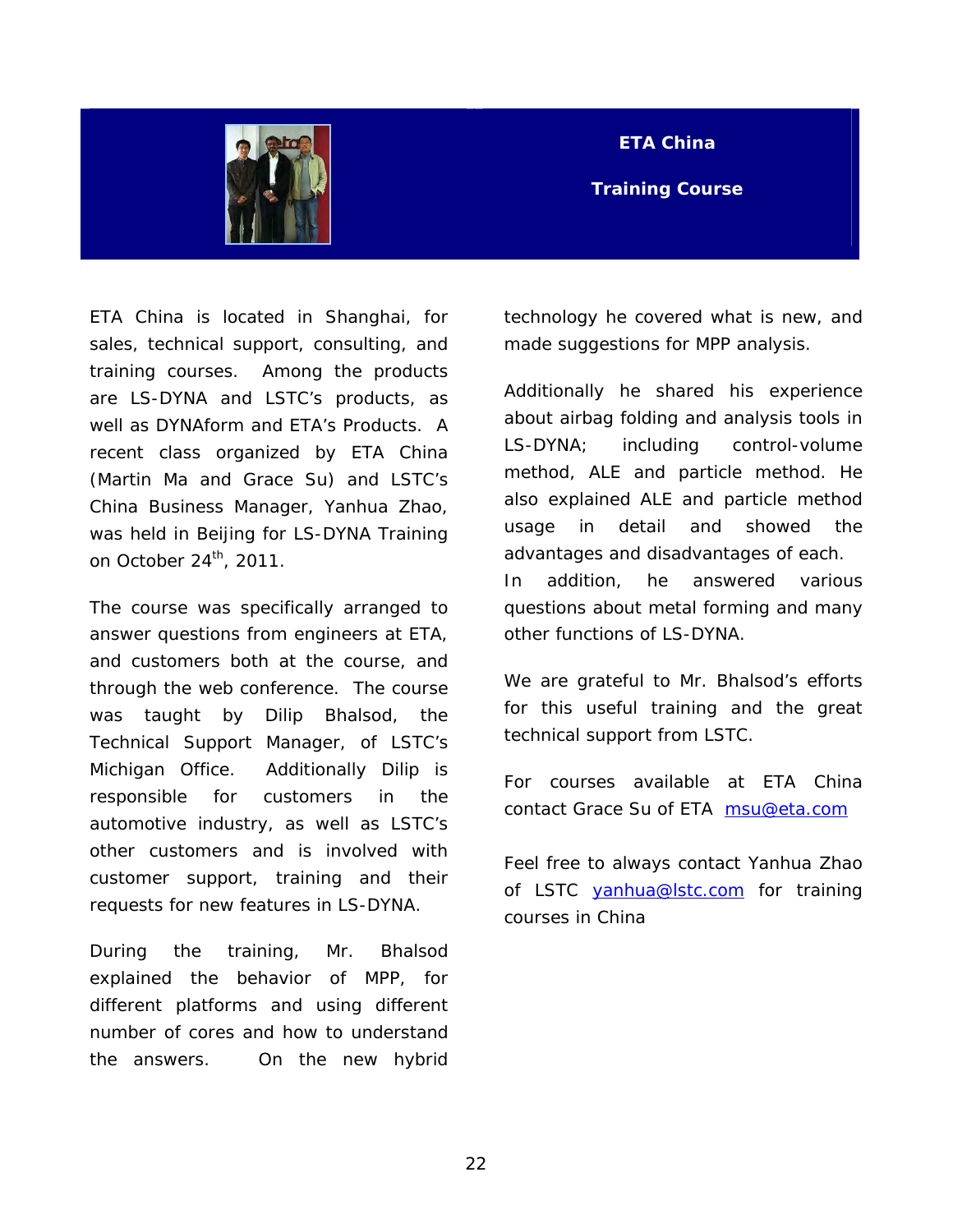

## **Toyota Collaborative Safety Research Center**

**Copyright Toyota - <http://www2.toyota.co.jp/en/news/11/11/1101.html>**

Nov. 01, 2011

### **TMC Shows New Nursing and Healthcare Robots in Tokyo**

### **Four New Types of Robots Aimed for Commercialization from 2013**

Tokyo, Japan, November 1, 2011— Toyota Motor Corporation (TMC) held an event today here at its vehicle display space and theme park Mega Web to display a number of new robots developed to provide support in nursing and healthcare. The robots form part of the Toyota Partner Robot series, which is being developed to assist humans in their everyday activities.

TMC considers Partner Robots to be useful in four fields: nursing and healthcare, short-distance personal transport, manufacturing and domestic duties. TMC is developing technology that cooperates with humans, including devices that assist in the loading and moving of heavy components in factories, in addition to automated technology that enables autonomous tool operation.

TMC endeavors to provide the freedom of mobility to all people, and understands from its tie-ups with the Toyota Memorial Hospital and other

medical facilities that there is a strong need for robots in the field of nursing and healthcare. TMC aims to support independent living for people incapacitated through sickness or injury, while also assisting in their return to health and reducing the physical burden on caregivers.

Each robot incorporates the latest in advanced technologies developed by TMC, including high-speed, highprecision motor control technology, highly stable walking-control technology advanced through development of twolegged robots, and sensor technology that detects the user's posture as well as their grasping and holding strength.

Since the announcement of its Partner Robot development vision in 2007, TMC has pursued the development of robots that support human activities, thereby enabling new lifestyles.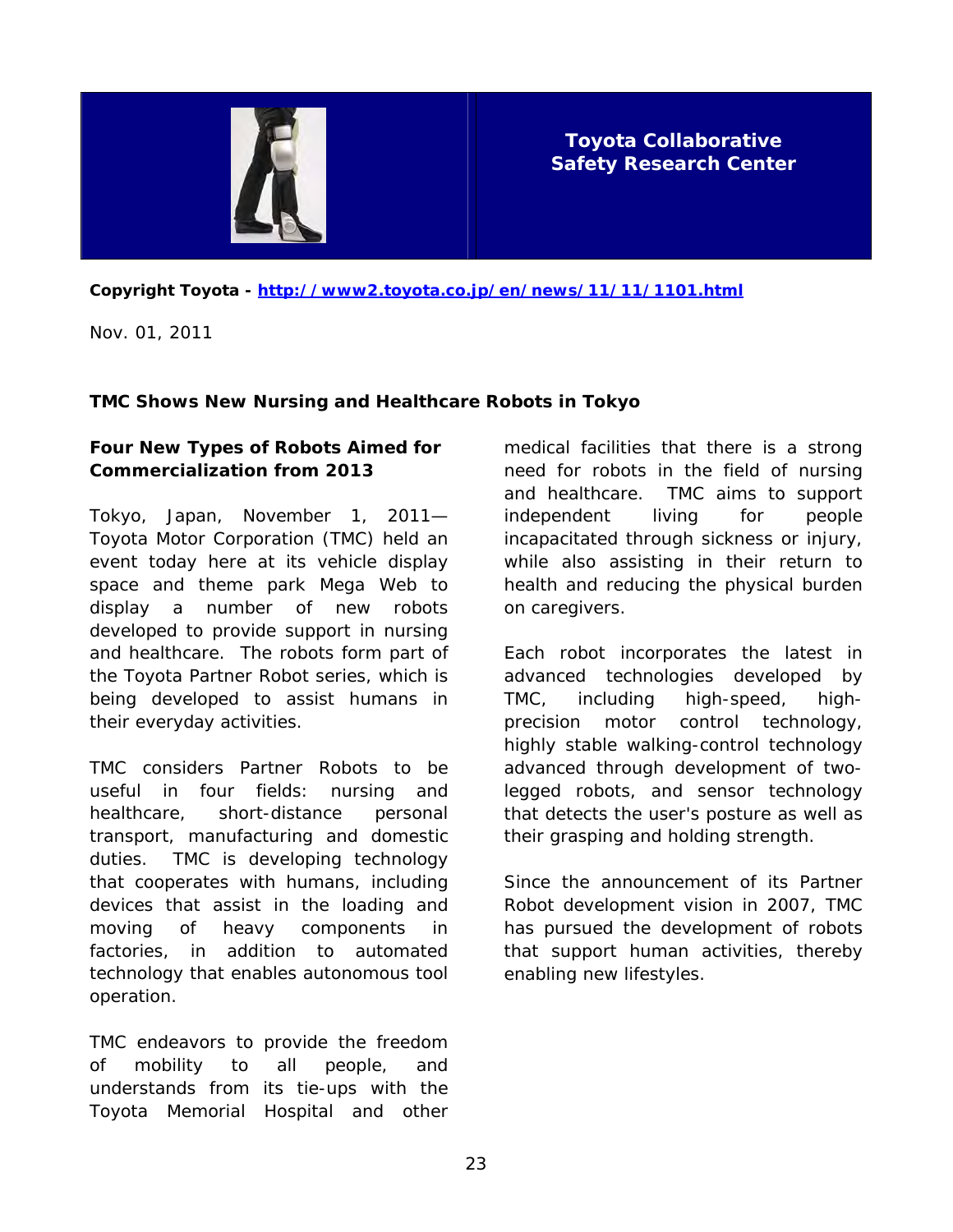### **Main Features of Toyota Partner Robots**

### **Independent Walk Assist:**

Developed with the aim of supporting independent walking for people whose ability to walk has been impaired by leg paralysis or other causes. Mounted onto the paralyzed leg, it helps the knee to bend to facilitate natural walking.

### **Walk Training Assist:**

Developed as a device for walking training, this robot incorporates Independent Walk Assist technology and assists in the development of natural walking from the early training stage for people whose walking is impaired.

### **Balance Training Assist:**

This robot was developed to support balance function training for people with impaired balance. The combination of two-wheeled self-balancing (invertedpendulum) technology and game elements is aimed at making training enjoyable.

### **Patient Transfer Assist:**

Developed to reduce the heavy physical burden required of caretakers when transferring patients. With the combination of weight-supporting arms

and a mobile platform, this robot helps the caregiver throughout the patient transfer process from bed to toilet and back.

These nursing and healthcare Partner Robots were developed in collaboration with Fujita Health University Hospital in Aichi Prefecture, Japan, which provided TMC feedback on the needs of specialized medical facilities, to use in the design of the robots.

TMC, in cooperation with a wide range of nursing and medical facilities, will accelerate further development of the robots while taking into consideration feedback of medical staff, with an eye for commercialization from 2013.

Outside the nursing and healthcare field, verification tests on short-distance personal transport assistance robots are being performed at commercial centers and active use is being made of manufacturing assistance robots in automobile production. Development in the field of domestic duty assistance is also progressing.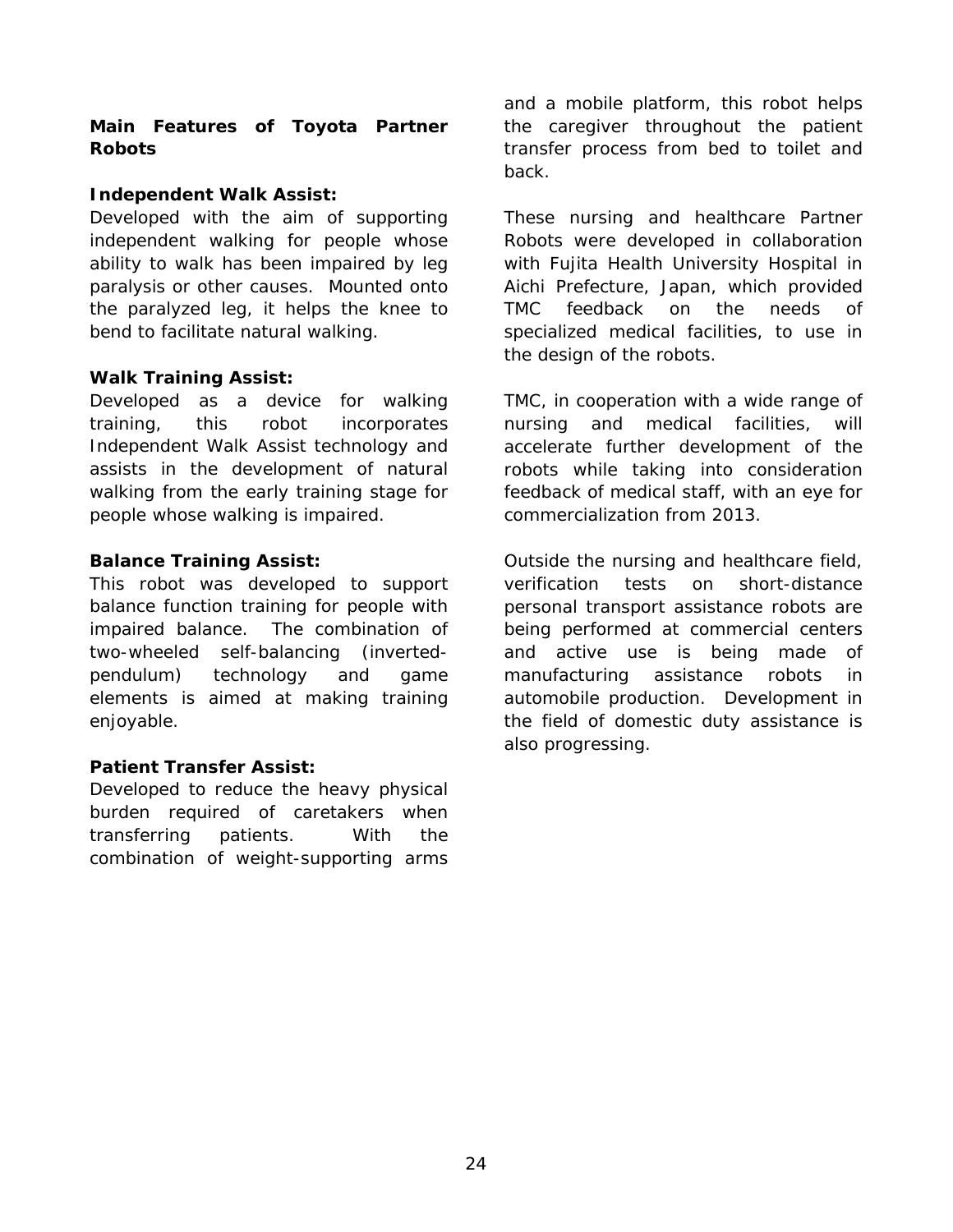## **How Toyota Partner Robots Assist in the Nursing and Healthcare Fields**

| Name                | Independent Walk Assist                                                                                                                                                                                                                                       | <b>Walk Training Assist</b>                                                                                                                                                                                                                 |
|---------------------|---------------------------------------------------------------------------------------------------------------------------------------------------------------------------------------------------------------------------------------------------------------|---------------------------------------------------------------------------------------------------------------------------------------------------------------------------------------------------------------------------------------------|
| Main<br>Application | Supporting independent walking for people<br>whose ability to walk has been impaired by<br>leg paralysis or other causes                                                                                                                                      | Supporting return to natural<br>walking from early training<br>stages for people with impaired<br>walking                                                                                                                                   |
| Features            | Detects the intention to walk using a thigh-<br>position control sensor and a foot load<br>sensor and then helps the knee swing<br>forward as the leg is brought forward<br>Provides reliable support when the weight<br>of the body is supported by the knee | Employs Independent Walk<br>Assist - Adjusts the body-<br>weight support level according<br>to the degree of recovery and<br>monitors gait data such as joint<br>angles to provide a visual<br>interpretation of rehabilitation<br>progress |
| <b>Size</b>         | Width: 280 mm, depth: 290 mm, height:<br>620 mm - 770 mm                                                                                                                                                                                                      | (Leg portion: Same as the<br>Independent Walk Assist)                                                                                                                                                                                       |
| Weights             | Leg-affixed portion: 3.5 kg                                                                                                                                                                                                                                   | Leg-affixed portion: 4.0 kg                                                                                                                                                                                                                 |
| <b>Photos</b>       |                                                                                                                                                                                                                                                               |                                                                                                                                                                                                                                             |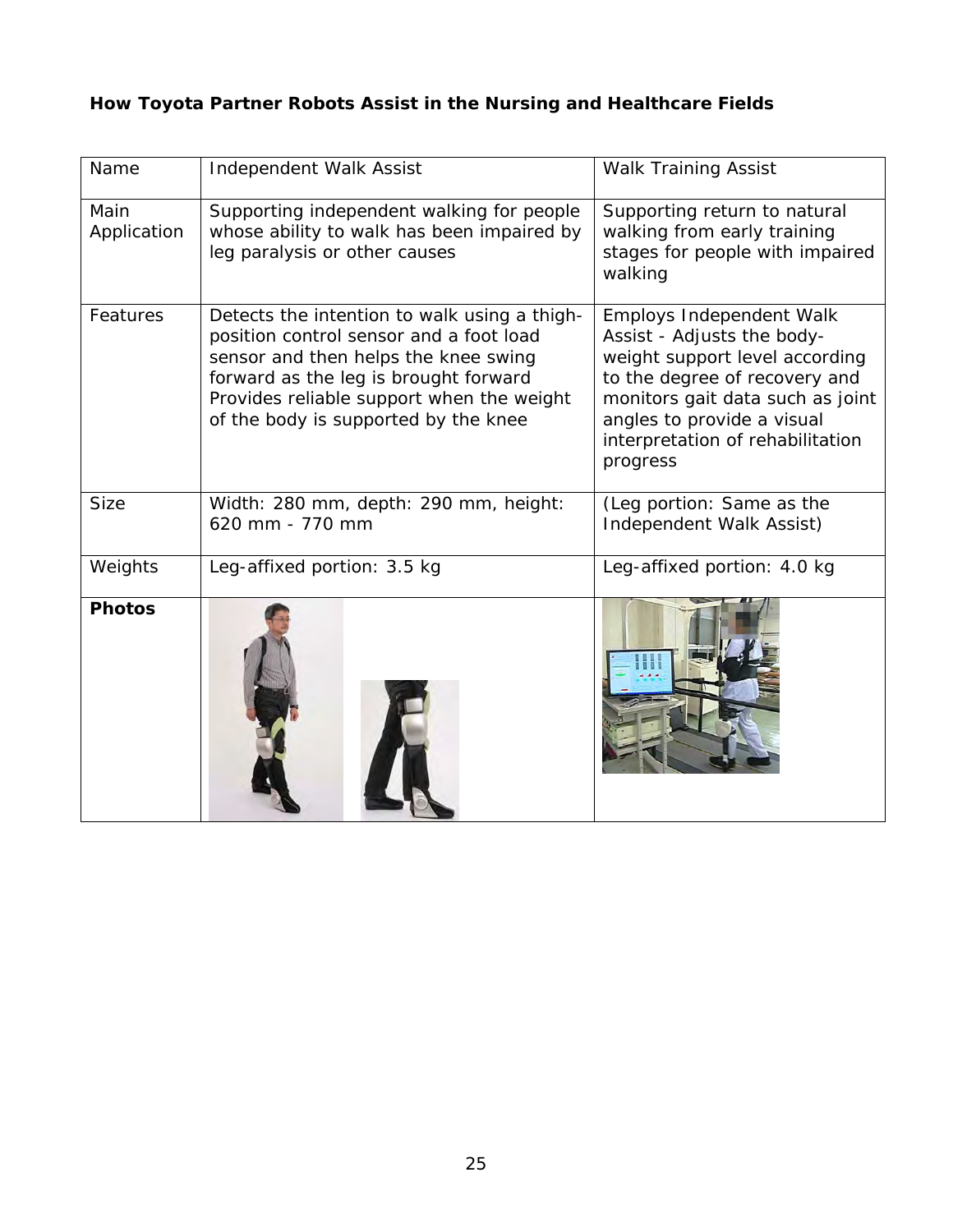### **How Toyota Partner Robots Assist in the Nursing and Healthcare Fields**

## **Name Balance Training Assist Patient Transfer Assist**

Main application balance is impaired Supporting balance function training for people whose ability to maintain Reducing the heavy physical burden of moving patients required in caretaking

- A two-wheeled robot used in a standing position
- Can be used to play three games—tennis, soccer and basketball
- Features - Provides balance training by the training individual) according to a shift in body weight to the front, back, left and right moving the people in the game (in tandem with the movements of

- Facilitates enjoyable training

- $Size$  Width: 480 mm, depth: 700 mm, height: 1,100 mm
- Weight Base unit: 21.3 kg

- A combination of weight-supporting arms and a mobile platform

- The arms are shaped to easily accommodate patients, and are equipped with compact, precise control functions to provide gentle transport similar to being carried by a person
- Designed for easy use by both caregivers and care recipients

Width: 700 mm, depth: 995 mm, height: 00 mm 9

140 kg



Photos

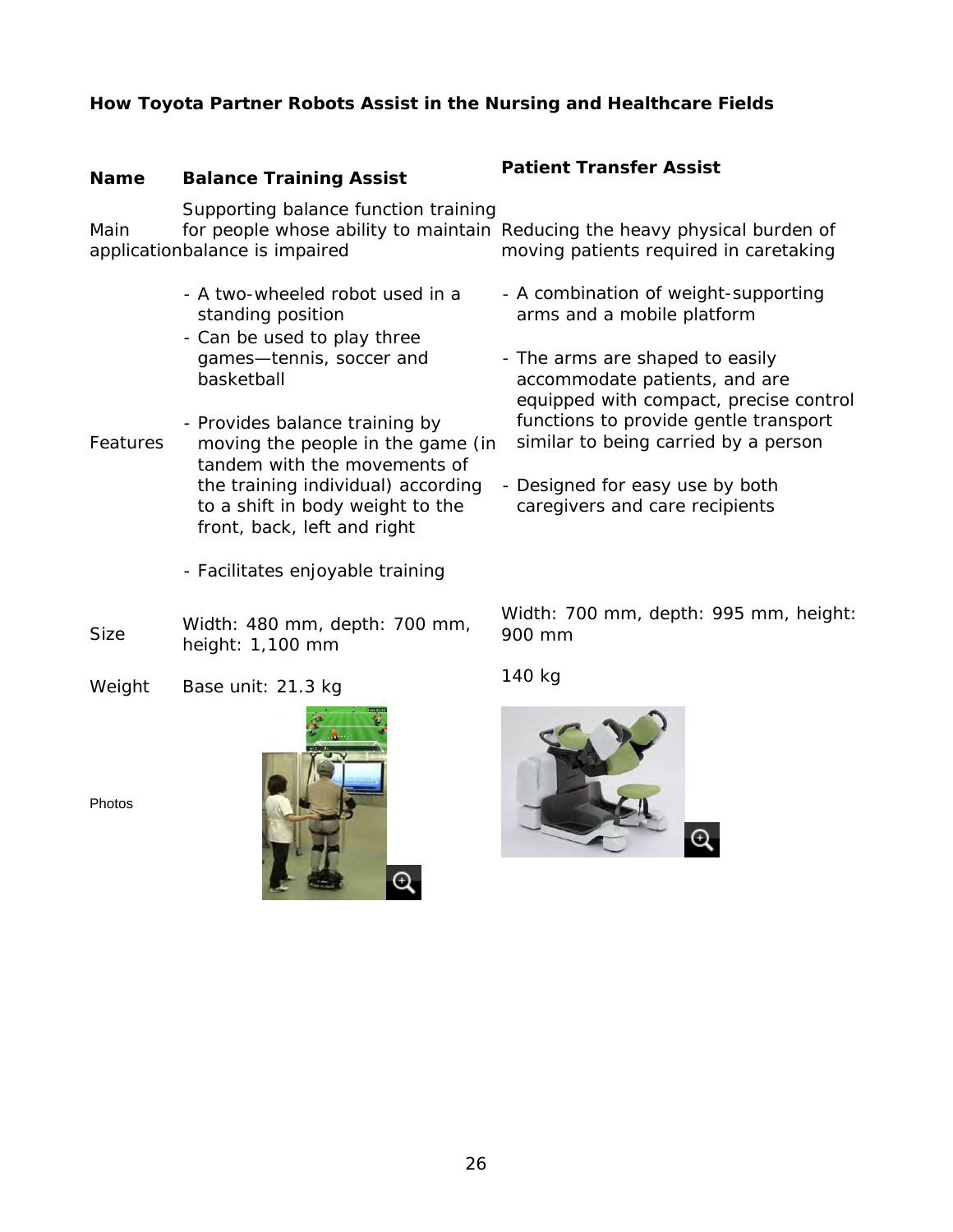

## **NASA Probe Data Show Evidence of Liquid Water on Icy Europa**

Europa's "Great Lake." Scientists speculate many more exist throughout the shallow regions of the moon's icy shell. Image Credit: Britney Schmidt/Dead Pixel FX/Univ. of Texas at Austin.

[http://www.nasa.gov/topics/solarsystem/features/europa\\_20111116.html](http://www.nasa.gov/topics/solarsystem/features/europa_20111116.html)

Data from a NASA planetary mission have provided scientists evidence of what appears to be a body of liquid water, equal in volume to the North American Great Lakes, beneath the icy surface of Jupiter's moon, Europa.

The data suggest there is significant exchange between Europa's icy shell and the ocean beneath. This information could bolster arguments that Europa's global subsurface ocean represents a potential habitat for life elsewhere in our solar system. The findings are published in the scientific journal Nature.

"The data opens up some compelling possibilities," said Mary Voytek, director of NASA's Astrobiology Program at agency headquarters in Washington. "However, scientists worldwide will want to take a close look at this analysis and review the data before we can fully appreciate the implication of these results."

NASA's Galileo spacecraft, launched by the space shuttle Atlantis in 1989 to Jupiter, produced numerous discoveries and provided scientists decades of data to analyze. Galileo studied Jupiter, which is the most massive planet in the solar system, and some of its many moons.

One of the most significant discoveries was the inference of a global salt water ocean below the surface of Europa. This ocean is deep enough to cover the whole surface of Europa and contains more liquid water than all of Earth's oceans combined. However, being far from the sun, the ocean surface is completely frozen. Most scientists think this ice crust is tens of miles thick.

"One opinion in the scientific community has been if the ice shell is thick, that's bad for biology. That might mean the surface isn't communicating with the underlying ocean," said Britney Schmidt, lead author of the paper and postdoctoral fellow at the Institute for Geophysics, University of Texas at Austin. "Now, we see evidence that it's a thick ice shell that can mix vigorously and new evidence for giant shallow lakes. That could make Europa and its ocean more habitable."

Schmidt and her team focused on Galileo images of two roughly circular, bumpy features on Europa's surface called chaos terrains. Based on similar processes seen on Earth -- on ice shelves and under glaciers overlaying volcanoes -- they developed a four-step model to explain how the features form. The model resolves several conflicting observations.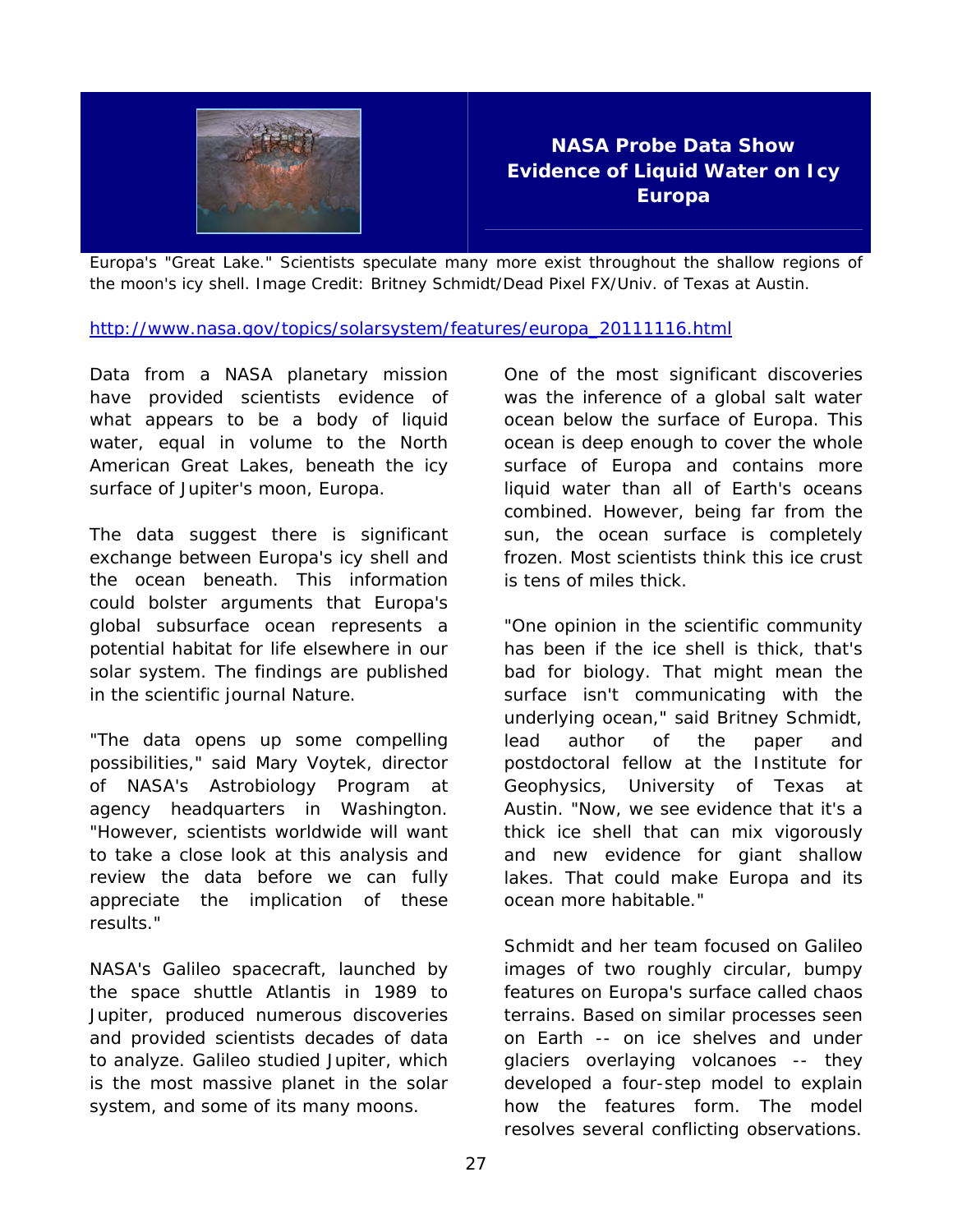Some seemed to suggest the ice shell is thick. Others suggest it is thin.

This recent analysis shows the chaos features on Europa's surface may be formed by mechanisms that involve significant exchange between the icy shell and the underlying lake. This provides a mechanism or model for transferring nutrients and energy between the surface and the vast global ocean already inferred to exist below the thick ice shell. This is thought to increase the potential for life there.

The study authors have good reason to believe their model is correct, based on observations of Europa from Galileo and of Earth. Still, because the inferred lakes are several miles below the surface, the only true confirmation of their presence would come from a future spacecraft mission designed to probe the ice shell. Such a mission was rated as the second highest priority flagship mission by the National Research Council's recent Planetary Science Decadal Survey and is being studied by NASA.

"This new understanding of processes on Europa would not have been possible without the foundation of the last 20 years of observations over Earth's ice sheets and floating ice shelves," said Don Blankenship, a co-author and senior research scientist at the Institute for

Geophysics, where he leads airborne radar studies of the planet's ice sheets.

Galileo was the first spacecraft to directly measure Jupiter's atmosphere with a probe and conduct long-term observations of the Jovian system. The probe was the first to fly by an asteroid and discover the moon of an asteroid. NASA extended the mission three times to take advantage of Galileo's unique science capabilities, and it was put on a collision course into Jupiter's atmosphere in September 2003 to eliminate any chance of impacting Europa.

The Galileo mission was managed by NASA's Jet Propulsion Laboratory in Pasadena, Calif., for the agency's Science Mission Directorate.

For images and a video animation of the findings, visit the University of Texas at Austin.

> Dwayne Brown Headquarters, Washington 202-358-1726 dwayne.c.brown@nasa.gov

Marc Airhart – University of Texas at Austin 512-471-2241 mairhart@jsq.utexas.edu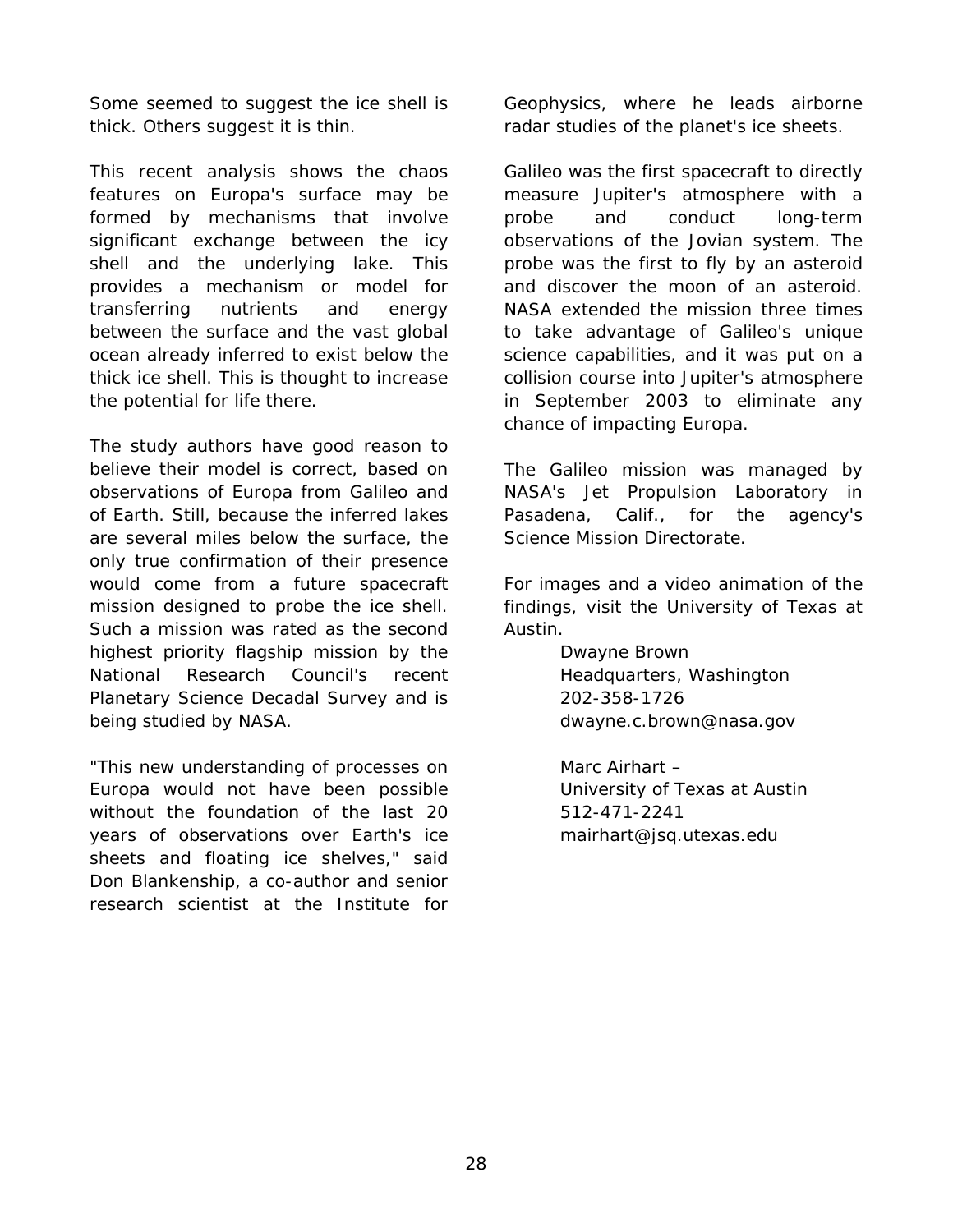

**Reference Library** 

## **Available Books**

## **Library**

| FINITE<br>Indication with ANSYS<br>Sared Moavert                                                       | <b>Finite Element</b><br><b>Analysis Theory and</b><br><b>Application with</b><br><b>ANSYS (3rd Edition)</b> | <b>Arbitrary</b><br>Lagrangian-Eulerian<br>and Fluid-Structure<br><b>Interaction</b><br><b>Numerical Simulation</b><br>Edited by<br>illi and Bavid J. Bens.<br><b>WWILEY</b><br>$=$ | <b>Arbitrary</b><br>Langrangian-<br><b>Eulerian</b><br>and Fluid Structure<br>Interaction.                                     |
|--------------------------------------------------------------------------------------------------------|--------------------------------------------------------------------------------------------------------------|-------------------------------------------------------------------------------------------------------------------------------------------------------------------------------------|--------------------------------------------------------------------------------------------------------------------------------|
|                                                                                                        | Isogeometric<br><b>Analysis: Toward</b><br><b>Integration of CAD</b><br>and FEA                              |                                                                                                                                                                                     | <b>NURBS for Curve &amp;</b><br><b>Surface Design:</b><br><b>From Projective</b><br><b>Geometry to</b><br><b>Practical Use</b> |
| Jacob Fish and Ted Relytachko<br>A First Course in<br>Finite<br><b>Elements</b><br>--<br><b>HARLEY</b> | First<br>Course<br>A<br>in<br><b>Finite Elements</b>                                                         | <b>FUNDAMENTALS OF</b><br>Engineering<br>Numerical<br><b>Analysis</b><br>Parviz Moin                                                                                                | Engineering<br><b>Numerical Analysis</b>                                                                                       |
|                                                                                                        | Go To Book at<br>Amazon                                                                                      | FIFTH EDITION<br>A FIRST COURSE IN THE<br>EMENI<br><b>METHOD</b><br>DARYL L. LOGAN                                                                                                  | A first Course in The<br><b>Finite Element</b><br><b>Method</b>                                                                |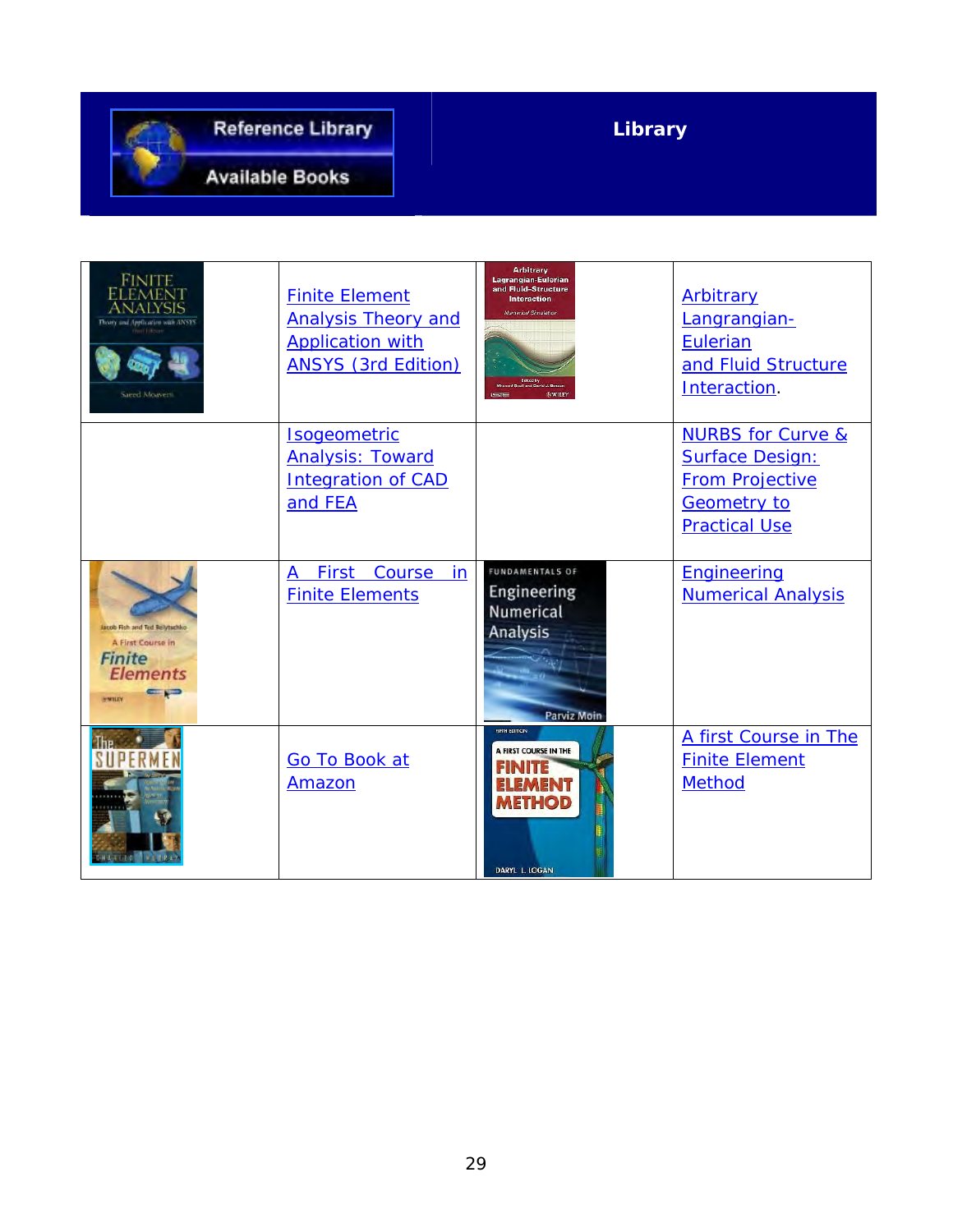

**Library**

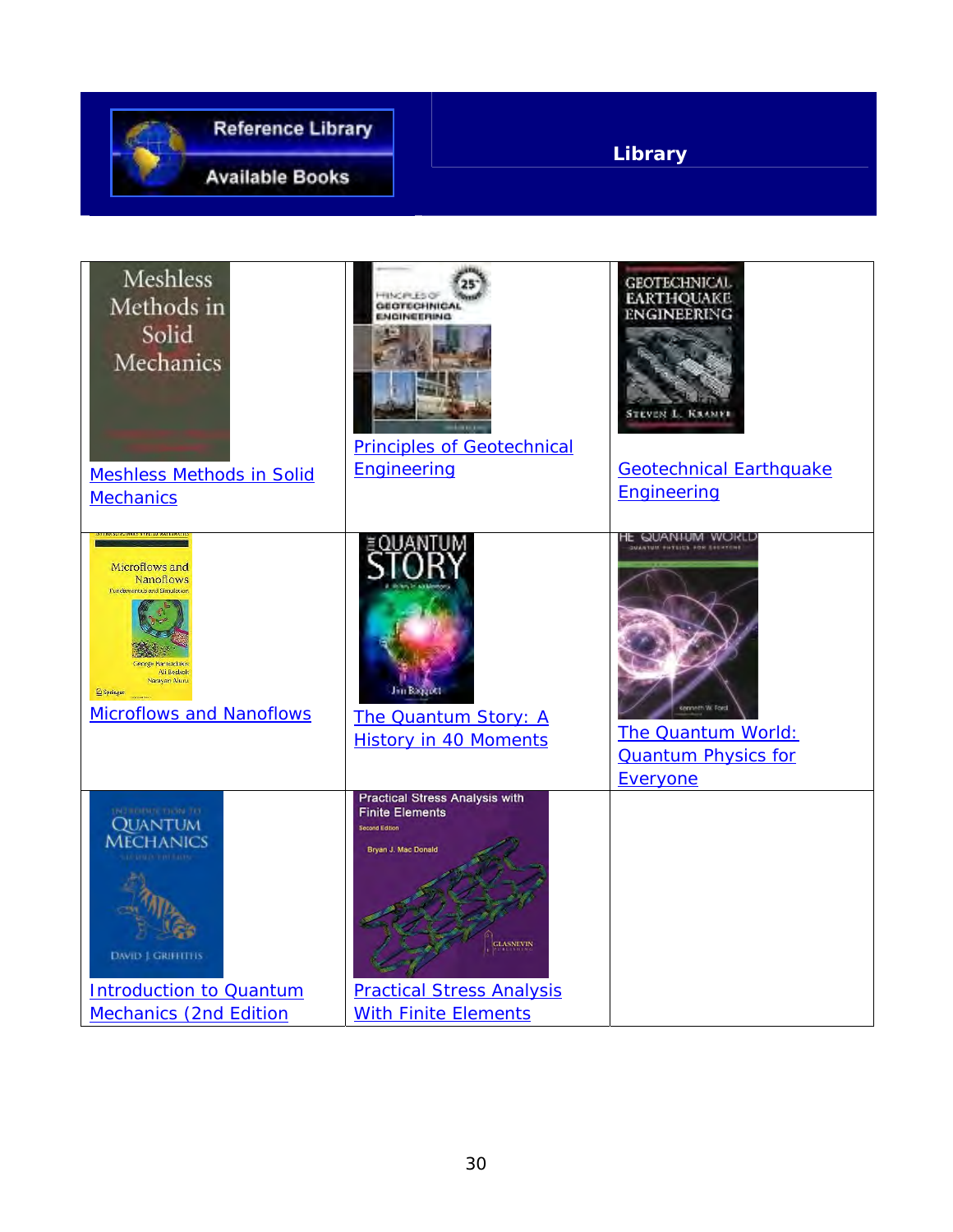

**Solutions** 

A preprocessor is a program that processes its input data to produce output. This data is then used as input to another program.

### **BETA CAE Systems S.A.**

### <http://www.beta-cae.gr/>

Provides complete CAE pre- and postprocessing solutions. ANSA, the world wide standard pre-processor and full product modeler for LS-DYNA, with integrated Data Management and Task Automation. μETA, with special features for the high performance an effortless 3D & 2D post-processing of LS-DYNA results.

### **Engineering Technology Associates, Inc.**

### [http://www.inventiumsuite.com](http://www.inventiumsuite.com/)

PreSys is an advanced Pre/Post Processor. PreSys is a full-featured, core solution that can be used on its own or with a variety of available add-on applications. The system offers advanced automeshing tools to provide the highest quality mesh with little CAD data preparation. It also features a scripting interface and model explorer feature for in-depth data navigation.

### **Oasys, Ltd**

### [http://www.oasys](http://www.oasys-software.com/dyna/en/)[software.com/dyna/en/](http://www.oasys-software.com/dyna/en/)

Oasys Primer is a model editor for preparation of LS-DYNA input decks. Oasys D3Plot is a 3D visualization package for post-processing LS-DYNA analyses using OpenGL® (SGI) graphics.

### **JSOL Corporation**

### <http://www.jsol.co.jp/english/cae/>

JVISION is a general purpose pre-post processor for FEM software. Designed to prepare data for, as well as support, various types of analyses, and to facilitate the display of the subsequent results.

### **Livermore Software Technology Corporation**

### [http://www.lstc.com](http://www.lstc.com/)

LS-PrePost is an advanced interactive program for preparing input data for LS-DYNA and processing the results from LS-DYNA analyses.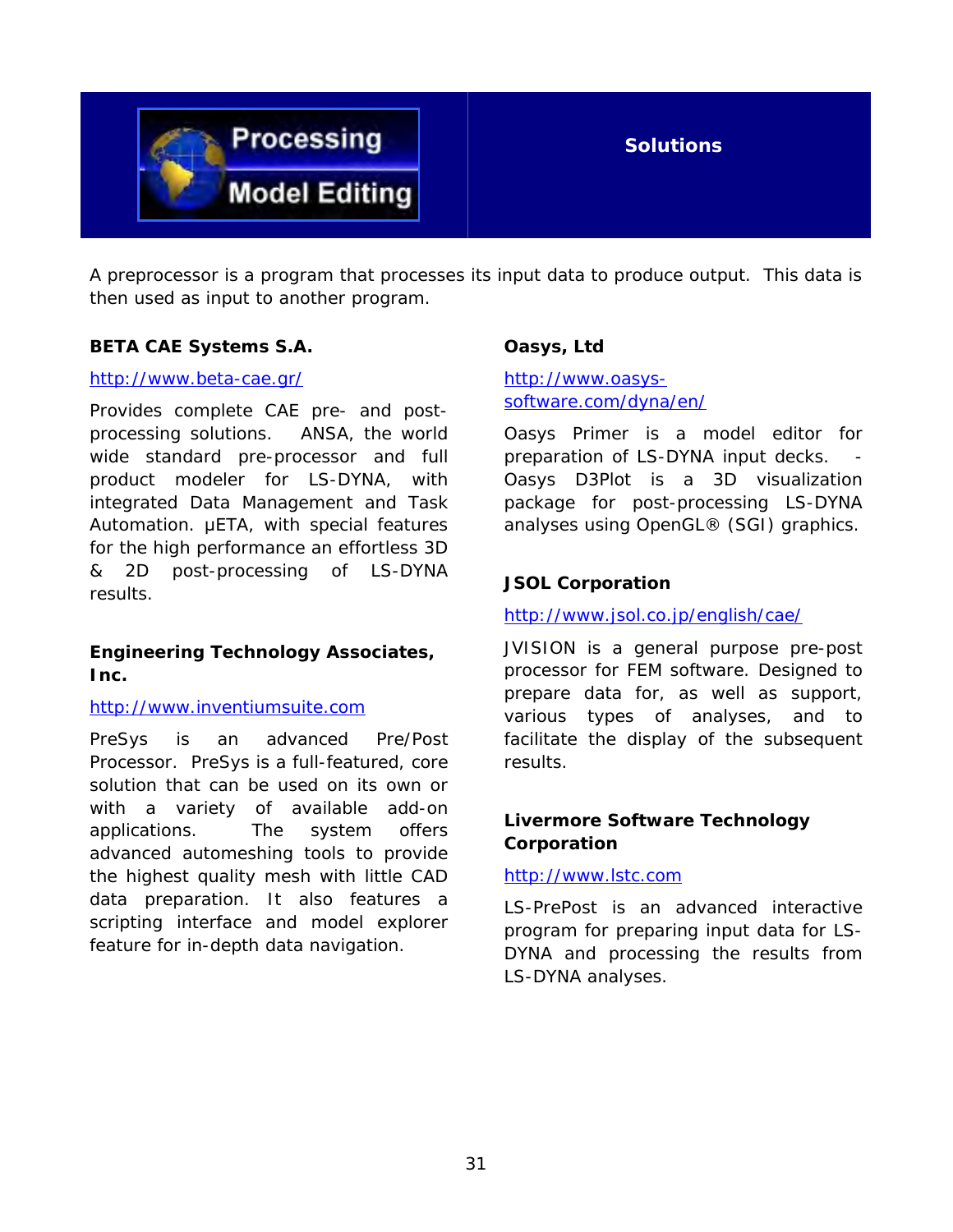

### **Solutions**

### **ETA – DYNAFORM & VPG**

### [http://www.eta.com](http://www.eta.com/)

Includes a complete CAD interface capable of importing, modeling and analyzing, any die design. Available for PC, LINUX and UNIX, DYNAFORM couples affordable software with today's highend, low-cost hardware for a complete and affordable metal forming solution.

### **ETA – VPG**

### [http://www.eta.com](http://www.eta.com/)

Streamlined CAE software package provides an event-based simulation solution of nonlinear, dynamic problems. eta/VPG's single software package overcomes the limitations of existing CAE analysis methods. It is designed to analyze the behavior of mechanical and structural systems as simple as linkages, and as complex as full vehicles.

### **OASYS software for LS-DYNA**

[http://www.oasys](http://www.oasys-software.com/dyna/en/)[software.com/dyna/en/](http://www.oasys-software.com/dyna/en/) 

Oasys software is custom-written for 100% compatibility with LS-DYNA. Oasys PRIMER offers model creation, editing and error removal, together with many

specialist functions for rapid generation of error-free models. Oasys also offers post-processing software for in-depth analysis of results and automatic report generation.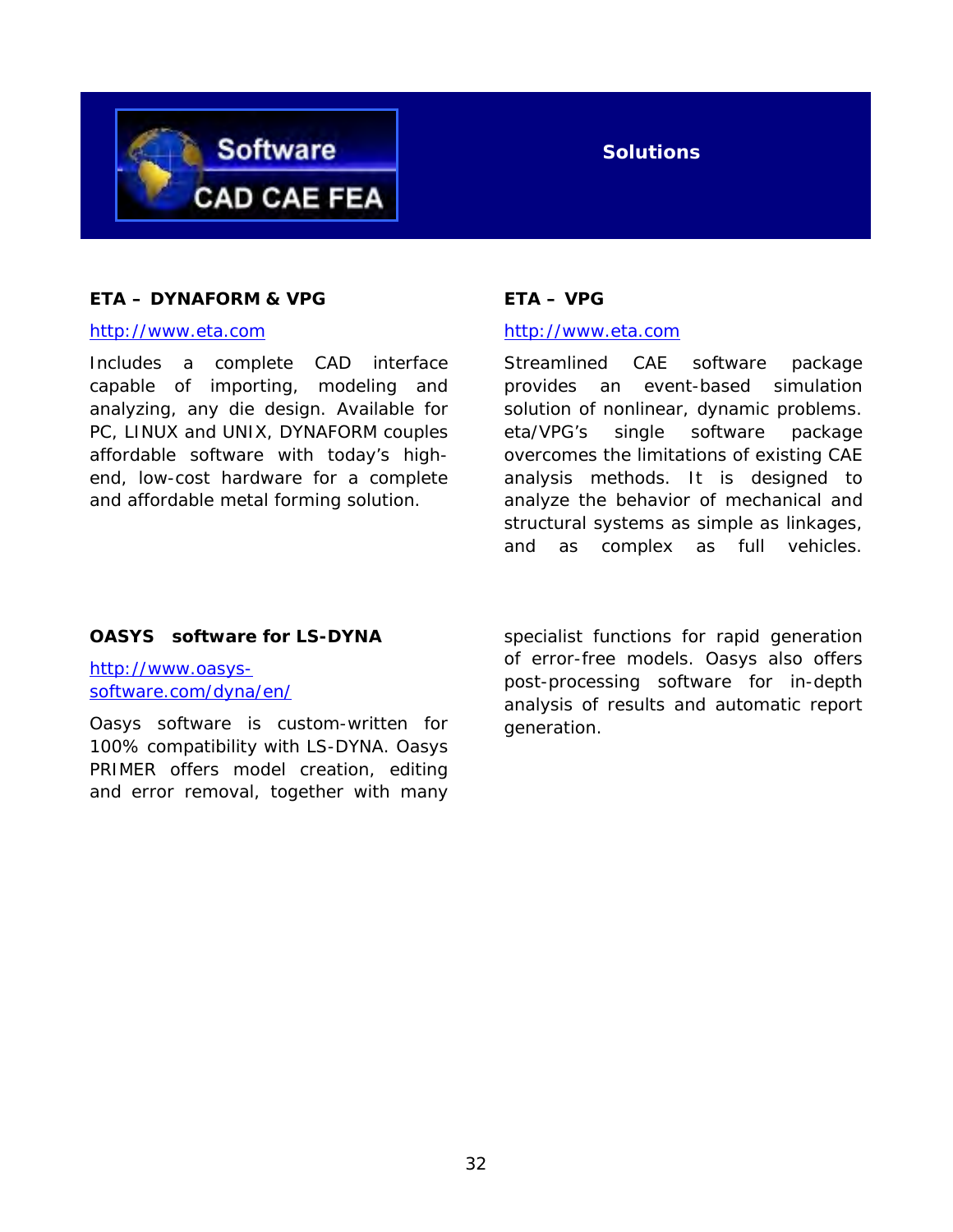

### **Solutions**

### **ESI Group Visual-CRASH For DYNA**

#### [http://www.esi-group.com](http://www.esi-group.com/)

Visual-Crash for LS-DYNA helps engineers perform crash and safety simulations in the smoothest and fastest possible way by offering an intuitive windows-based graphical interface with customizable toolbars and complete session support. Being integrated in ESI

### **BETA CAE Systems S.A.– ANSA**

### [http://www.beta-cae.gr](http://www.beta-cae.gr/)

Is an advanced multidisciplinary CAE pre-processing tool that provides all the necessary functionality for full-model build up, from CAD data to ready-to-run solver input file, in a single integrated environment. ANSA is a full product modeler for LS-DYNA, with integrated Data Management and Process Automation. ANSA can also be directly coupled with LS-OPT of LSTC to provide an integrated solution in the field of optimization.

Group's Open VTOS, an open collaborative multi-disciplinary engineering framework, Visual-Crash for DYNA allows users to focus and rely on high quality digital models from start to finish. Leveraging this state of the art environment, Visual Viewer, visualization and plotting solution, helps analyze LS-DYNA results within a single user interface.

### **BETA CAE Systems S.A.– μETA**

### [http://www.beta-cae.gr](http://www.beta-cae.gr/)

Is a multi-purpose post-processor meeting diverging needs from various CAE disciplines. It owes its success to its impressive performance, innovative features and capabilities of interaction between animations, plots, videos, reports and other objects. It offers extensive support and handling of LS-DYNA 2D and 3D results, including those compressed with SCAI's FEMZIP software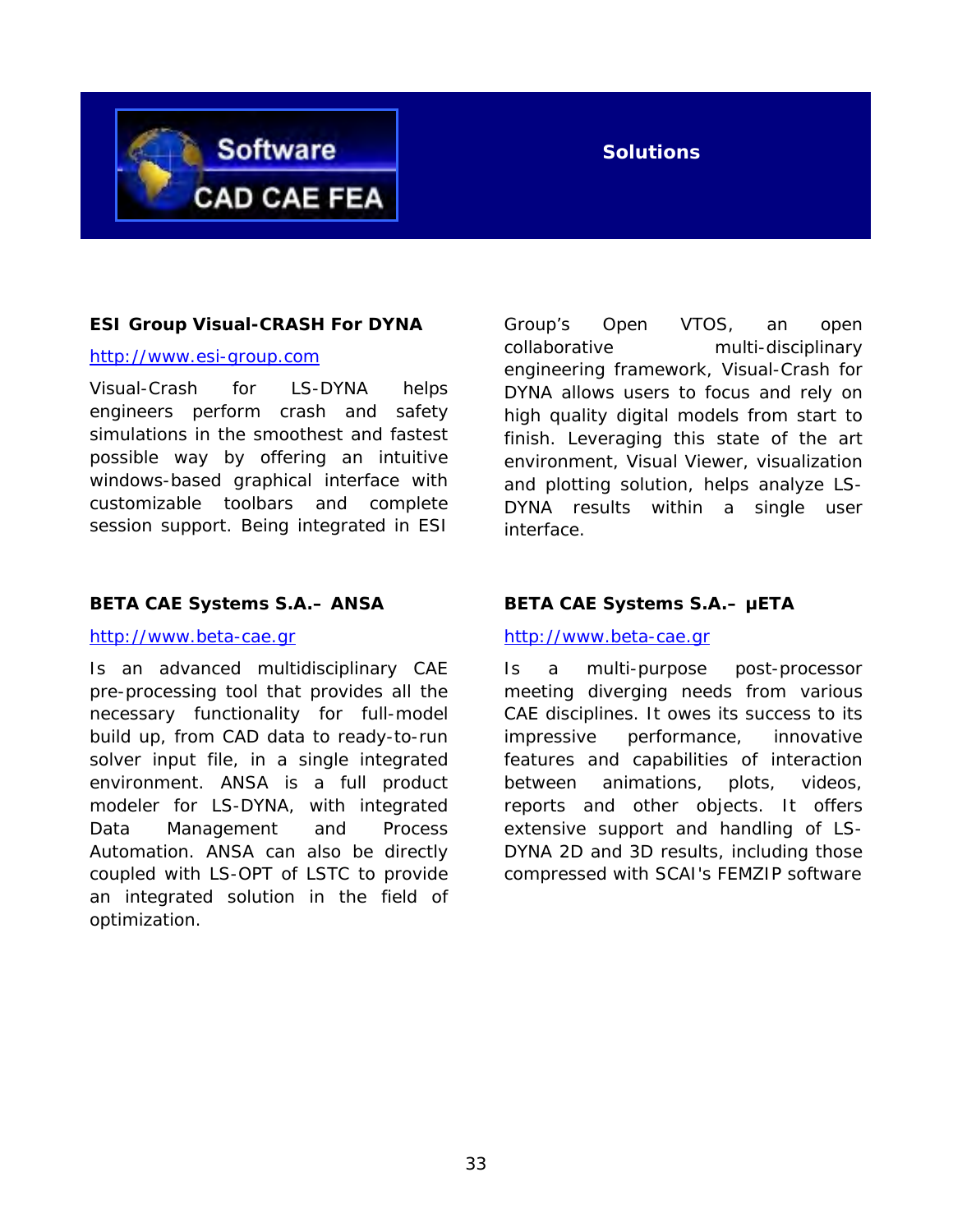

### **Gompute on demand®**

### **A Cloud HPC service oriented to Technical and Scientific users.**

Gompute is owned, developed and operated by Gridcore AB in Sweden. Founded in 2002, Gridcore is active in three areas: Systems Integration, Research & Development and HPC as a service.

Gridcore has wide experience of different industries and applications, developed a stable product portfolio to simplify an engineer/scientist's use of computers, and has established a large network of partners and collaborations, where we together solve the most demanding computing tasks for our customers. Gridcore has offices in Gothenburg (Sweden), Stuttgart (Germany), Durham NC (USA) and sales operations in The Netherlands and Norway.

The Gridcore developed E-Gompute software for internal HPC resources gives end users (the engineers) a easy to use and complete environment when using HPC resources in their daily work, and enables collaboration, advanced application integrations, remote pre/post, accounting/billing of multiple teams, license tracking, and more, accelerating our customers usage of virtual prototyping.

Website: [www.gompute.com](http://www.gompute.com/)  Website: [www.gridcore.se](http://www.gridcore.se/)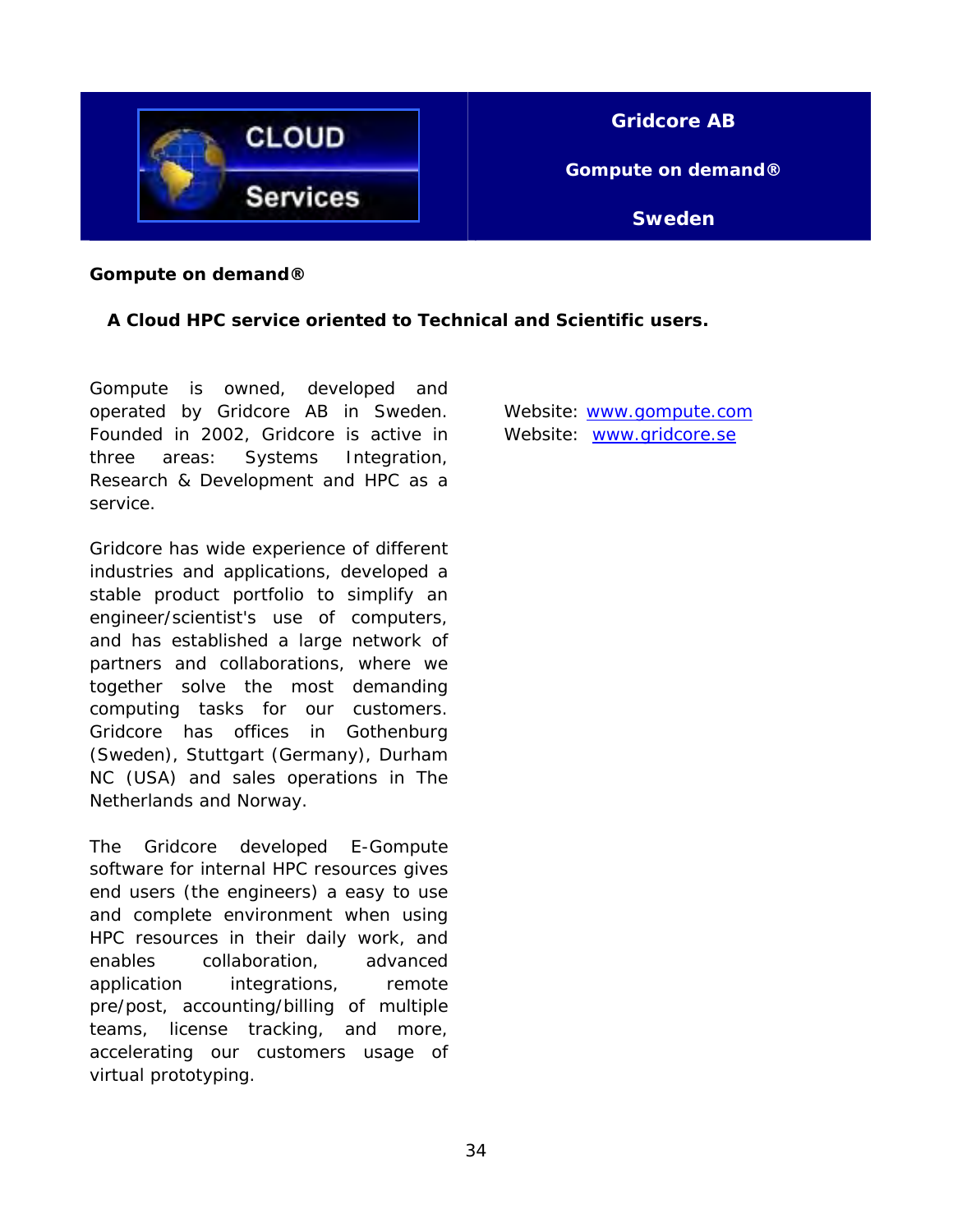

The Complete Courses Offered Can Be Found At: [http://www.cadfem.de](http://www.cadfem.de/) Please check the site for accuracy and changes.

Among the many course offering are the following:

Introduction to simulation with ANSYS **Workbench** 

> December 13, 2011 January 10, 2012 February 21, 2012 March 13, 2012

Introduction to explicit structural mechanics with ANSYS-LS-DYNA and LSTC's LS-DYNA February 08, 2012 May 09, 2012

Material Modeling with LS-DYNA March 06, 2012

Modeling joints with LS-DYNA March 02, 2012

Introduction to simulation of joint and muscle forces with AnyBody April 25, 2012

Efficient coupling of AnyBody with ANSYS workbench April 27, 2012

**Additional Courses** are offered – please check the website for upcoming dates for:

- FTI Forming Suite
- DIGIMAT
- DIFFPACK

## **Individual Training:**

Take advantage of the expertise of our specialists and get to know how simulation processes in your company can be arranged in an optimal way.

Let us combine your expert knowledge in your particular company questions with our experience in handling with ANSYS and ANSYS Workbench. In an individual training we can develop efficient solution approaches hand in hand and we help you to use our software effectively.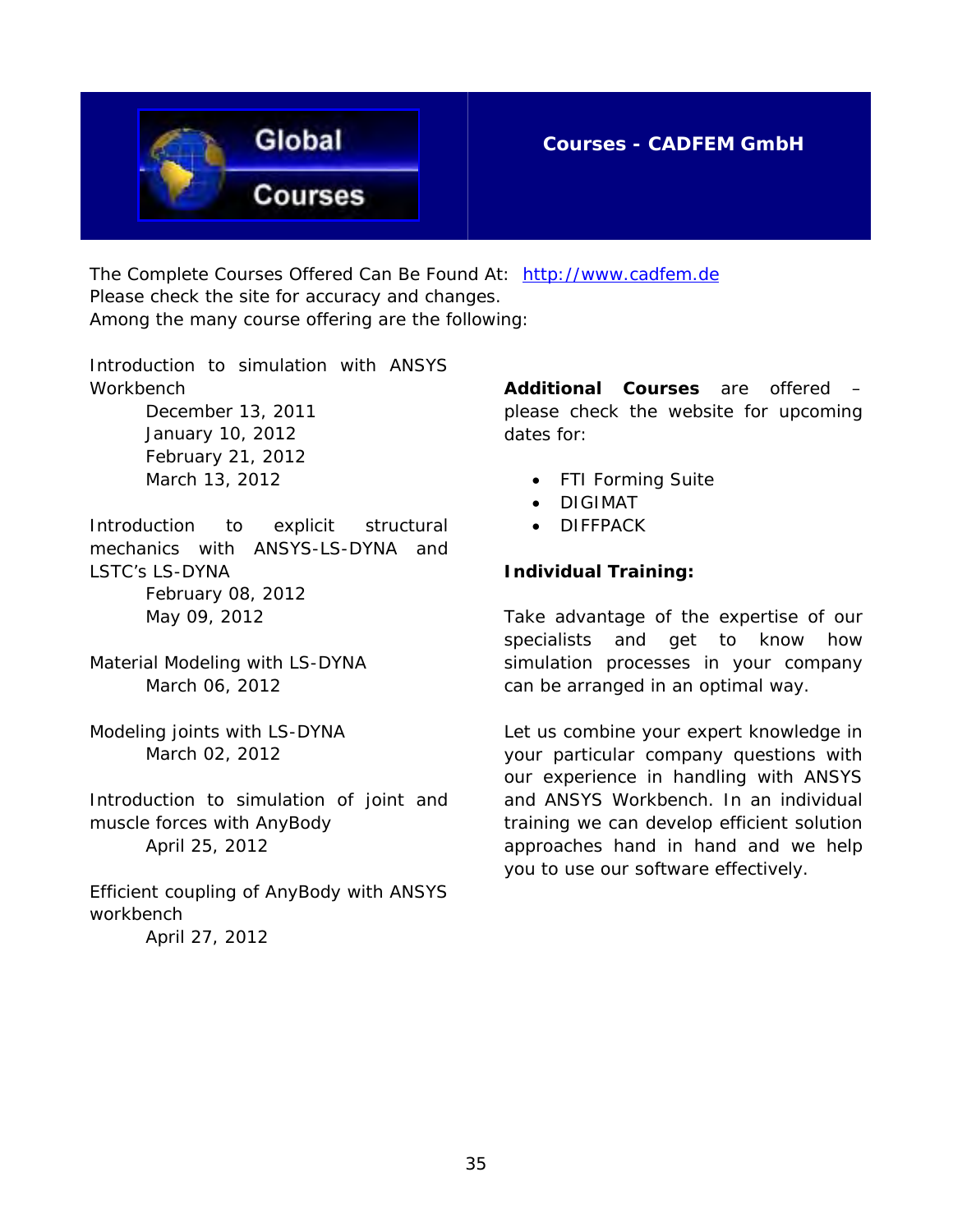

The Complete Courses Offered Can Be Found At: http://www.dynamore.de/seminars/

Please check the site for accuracy and changes. Among the many course offering are the following:

**Composites** December 01, 2011

Support Occupant December 05, 2011

Crash Analysis – Paul DuBois December 06, 2011

**DYNAstart** December 15, 2011

Free Info Day Support LS-DYNA December 16, 2011

Penetration Paul Du Bois, Dr. Len Schwer December 19, 2011

Blast Modeling Paul Du Bois, Dr. Len Schwer December 21, 2011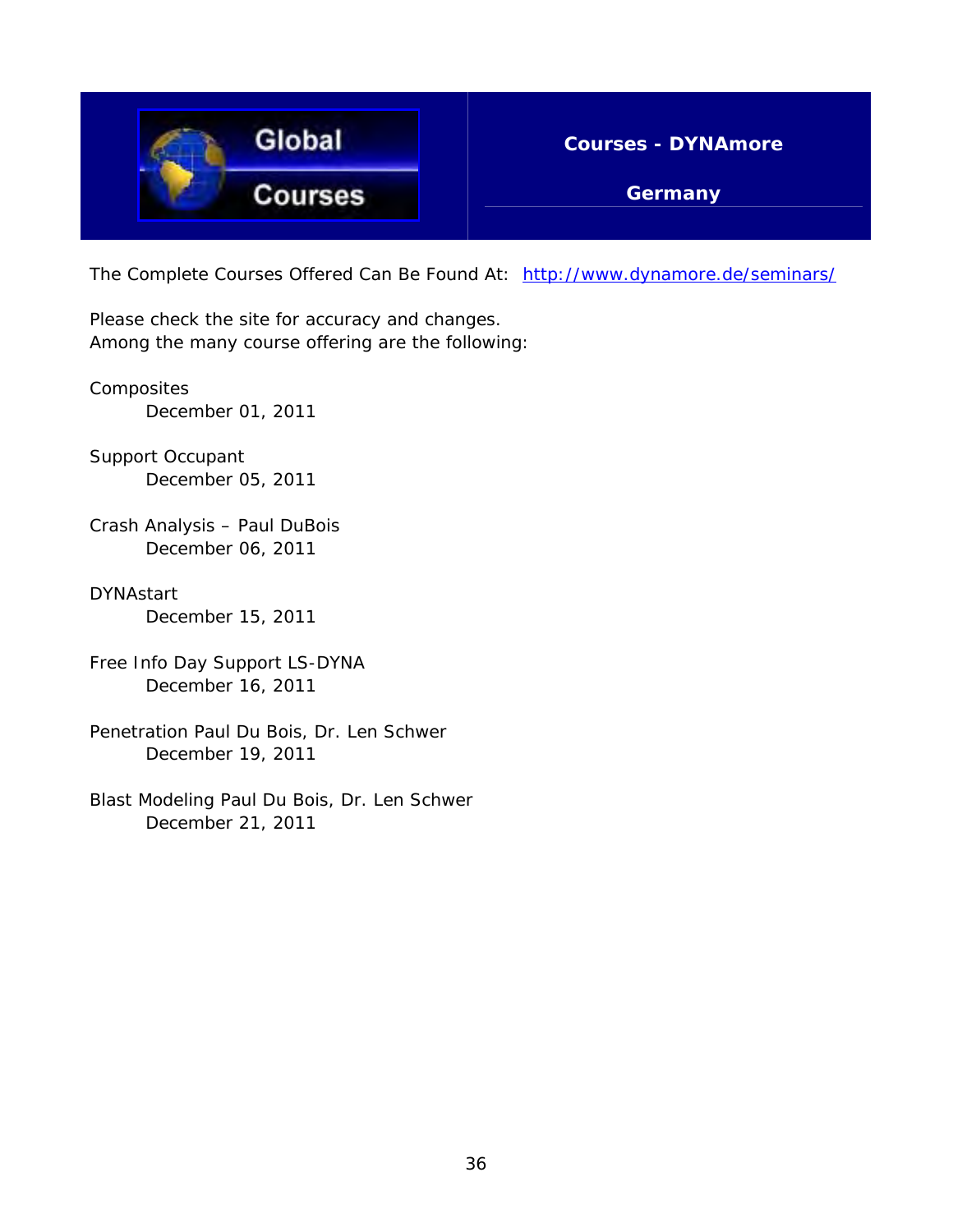

The Complete Courses Offered Can Be Found At: [http://www.lstc.com](http://www.lstc.com/)

Please check the site for accuracy and changes. Among the many course offering are the following:

Advanced Options in LS-DYNA MI December 8-9, 2011 Introduction to LS-PrePost (no charge) MI December 12, 2011 Introduction to LS-DYNA MI December 13-16, 2011 Implicit Analysis with LS-DYNA MI January 16-17, 2012 Introduction to LS-PrePost (no charge) CA January 30, 2012 Introduction to LS-DYNA CA January 31 - February 3, 2012 NVH and Frequency Domain Analysis with LS-DYNA CA February 7-8, 2012 ALE/Eulerian & Fluid/Structure Interaction in LS-DYNA CA February 20-22, 2012 Smoothed Particle Hydrodynamics (SPH) in LS-DYNA and Element-Free Galerkin (EFG) CA February 23-24, 2012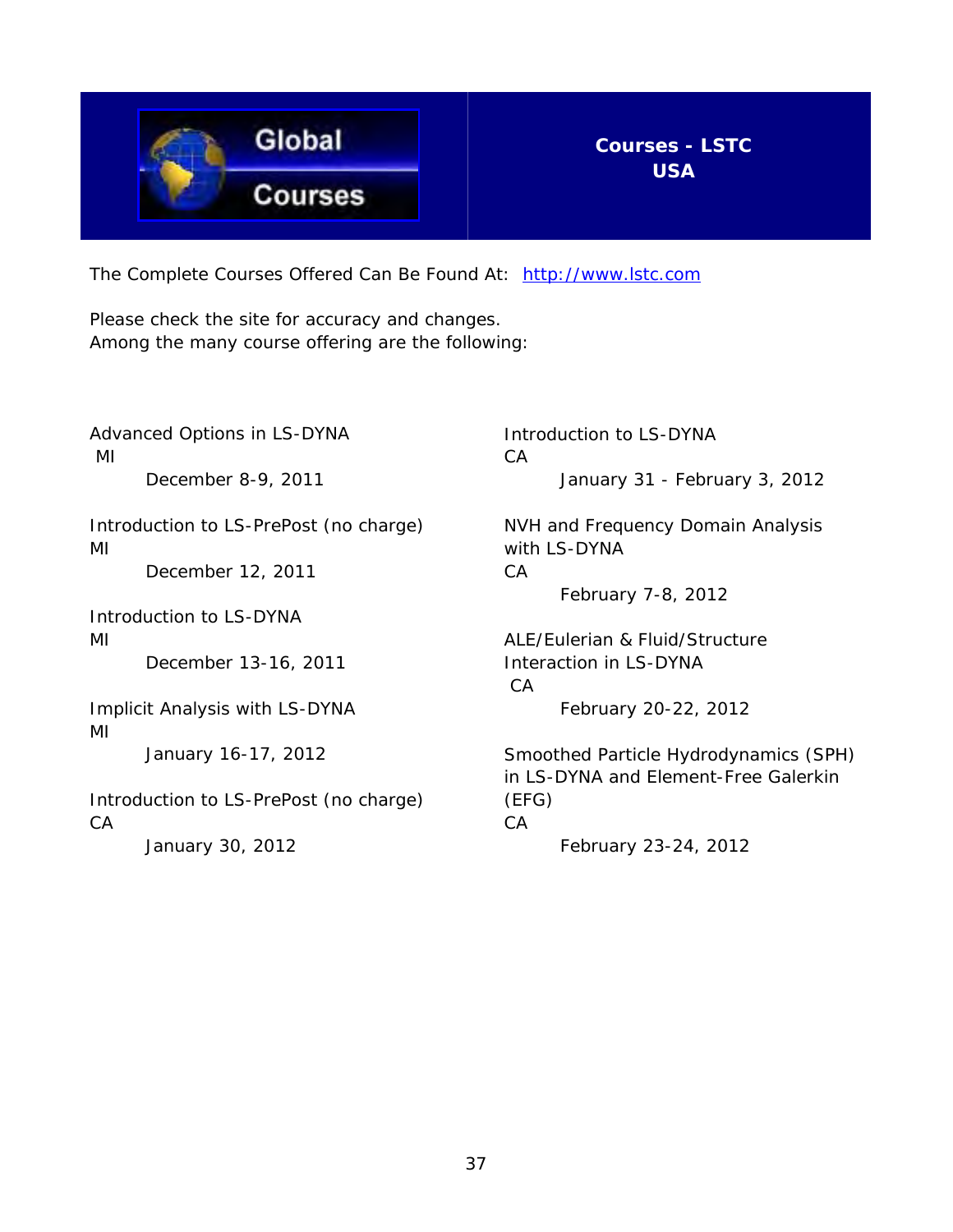

### **Courses - DYNAmore Nordic AB**

**Sweden** 

The Complete Courses Offered Can Be Found At: [http://www.dynamore.se](http://www.dynamore.se/)

Please check the site for accuracy and changes. Among the many course offering are the following:

- LS-PrePost 3, introduction March 12, 2012 Anders Jernberg Fars Hatt, Kungälv
- LS-DYNA, introductory course March 13, 2012 Dr. Jimmy Forsberg Fars Hatt, Kungälv
- ANSA & Metapost, Introductory course March 20, 2012 David Karlsson Linköping
- ANSA CFD Meshing March 22, 2012 David Karlsson Linköping

LS-DYNA, implicit analysis March 27, 2012 Dr. Thomas Borrvall Linköping

LS-DYNA, Simulation of sheet metal forming processes April 17, 2012 Dr. Mikael Schill Linköping

LS-DYNA, Material modelling April 24, 2012 Dr. Thomas Borrvall Linköping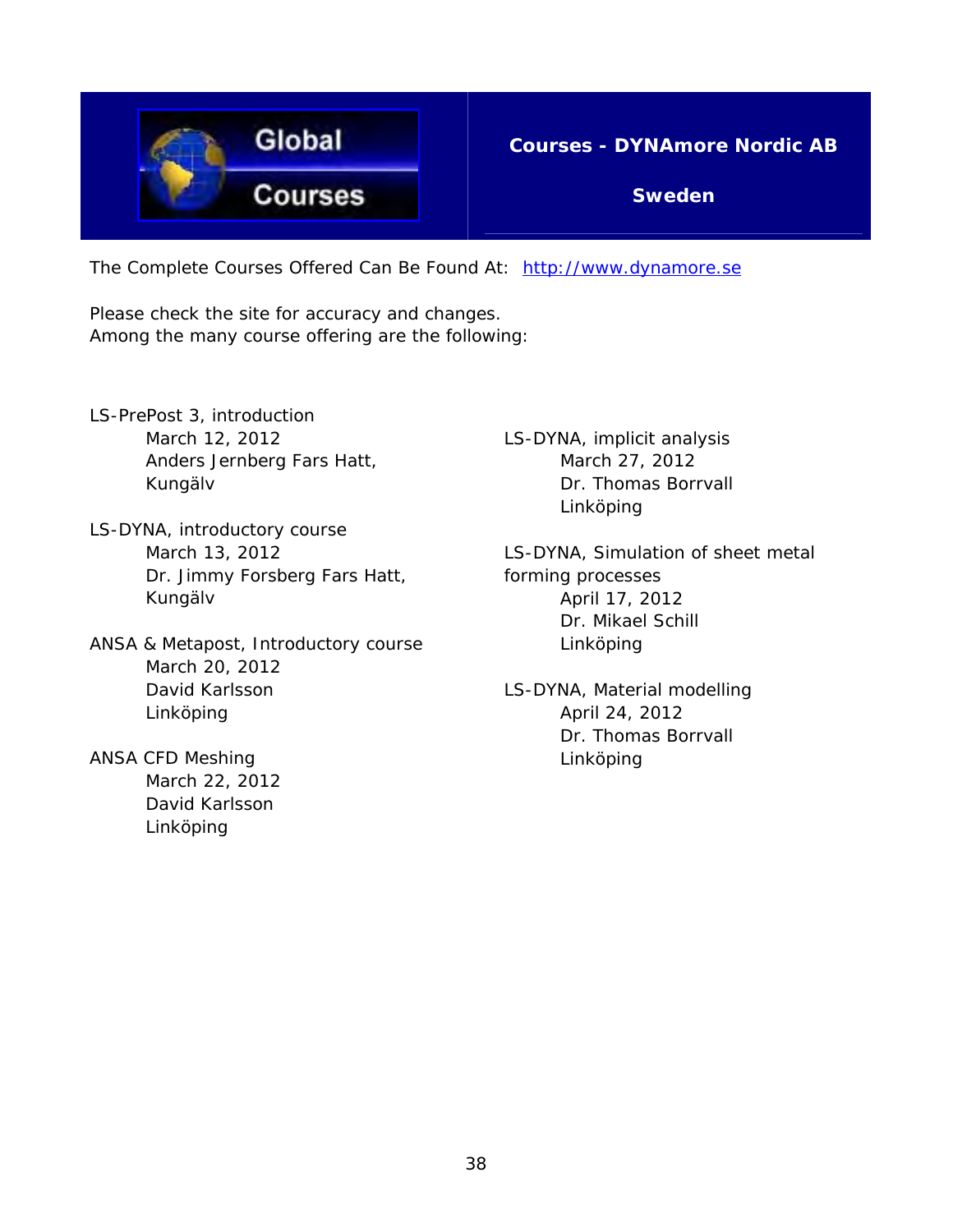

The complete Training Courses offered can be found at <http://www.asplus.fr/ls-dyna>

Please check the site for accuracy and changes. Among the many course offerings are the following:

### **Other regular courses (in Paris) …**

- Switch from LS-PrePost 2.X to 3.X December 14
- LS-PrePost 3.0 Advanced meshing capabilities December 15
- LS-DYNA User Options to be announced
- LS-DYNA Polymeric materials By Paul DU BOIS December 12-13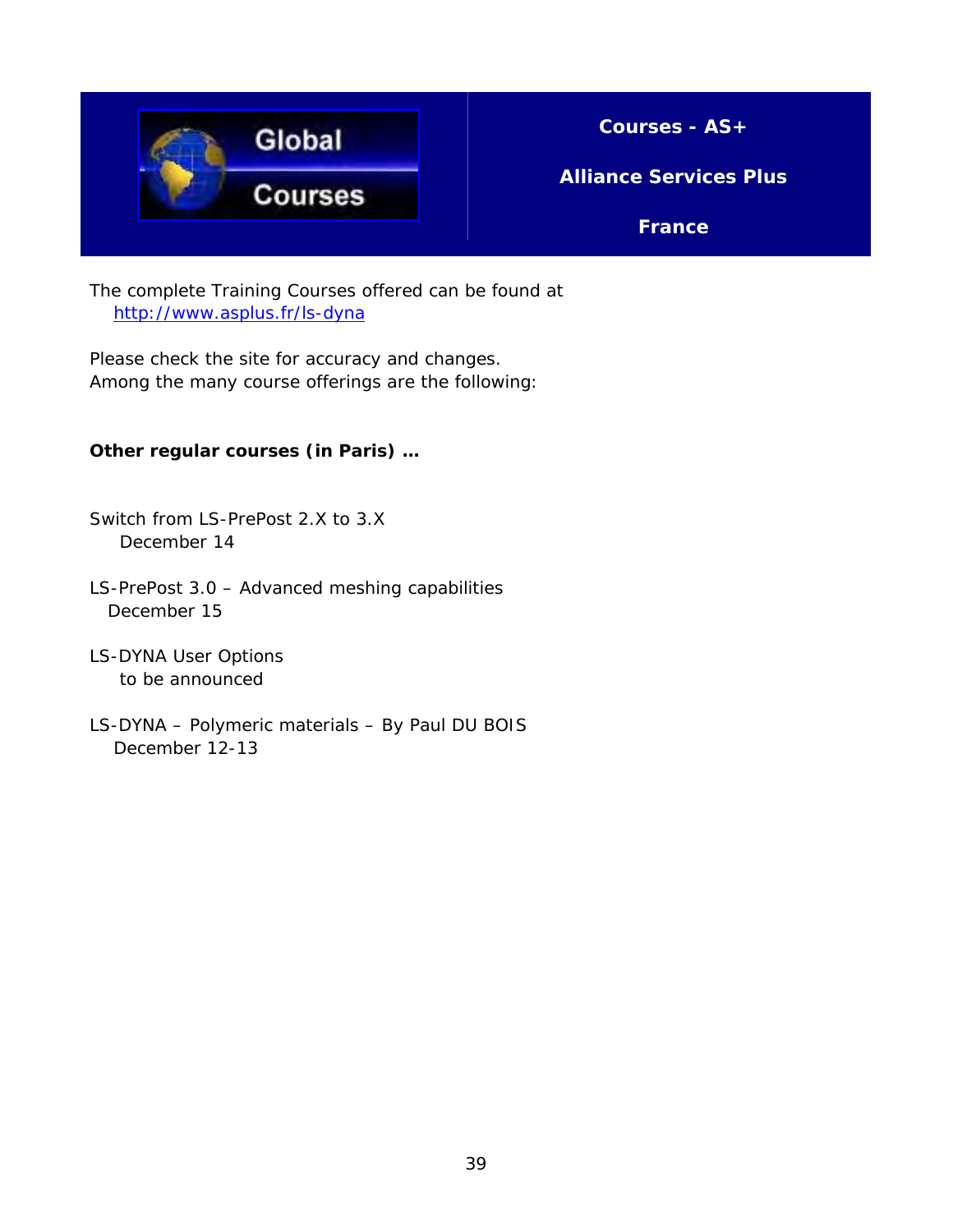

## **Courses - Shanghai Hengstar Technology Co. Ltd.**

**China** 

Email: [info@hengstar.com](mailto:info@hengstar.com)  Phone: +86-021-61630122

| 2011                                                                                       | 5 | 6 | 8 | 9 | 1011 |  |
|--------------------------------------------------------------------------------------------|---|---|---|---|------|--|
| An Introduction to LS-DYNA (High Level)                                                    |   |   |   |   |      |  |
| Crashworthiness Simulation with LS-DYNA                                                    |   |   |   |   |      |  |
| Passive Safety and Restraint Systems Design                                                |   |   |   |   |      |  |
| LS-Prepost, LS-DYNA MPP, Airbag Simulation with LS-<br><b>DYNA</b>                         |   |   |   |   |      |  |
| Pedestrian Safety and Passive Safety Simulation with<br>LS-DYNA                            |   |   |   |   |      |  |
| Crashworthiness Theory and Technology,<br>Introduction of LS-OPT which is based on LS-DYNA |   |   |   |   |      |  |
| Concrete & Geomaterial Modeling,<br><b>Blast Modeling with LS-DYNA</b>                     |   |   |   |   |      |  |
| Frontal Restraint Systems according to FMVSS 208<br>and Euro NCAP                          |   |   |   |   |      |  |
| Crashworthy Car Body disinterested, Simulation,<br>Optimization                            |   |   |   |   |      |  |
| Hot stamping with LS-DYNA                                                                  |   |   |   |   |      |  |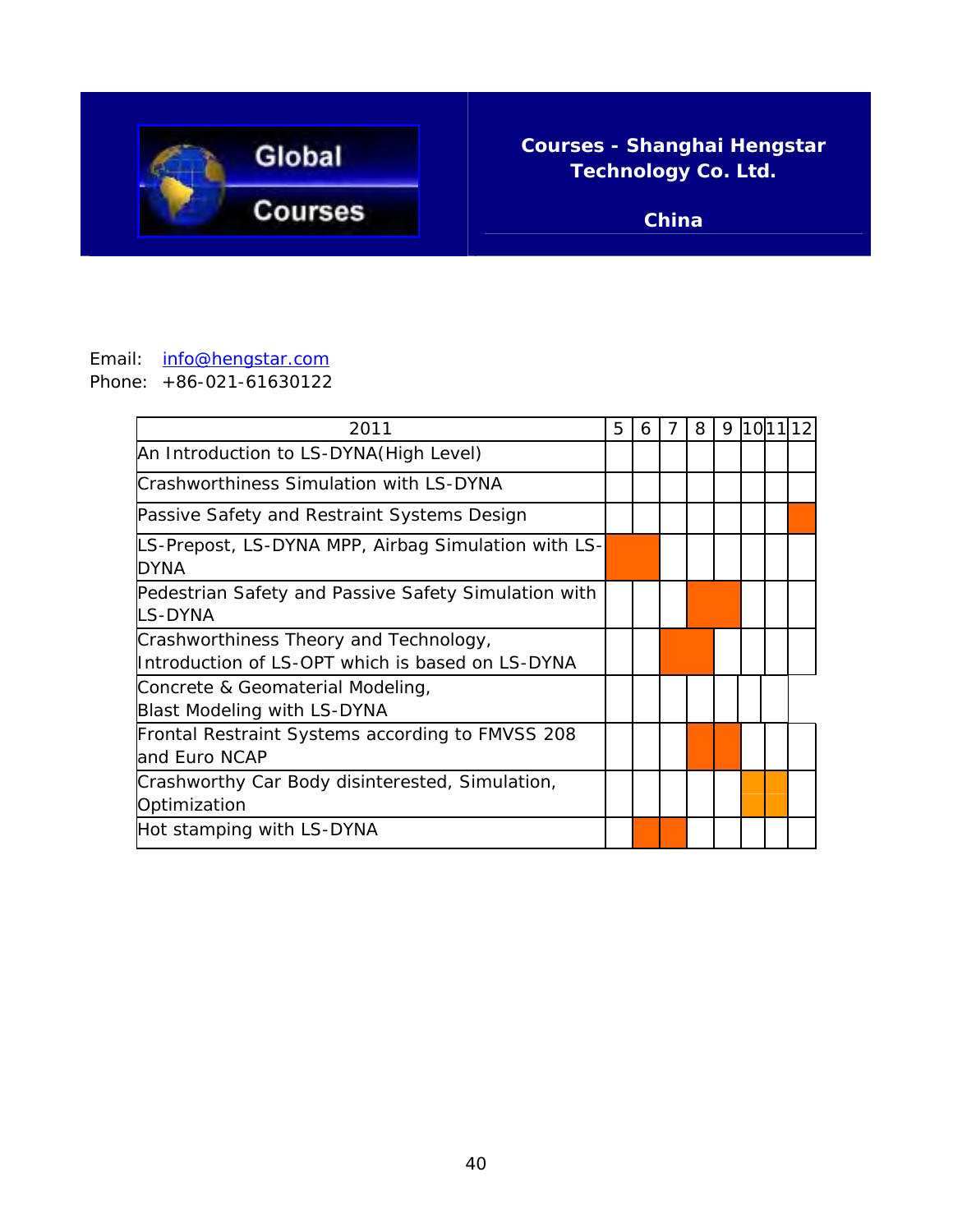

The Complete Courses Offered Can Be Found At: http:www.eta.com

Please check the site for accuracy and changes. Among the many course offering are the following:

Introduction to DYNAFORM December 06-07, 2011 January 03-04, 2012 February 07-08, 2012 Introduction to PreSys December 13, 2011 January 10, 2012 February 14, 2012 Introduction to LS-DYNA December 20-21, 2011 January 17-18, 2012

February 21-22, 2012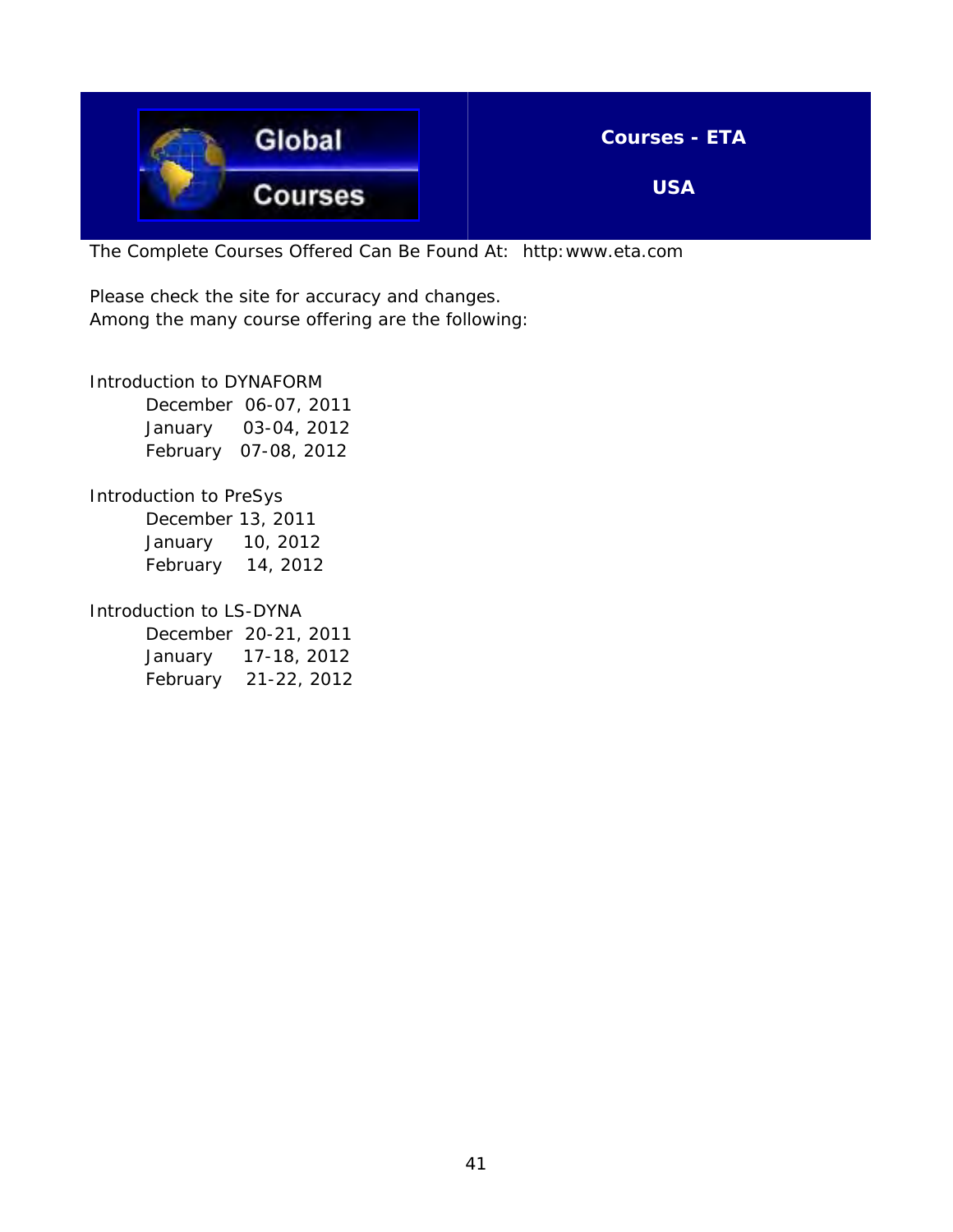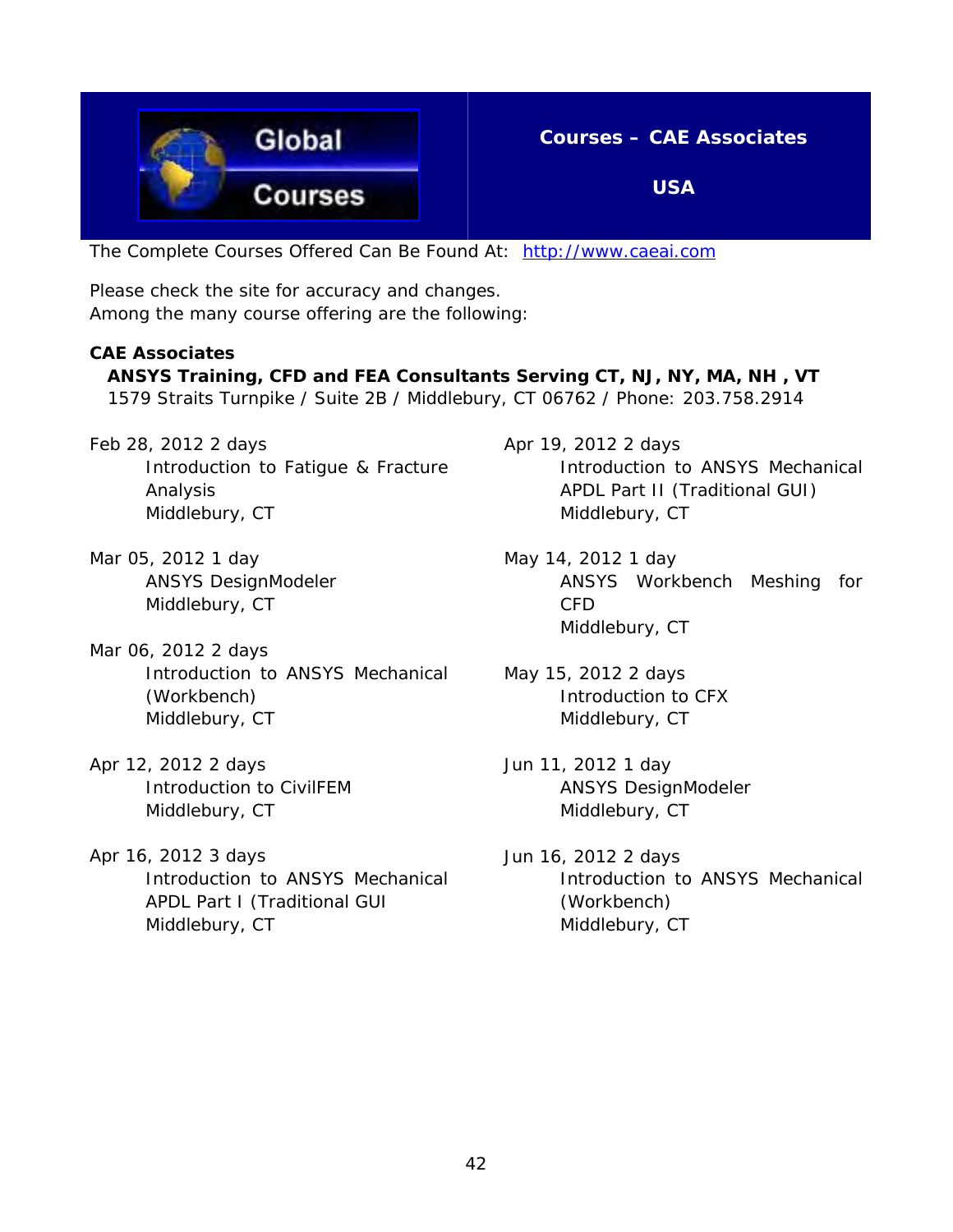

**Oasys LS-DYNA UK Users' Meeting 2012 Wednesday 25th January 2012** 

The ninth in a series of update meetings for Oasys LS-DYNA Users will be held at our office in Solihull on Wednesday 25th January 2012.

As in previous years, this event will bring together around 70 users of the Oasys and LS-DYNA software to provide information on upcoming features of Oasys and LS-DYNA and to learn more about current and new applications, as well as other related software products.

We are looking forward to talks from the Oasys team at Arup and other invited guests yet to be confirmed. Full agenda will be avialable online soon.

The event will be followed by a complimentary meal at The Boot Inn in Lapworth kindly sponsored by OCSL. Please ensure you register in advance to attend this evening meal.

**Registration:** This event is free of charge. To register for the event and the evening meal simply send an email with your company/affiliation and contact details to Katherine Groves. Please also let us know if you have any particular dietary requirements when you register.

Please note: in line with our company sustainability policy we do not plan to provide printed copies of the presentations for each attendee at the

event; the presentations will be made available to download after the event. If you particularly require a printed copy on the day please let us know when you register.

### Training Courses

The following training courses are provisionally scheduled around the time of the Oasys LS-DYNA UK Users' Meeting:

Mon 23rd - Tues 24th Jan

Blast Modelling with LS-DYNA (with Paul Du Bois and Len Schwer)

£1,000

Thur 26th Jan

Penetration Modelling with LS-DYNA

(with Paul Du Bois and Len Schwer)

- £600
- Fri 27th Jan

Oasys PRIMER & D-3PLOT - An Introduction to Javascripting FREE

The course costs listed above are per attendee and do not include VAT or any travel / accommodation expenses. For more information on all our courses see our training pages.

### **Venue:**

The event will be held at The Arup Campus, Blythe Valley Park, Solihull, B90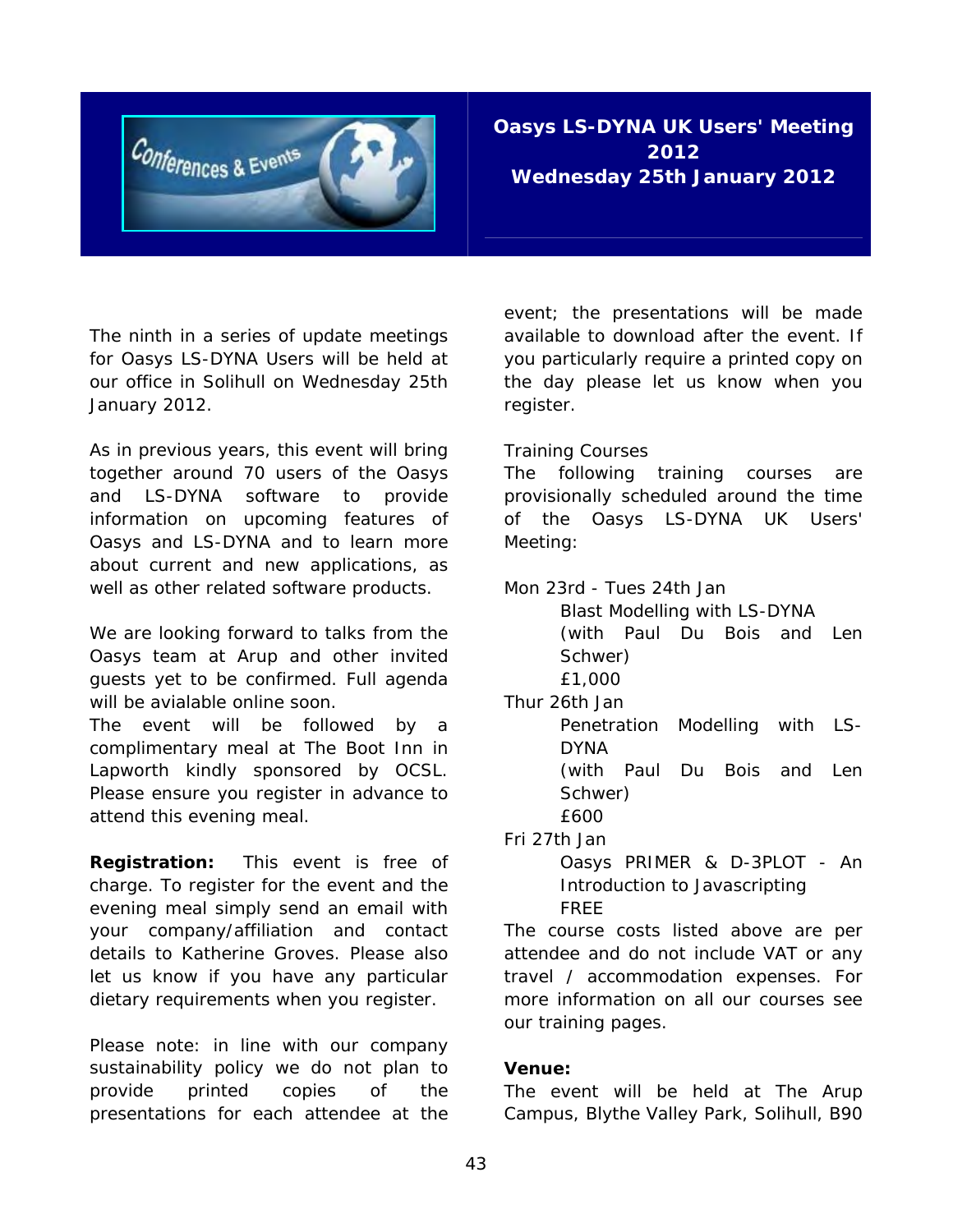8AE. Blythe Valley Park is located at junction 4 of the M42; please click here for a PDF map. Details for public transport to the Blythe Valley Park can be found here (links to the Blythe Valley Park website).

**Meal after the event:** The meal following the event will be held at The Boot Inn, Old Warwick Road, Lapworth, B94 6JU. As in previous years the meal is kindly sponsored by OCSL. The size of

the restaurant is limited so please ensure you confirm to us that you plan to attend to avoid disappointment on the night.

Contact Details

If you would like more information on this event please contact: Katherine Groves Oasys LS-DYNA Project Administrator, Arup T +44 (0) 121 213 3291 E Katherine Groves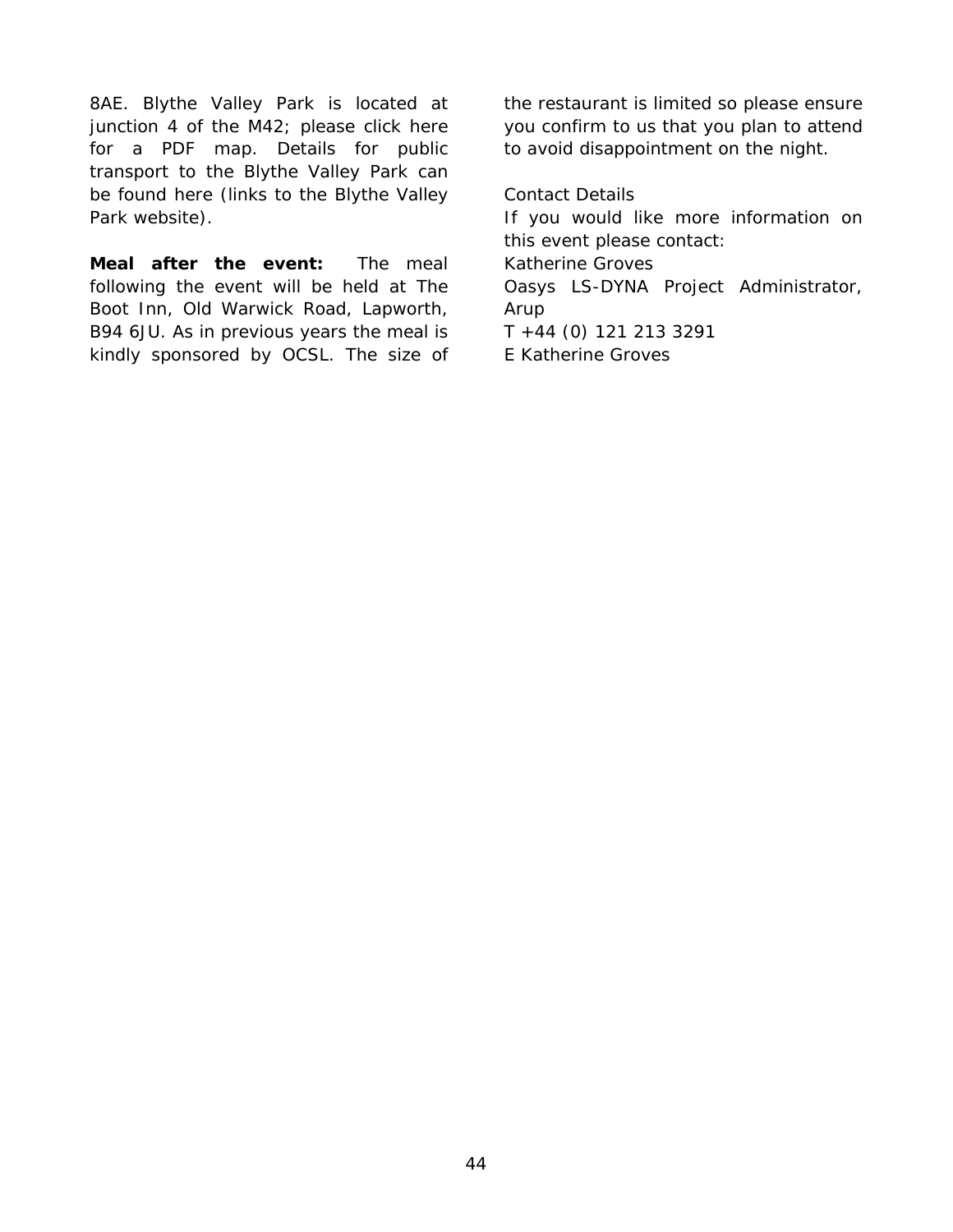

**12th International LS-DYNA® Users conference**

The 12<sup>th</sup> International LS-DYNA® Users conference will be held in Dearborn, Michigan, USA, June 3-5, 2012.

Acceptances for paper summary are being sent, and there is still time to send in your summary for December 9<sup>th</sup>. For details visit http://www.ls-dynaconferences.com

Application areas being accepted for submission:

- Aerospace
- Automotive Crashworthiness
- Ballistic/Penetraion
- Bimechanics
- Civil Engineering
- Compressible Fluid Dynamics
- Electro Magnetics
- Heat Transfer
- Impact/Drop Testing
- Manufacturing Processes
- Metal Forming
- Modeling Techniques
- Nuclear Applications
- Occupant Safety
- Seismic Engineering
- Ship Building
- Transportation

.

Virtual Proving Ground

Exhibitor Booths and Sponsorships information - [vic@lstc.com](mailto:vic@lstc.com)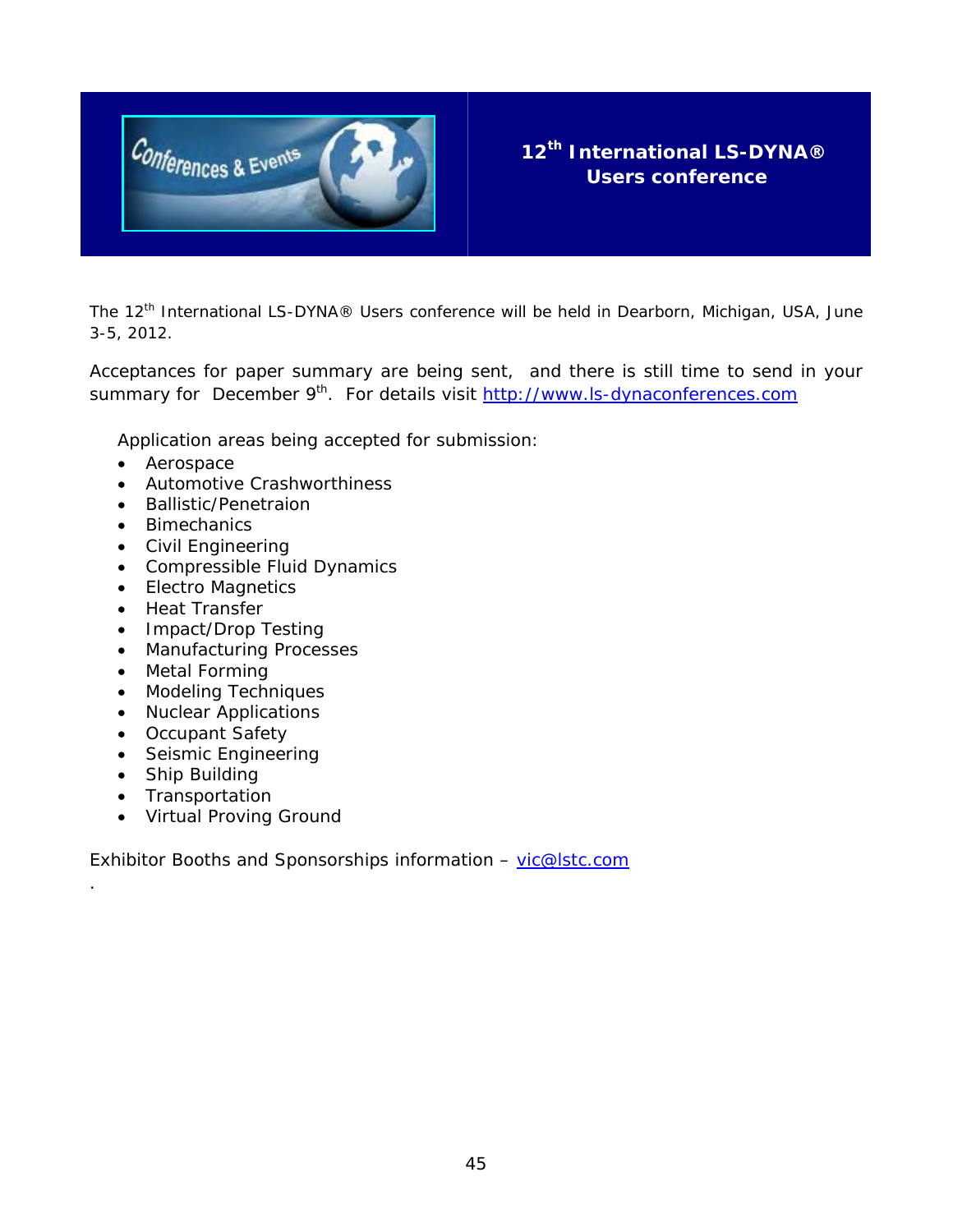

## **Consulting - North America**

| Canada     | Metal Forming Analysis Corporation - MFAC -            |
|------------|--------------------------------------------------------|
|            | Contact: galb@mfac.com                                 |
|            |                                                        |
| <b>USA</b> | <b>Engineering Technology Associates, Inc.</b>         |
|            | Contact: sales@eta.com                                 |
|            |                                                        |
| <b>USA</b> | SE&CS                                                  |
|            | Contact: len@schwer.net                                |
|            |                                                        |
| <b>USA</b> | <b>Predictive Engineering</b>                          |
|            | <u>Contact: george.laird@predictiveengineering.com</u> |
|            |                                                        |
| <b>USA</b> | <b>CAE Associates</b>                                  |
|            | Contact: info@caeai.com                                |
|            |                                                        |
| <b>USA</b> | <b>AEG Product Engineering Services</b>                |
|            | Contact: support@engineering-group.com                 |
|            |                                                        |
| <b>USA</b> | <b>APACS Services Inc.</b>                             |
|            | Contact: apacs@comcast.net                             |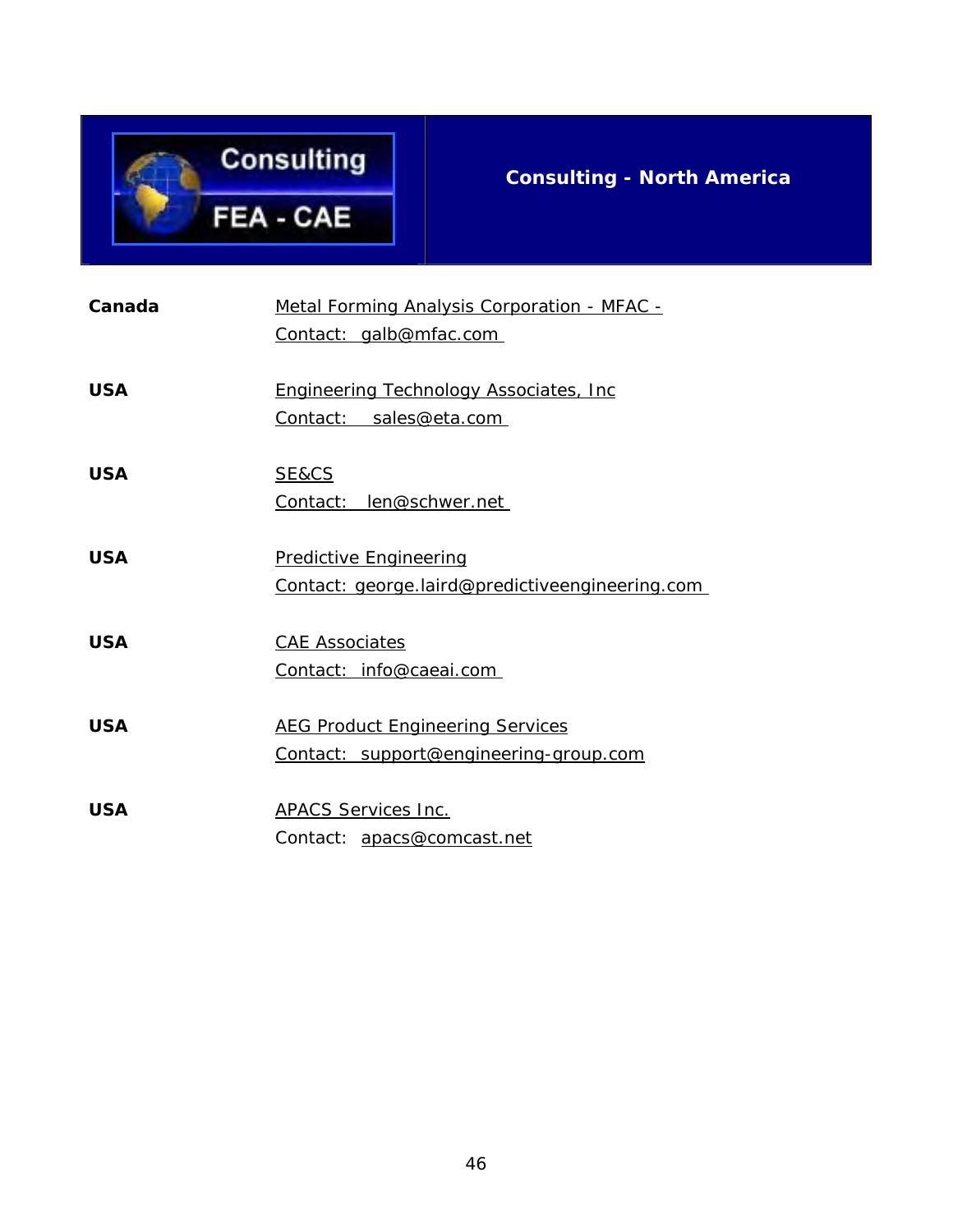

**Consulting - Europe** 

| <b>DENMARK</b>     | <b>FaurConAps</b><br>Contact: faurholdt@faurcon.com                    |
|--------------------|------------------------------------------------------------------------|
| <b>FRANCE</b>      | <b>ALYOTECH TECHNOLOGIES</b><br>Contact: nima.edjtemai@alyotech.fr     |
| <b>FRANCE</b>      | ALLIANCE SERVICES PLUS<br>Contact: v.lapoujade@asplus.fr               |
| Germany            | <b>CADFEM GmbH</b><br>Contact: ls-dyna@cadfem.de                       |
| Germany            | <b>DYNAmore</b><br>Contact: uli.franz@dynamore.de                      |
| <b>ITALY</b>       | EnginSoft SpA<br>Contact: info@enginsoft.it                            |
| <b>Netherlands</b> | Infinite Simulation Systems, B.V.<br>Contact: j.mathijssen@infinite.nl |
| Sweden             | <b>DYNAmore Nordic</b><br>Contact marcus.redhe@dynamore.se             |
| <b>UK</b>          | <b>OVE ARUP &amp; PARTNERS</b><br>Contact: brian.walker@arup.com       |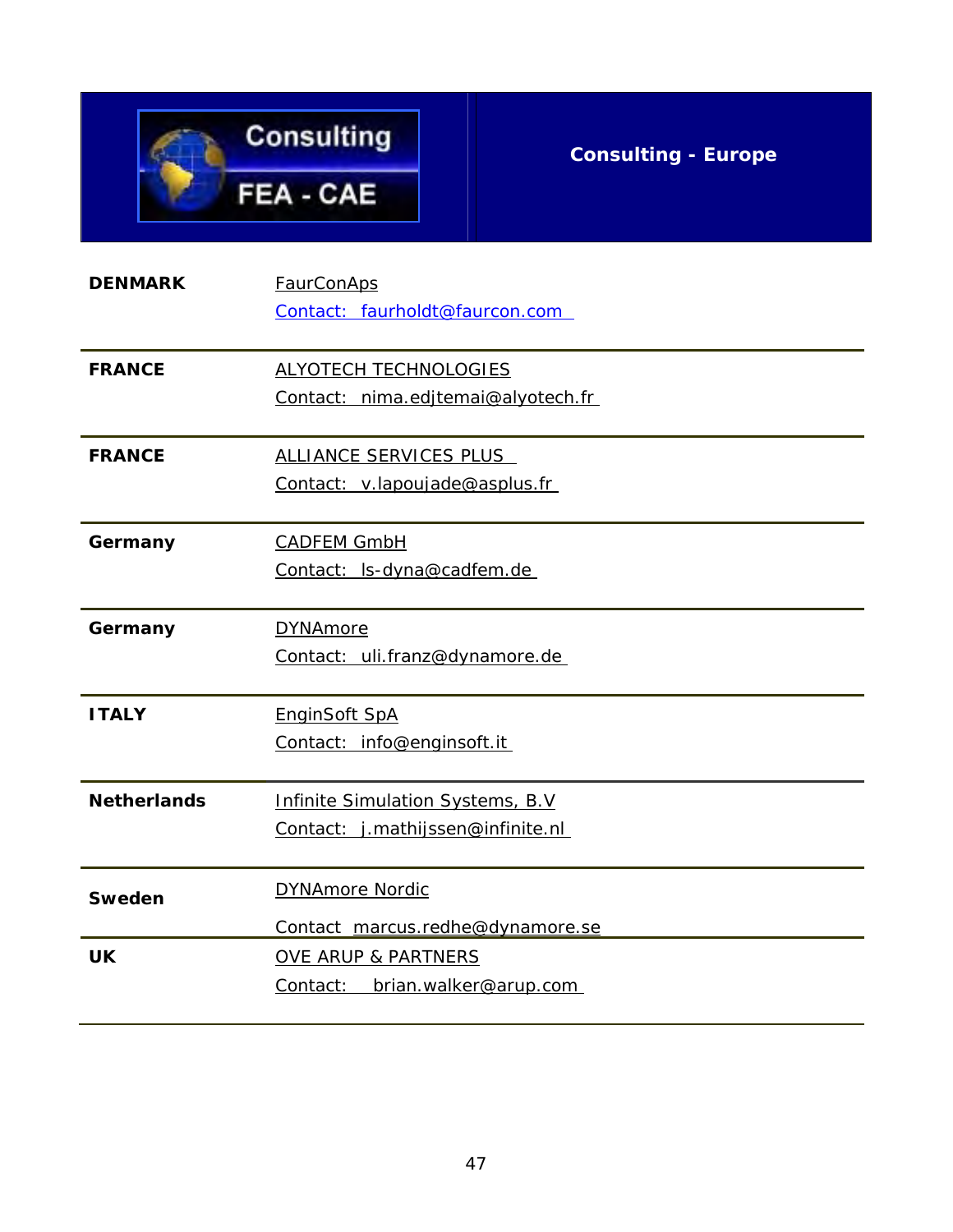

**Consulting - Asia Pacific** 

| China        | Ove Arup & Partners                  |
|--------------|--------------------------------------|
|              | Contact: stephen.zhao@arup.com       |
| China        | <b>ETA China</b>                     |
|              | Contact: Ima@eta.com.cn              |
| China        | Shanghai Hengstar Technology Corp.   |
|              | http://www.hengstar.com              |
| <b>INDIA</b> | nHance Engineering Solutions Pvt Ltd |
|              | Contact: lavendra.singh@arup.com     |
| <b>INDIA</b> | <b>EASi Engineering</b>              |
|              | Contact: rvenkate@easi.com           |
| <b>JAPAN</b> | <b>JSOL Corporation</b>              |
|              | Contact: cae-info@sci.jsol.co.jp     |
| <b>JAPAN</b> | Itochu Techo-Solutions Corp.         |
|              | Contact: ls-dyna@ctc-g.co.jp         |
| <b>JAPAN</b> | LANCEMORE                            |
|              | Contact: info@lancemore.jp           |
| <b>KOREA</b> | <b>THEME Engineering</b>             |
|              | Contact: wschung@kornet.net          |
| <b>KOREA</b> | KOREAN SIMULATION TECHNOLOGIES       |
|              | Contact: young@kostech.co.kr         |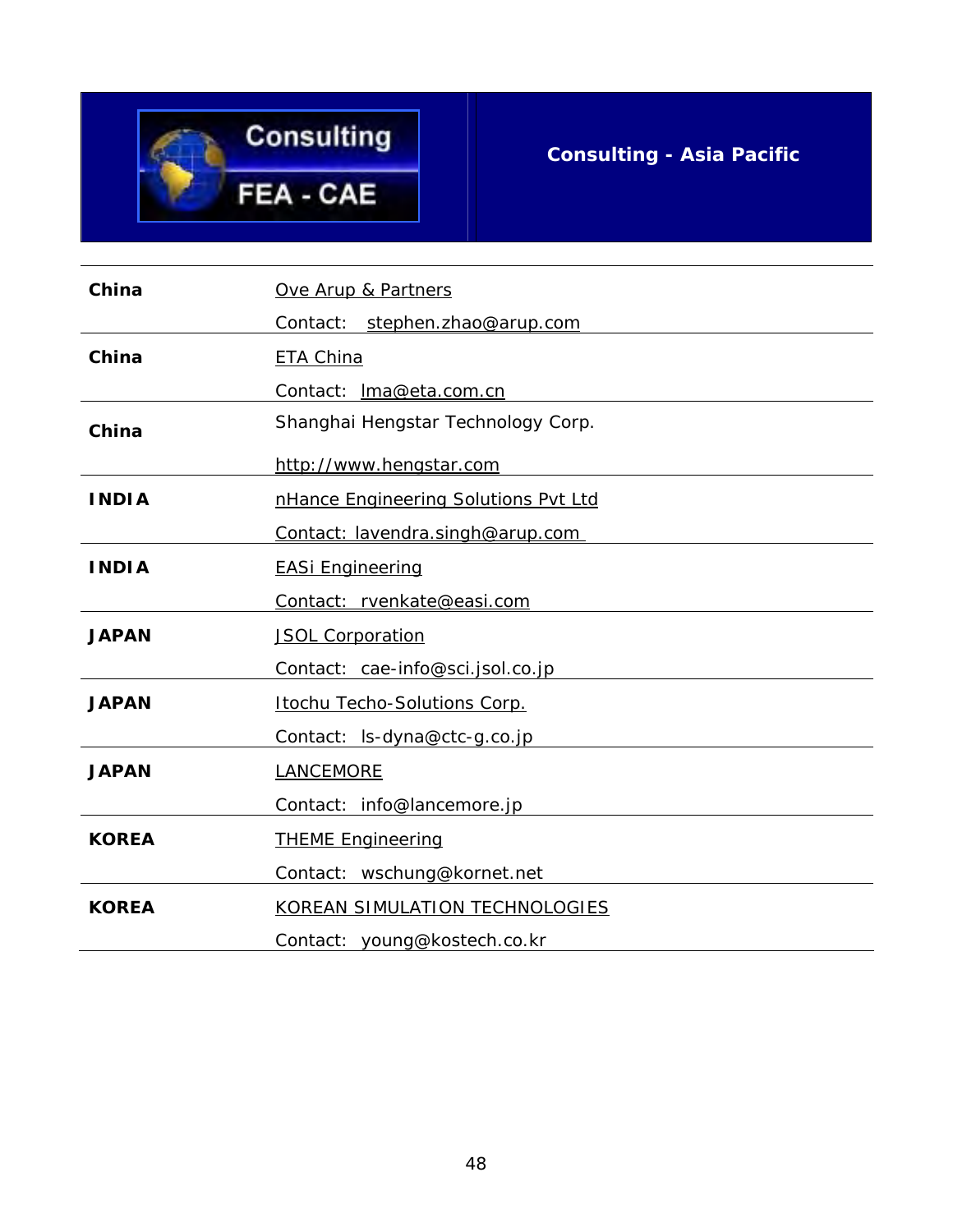

## **Software Distributors Global**

Alpha Order by Country

| Canada        | Metal Forming Analysis Corp - MFAC<br>http://www.mfac.com/<br>galb@mfac.com                           |
|---------------|-------------------------------------------------------------------------------------------------------|
| China         | <b>ETA China</b><br>http://www.eta.com.cn/<br>Ima@eta.com.cn                                          |
| China         | OASYS Ltd. (software house of Arup)<br>http://www.oasys-software.com/dyna/en<br>stephen.zhao@arup.com |
| China         | Shanghai Hengstar Technology Corp.<br>http://www.hengstar.com                                         |
| <b>France</b> | <b>ALYOTECH TECH.</b><br>http://www.alyotech.fr<br>nima.edjtemai@alyotech.fr                          |
| <b>France</b> | ALLIANCE SVCE. PLUS - AS+<br>http://www.asplus.fr/ls-dyna<br>v.lapoujade@asplus.fr                    |
| Germany       | <b>CADFEM</b><br>http://www.cadfem.de/en<br>Isdyna@cadfem.de                                          |
| Germany       | <b>DYNAmore</b><br>http://www.dynamore.de/<br>uli.franz@dynamore.de                                   |
| Greece        | PhilonNet Engineering Solutions<br>http://www.philonnet.gr<br>stavroula.stefanatou@philonnet.gr       |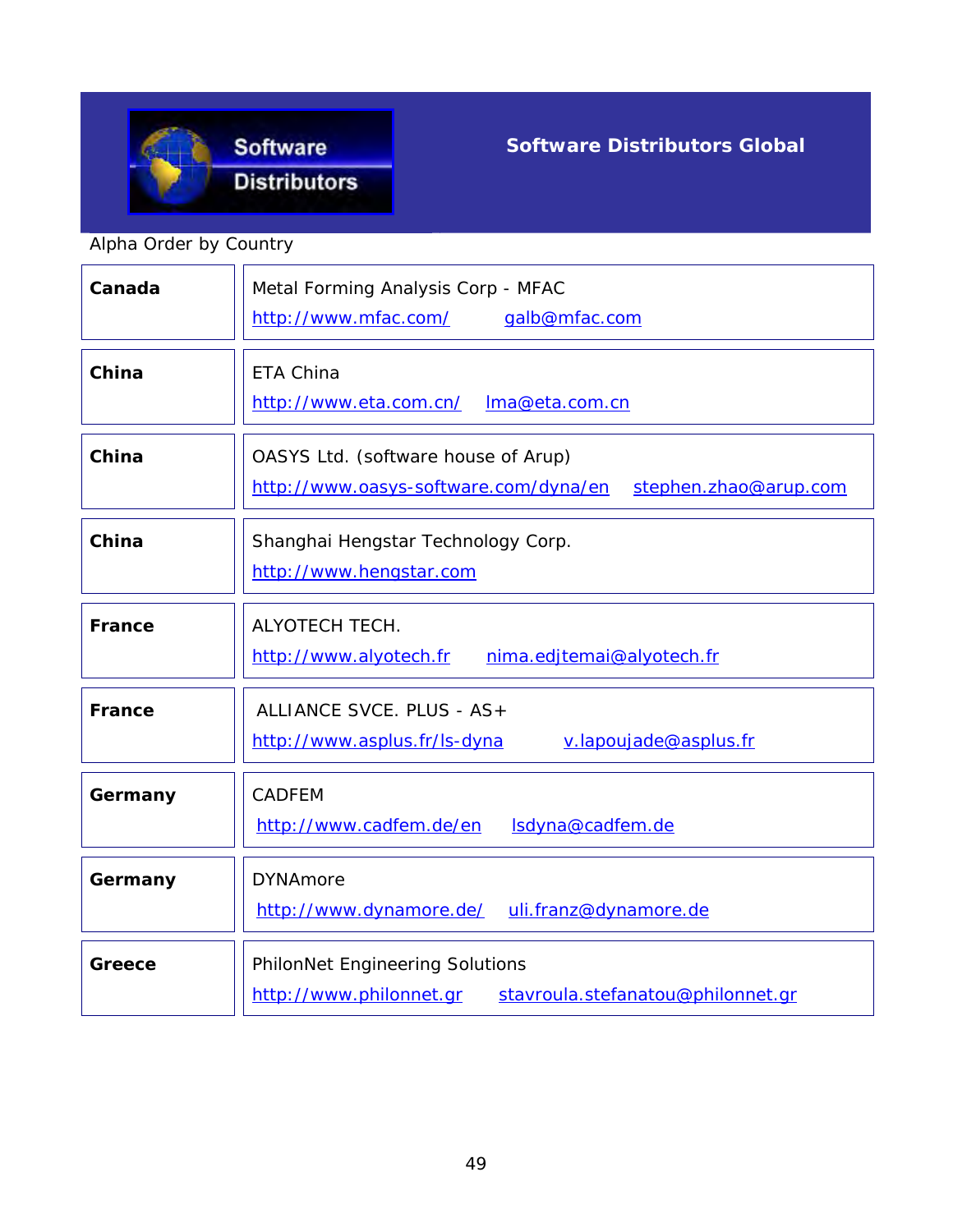

| <b>India</b> | OASYS Ltd. (software house of Arup)<br>http://www.oasys-software.com/dyna/en<br>lavendra.singh@arup.com |  |  |
|--------------|---------------------------------------------------------------------------------------------------------|--|--|
| <b>India</b> | <b>EASi Engineering</b><br>http://www.easi.com/<br>rvenkate@easi.com                                    |  |  |
| <b>India</b> | CADFEM Eng. Svce India<br>http://www.cadfem.in/<br>info@cadfem.in                                       |  |  |
| <b>Italy</b> | EnginSoft SpA<br>http://www.enginsoft.it/<br>info@enginsoft.it                                          |  |  |
| Japan        | <b>JSOL Corporation</b><br>http://www.jsol.co.jp/english/cae<br>cae-info@sci.jsol.co.jp                 |  |  |
| Japan        | <b>ITOCHU Techno-Solutions Corp.</b><br>http://www.engineering-eye.com/<br><u>ls-dyna@ctc-q.co.jp</u>   |  |  |
| Japan        | <b>FUJITSU</b><br>http://jp.fujitsu.com\solutions\hpc\app\lsdyna\                                       |  |  |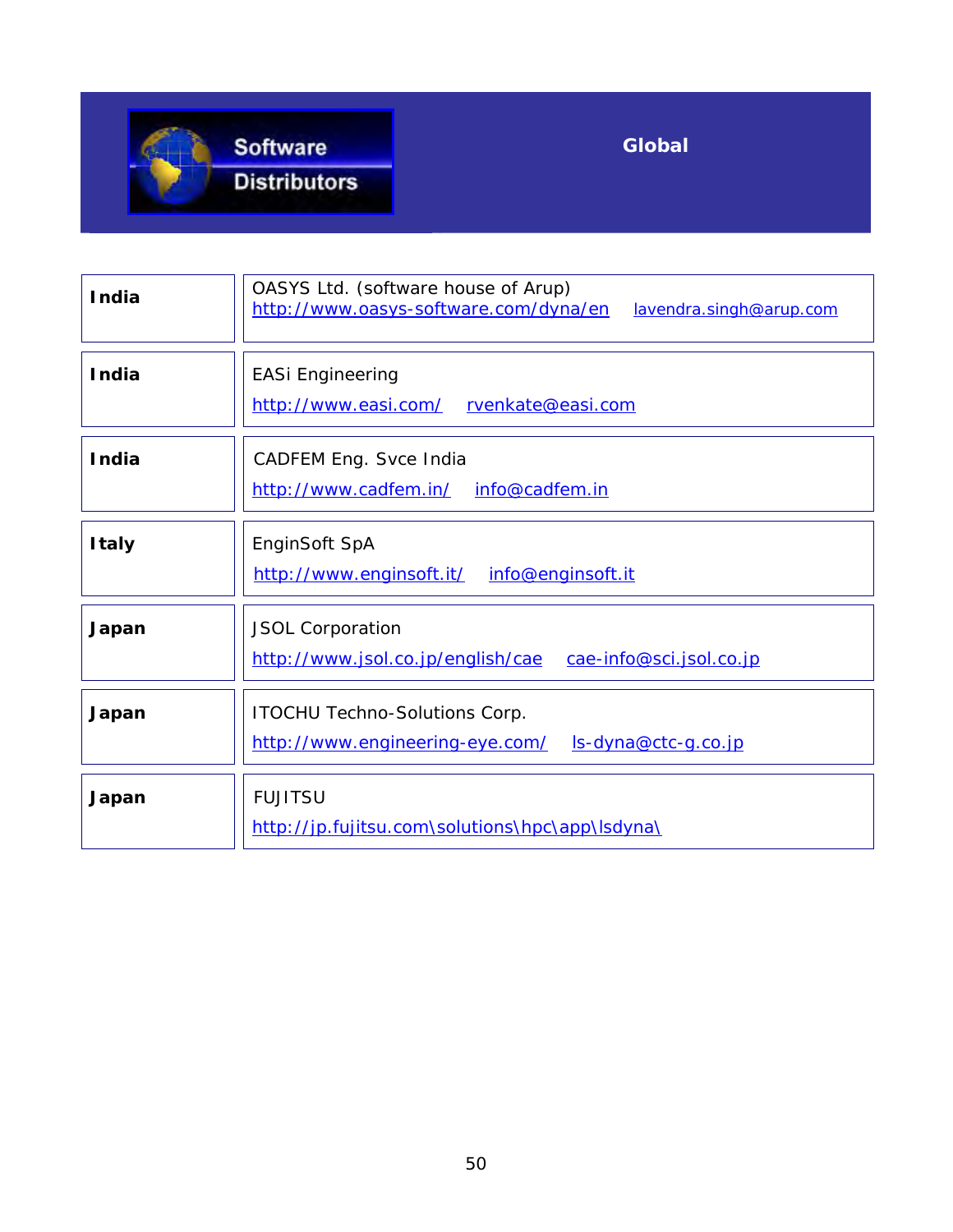

**Global** 

| Korea              | Theme Engineering<br>http://www.lsdyna.co.kr/ wschung@kornet.net                    |
|--------------------|-------------------------------------------------------------------------------------|
| Korea              | Korea Simulation Technologies<br>http://www.kostech.co.kr young@kostech.co.kr       |
| <b>Netherlands</b> | Infinite Simulation Systems, BV<br>http://www.infinite.nl/ j.mathijssen@infinite.nl |
| <b>Sweden</b>      | <b>DYNAmore Nordic</b><br>http://www.dynamore.se marcus.redhe@dynamore.se           |
| <b>Taiwan</b>      | <b>Flotrend Corporation</b><br>http://www.flotrend.com.tw/<br>gary@flotrend.tw      |
| <b>Russia</b>      | State Unitary Enterprise - STRELA<br>info@ls-dynarussia.com                         |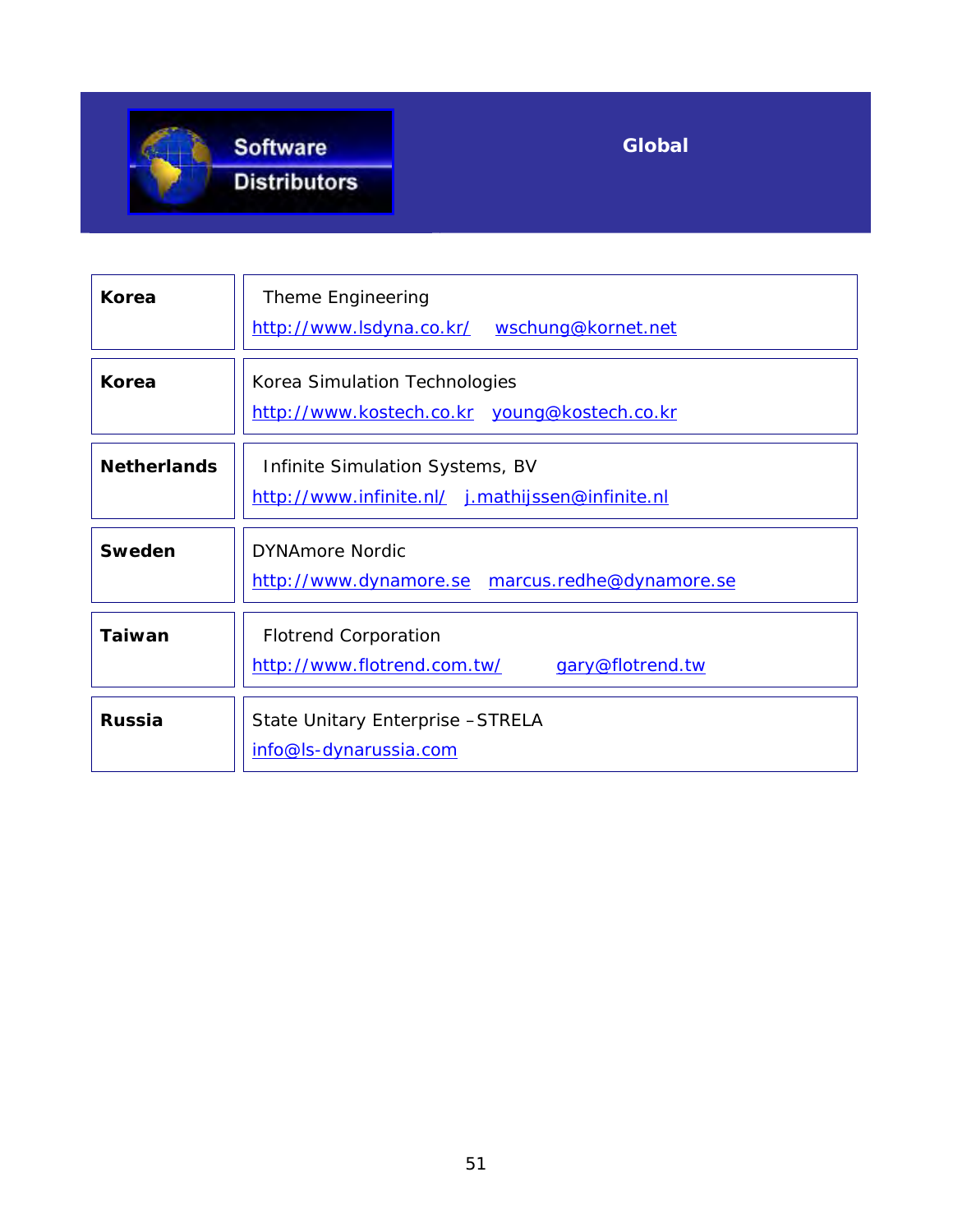| <b>OVE ARUP &amp; PARTNERS</b><br>http://www.oasys-software.com/dyna/en/<br>dyna.sales@arup.com |
|-------------------------------------------------------------------------------------------------|
|                                                                                                 |

| <b>USA</b> | Livermore Software Tech. Corp. - LSTC<br>http://www.lstc.com/<br>sales@lstc.com |
|------------|---------------------------------------------------------------------------------|
| <b>USA</b> | Engineering Tech. Assc. Inc. - ETA<br>http://www.eta.com/<br>sales@eta.com      |
| <b>USA</b> | <b>DYNAMAX</b><br>http://www.dynamax-inc.com/<br>sales@dynamax-inc.com          |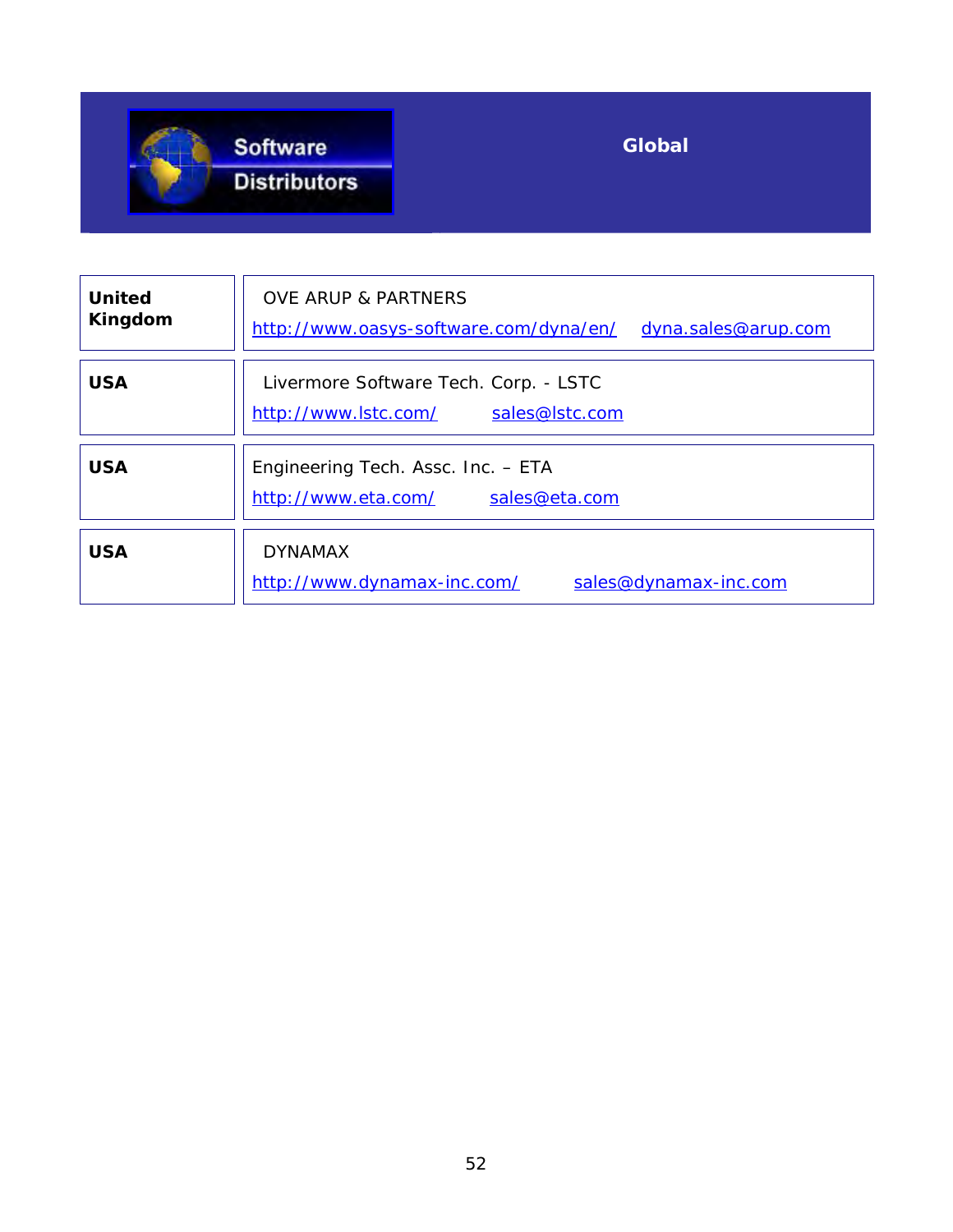

[http://investors.cray.com/phoenix.zhtml?c=98390&p=irol-newsArticle&ID=1630950&highlight=](http://investors.cray.com/phoenix.zhtml?c=98390&p=irol-newsArticle&ID=1630950&highlight)

### **NCSA, Cray Partner on Sustained-Petascale Blue Waters Supercomputer**

SEATTLE, WA, Nov 14, 2011 -- The University of Illinois' National Center for Supercomputing Applications (NCSA) has finalized a contract with Cray Inc. (NASDAQ: CRAY), to provide the supercomputer for the National Science Foundation's Blue Waters project.

This new Cray supercomputer will support significant research advances in a broad range of science and engineering domains, meeting the needs of the most compute-intensive, memory-intensive, and data-intensive applications. Blue Waters is expected to deliver sustained performance, on average, of more than one petaflops on a set of benchmark codes that represent those applications and domains.

More than 25 teams, from a dozen research fields, are preparing to achieve breakthroughs by using Blue Waters to model a broad range of phenomena, including: nanotechnology's minute molecular assemblies, the evolution of the universe since the Big Bang, the damage caused by earthquakes and the formation of tornadoes, the mechanism by which viruses enter cells, and improved climate change predictions.

Blue Waters will be composed of more than 235 Cray XE6 cabinets based on the recently announced AMD Opteron(TM) 6200 Series processor (formerly codenamed "Interlagos") and more than 30 cabinets of a future version of the recently announced Cray XK6 supercomputer with NVIDIA(R) Tesla(TM) GPU computing capability

incorporated into a single, powerful hybrid supercomputer. These Cray XK nodes will further increase the measured sustained performance on real science problems.

"We are extremely pleased to have forged a strong partnership with Cray. This configuration will be the most balanced, powerful, and useable system available when it comes online. By incorporating a future version of the XK6 system, Blue Waters will also provide a bridge to the future of scientific computing," said NCSA Director Thom Dunning.

"The project is an incredible undertaking, requiring commitment and dedication not only from NSF, NCSA, the University of Illinois, and the science teams, but also from our computing systems partner -- Cray. This strong partnership further establishes our place at the forefront of high-performance computing," said University of Illinois President Michael Hogan.

"The Blue Waters team has the technological capability and the commitment to make this important resource a reality -- a resource that will help scientists and engineers solve their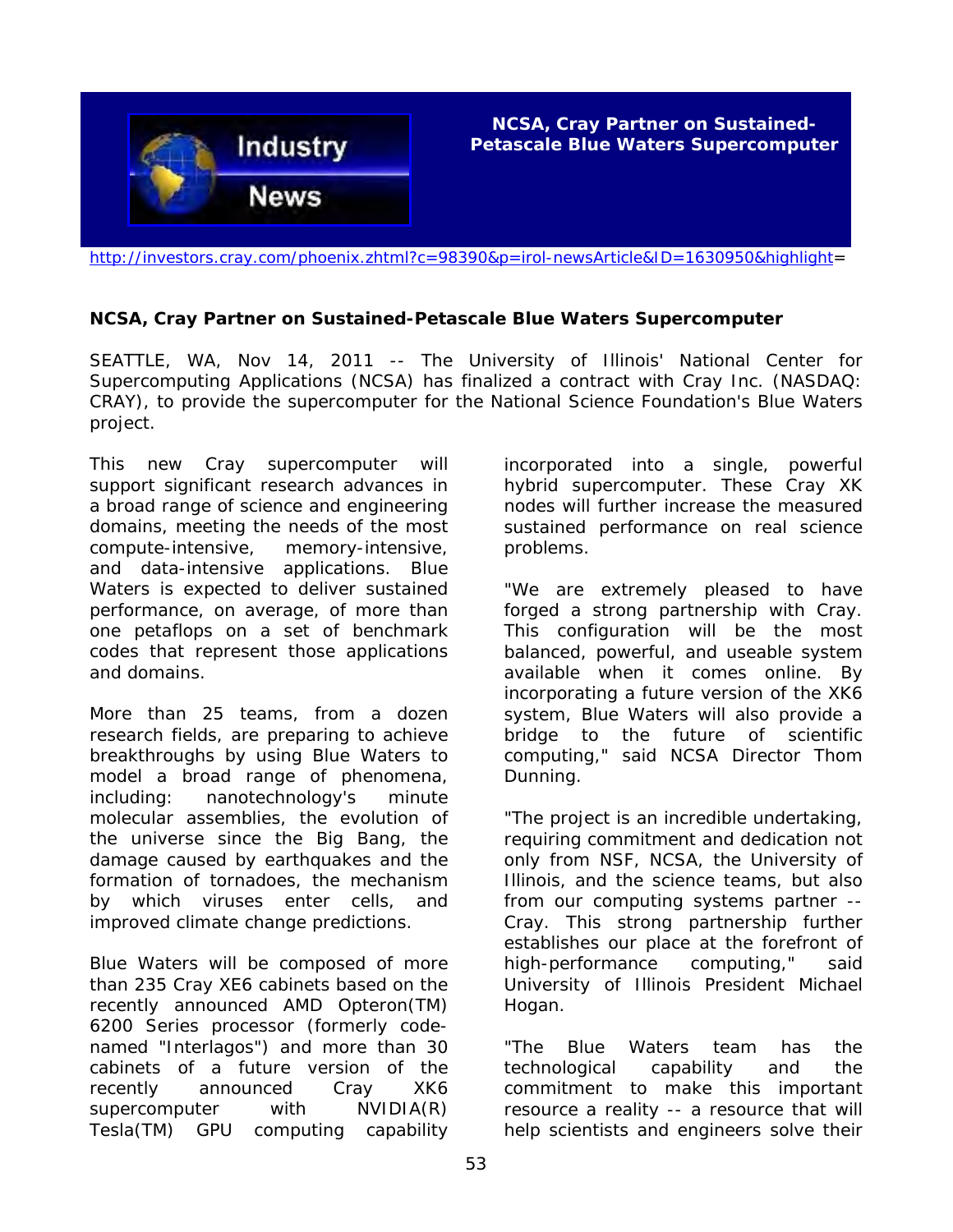most challenging problems," said Phyllis Wise, chancellor of the University of Illinois at Urbana-Champaign.

The Cray Blue Waters system will employ:

- Cray's scalable Gemini highperformance interconnect, providing a major improvement in message throughput and latency.
- 16-core AMD (NYSE: AMD) Opteron(TM) 6200 Series processors, selected by the editors of HPCwire as one of the top five new technologies to watch in 2011.
- Cray XK6 blades with NVIDIA(R) Tesla(TM) GPUs, based on NVIDIA (NASDAQ: NVDA) next-generation 'Kepler' architecture, which is expected to more than double the performance of the Fermi GPU on double-precision arithmetic.
- 1.5 petabytes of total memory (or four gigabytes per AMD Opteron 6200 Series processor core).
- Cray's scalable Linux Environment (CLE) and HPC-focused GPU/CPU Programming Environment (CPE). A Cray integrated Lustre parallel file system with more than one terabyte-per-second of aggregate storage bandwidth and more than 25 petabytes of user accessible storage.
- Up to 500 petabytes of near-line storage and up to 300 gigabits per second of wide area connections.

"We are extremely proud to have been selected to deliver the Blue Waters system through this important partnership with the NSF, the University of Illinois, and NCSA," said Peter Ungaro, president and CEO of Cray. "It's a honor to be able provide the NSF's vast user community with a Cray supercomputer specifically designed for delivering real,

sustained petascale performance across a broad range of breakthrough science and engineering applications. It's a passion that drives all the members of this partnership, and we are pleased to be a part of it."

Consisting of products and services, the multi-year and multi-phase contract is valued at more than \$188 million. Cray will begin installing hardware in the University of Illinois' National Petascale Computing Facility soon, with an early science system expected to be available in early 2012. Blue Waters is expected to be fully deployed by the end of 2012.

As supercomputers continue to grow in scale and complexity, it becomes more challenging to effectively harness their power. Since the Blue Waters project was launched in 2008, NCSA has helped researchers prepare their codes for the massive scale of this and other extremescale systems. NCSA also initiated a broad range of R&D projects designed to improve the performance of the existing HPC software stack and facilitate the development and use of applications on Blue Waters and other petascale computers.

The Blue Waters project is now prepared to mount a major, community-based effort to move the state of computational science into the petascale era. The center will work with the computational and computer science and engineering communities to help them take full advantage of Blue Waters as well as future supercomputers. The effort will focus on scalability and resilience of algorithms and applications, the use of accelerators to improve time to solution for science and engineering problems, and enabling applications to simultaneously use computational components with different characteristics.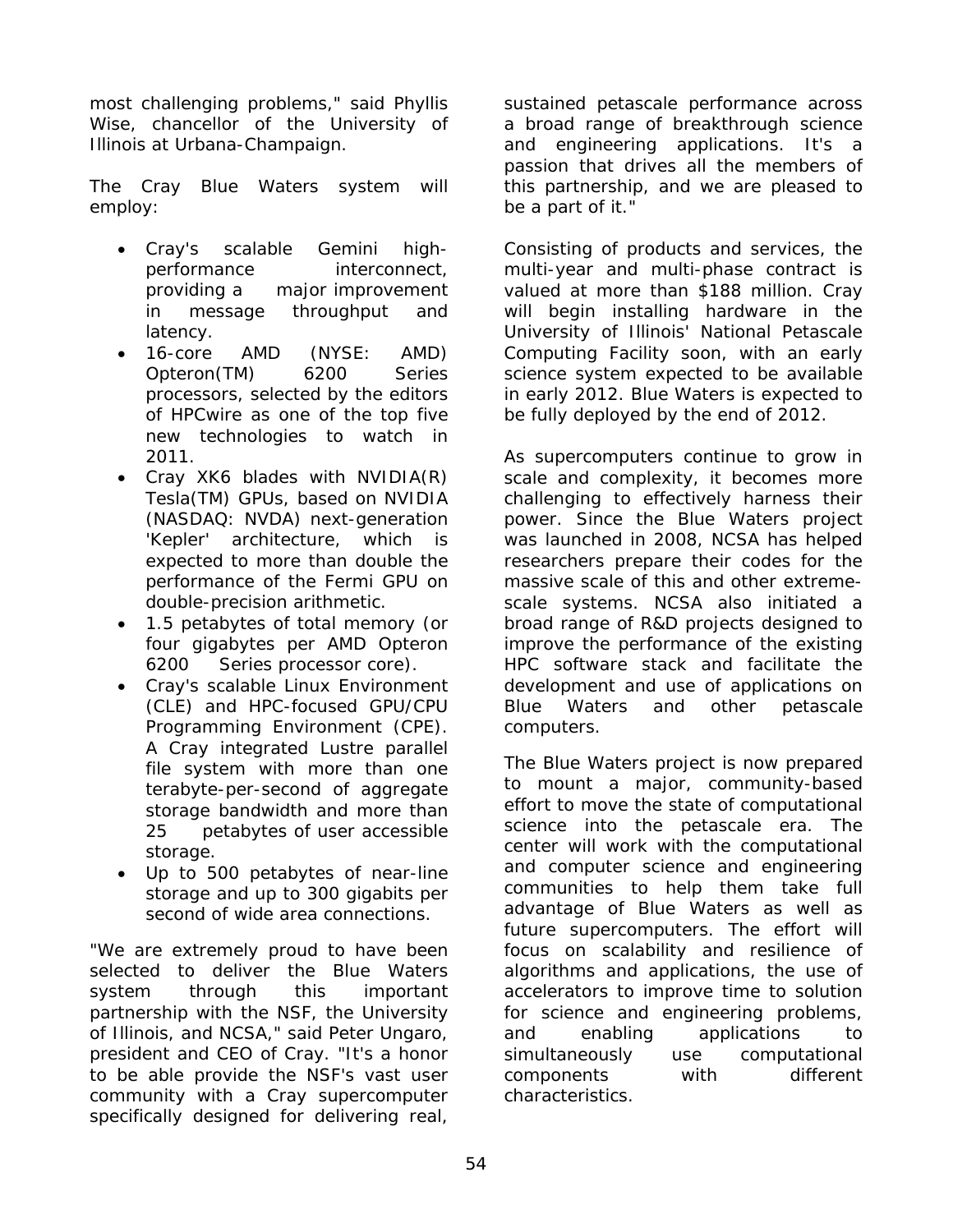For more information about the Blue Waters project, see: http://www.ncsa.illinois.edu/BlueWaters/.

For a Cray press release with more information regarding the financial details of the contract and its expected impact on Cray's 2012 outlook, see: http://www.cray.com/rd/nov2011.html

### About Cray Inc.

As a global leader in supercomputing, Cray provides highly advanced supercomputers and world-class services and support to government, industry and academia. Cray technology is designed to enable scientists and engineers to achieve remarkable breakthroughs by accelerating performance, improving efficiency and extending the capabilities of their most demanding applications. Cray's Adaptive Supercomputing vision is focused on delivering innovative next-generation products that integrate diverse processing technologies into a unified architecture, allowing customers to surpass today's limitations and meeting the market's continued demand for realized performance. Go to www.cray.com for more information.

About the National Center for Supercomputing Applications : The National Center for Supercomputing Applications (NCSA), located at the University of Illinois at Urbana-Champaign, provides powerful computers and expert support that help thousands of scientists and engineers across the country improve our world. Established in 1986 as one of the original sites of the National Science Foundation's Supercomputer Centers Program, NCSA is supported by the state of Illinois, the University of Illinois, the National Science Foundation, and grants from other federal agencies.

Safe Harbor Statement: This press release contains forward-looking statements within the meaning of Section 21E of the Securities Exchange Act of 1934 and Section 27A of the Securities Act of 1933, including, but not limited to, statements related to Cray's ability to deliver the Cray supercomputer to NCSA when expected, Cray's ability to deliver a Cray supercomputer that meets NCSA's needs and the expected timing of the system being available and fully deployed. These statements involve current expectations, forecasts of future events and other statements that are not historical facts. Inaccurate assumptions and known and unknown risks and uncertainties can affect the accuracy of forward-looking statements and cause actual results to differ materially from those anticipated by these forwardlooking statements. Factors that could affect actual future events or results include, but are not limited to, the risk that the Cray supercomputer required by NCSA is not delivered and/or accepted in a timely fashion or does not perform as expected, the risk that NVIDIA's Tesla GPUs based on the nextgeneration 'Kepler' architecture is not available with the performance expected or when expected and such other risks as identified in the Company's quarterly report on Form 10-Q for the quarter ended September 30, 2011, and from time to time in other reports filed by Cray with the U.S. Securities and Exchange Commission. In addition, more information regarding the expected impact of the contract on Cray's 2012 financial results and the risks associated with that impact can be found in Cray's press release announcing 2012 outlook referenced above. You should not rely unduly on these forward-looking statements, which apply only as of the date of this release. Cray undertakes no duty to publicly announce or report revisions to these statements as new information becomes available that may change the Company's expectations.

Cray is a registered trademark of Cray Inc. in the United States and other countries, and Cray XE6, Cray XK6, Cray XK, Gemini and Cray Linux Environment are trademarks of Cray Inc. Other product and service names mentioned herein are the trademarks of their respective owners.

Cray Media: Nick Davis 206/701-2123 nickd@cray.com NCSA Media: Bill Bell 217/265-5102

jbell@ncsa.illinois.edu